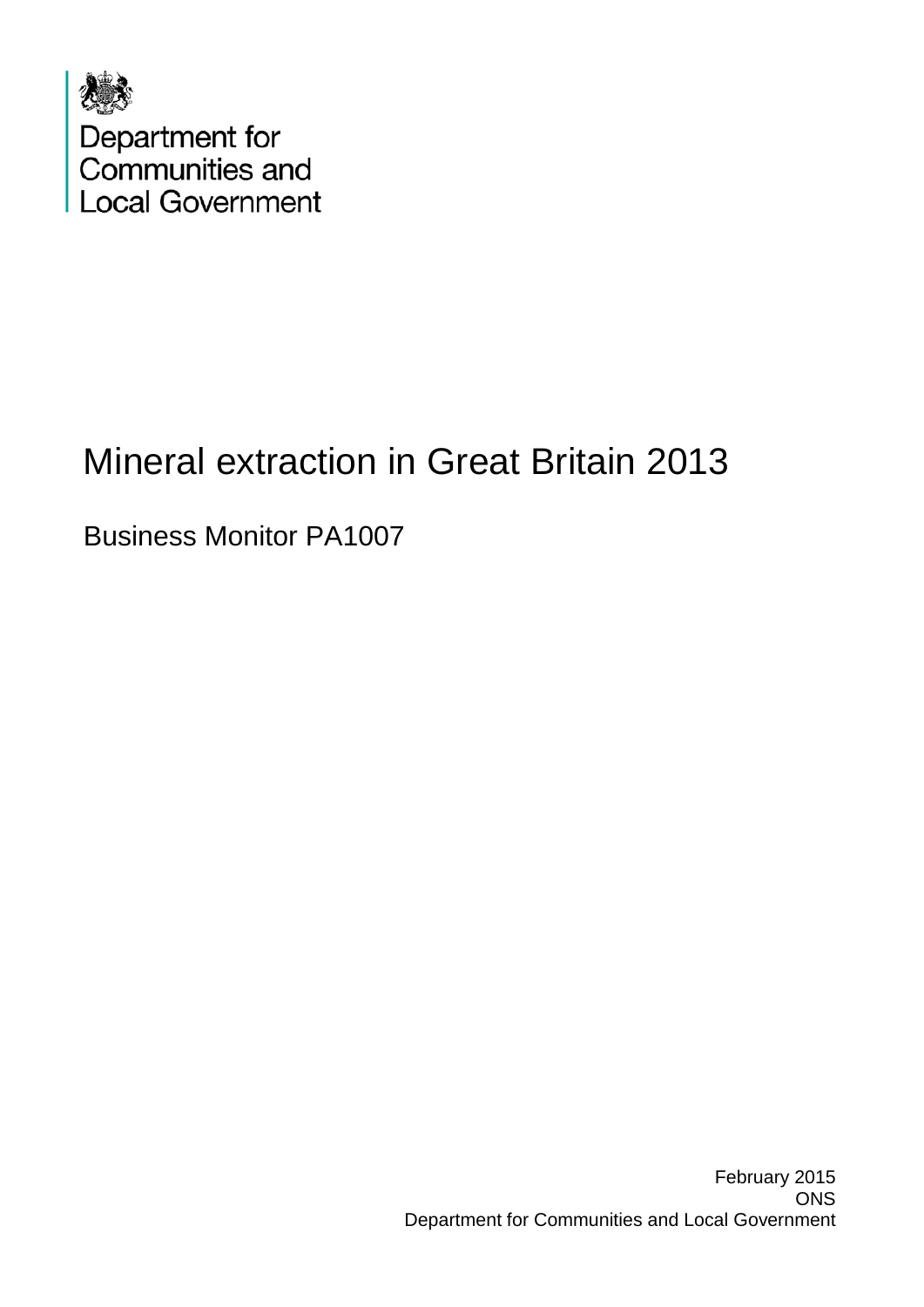

*© Queen's Printer and Controller of Her Majesty's Stationery Office, 2015*

*Copyright in the typographical arrangement rests with the Crown.*

You may re-use this information (not including logos) free of charge in any format or medium, under the terms of the Open Government Licence. To view this licence, visitis [http://www.nationalarchives.gov.uk/doc/open](http://www.nationalarchives.gov.uk/doc/open-government-licence/version/3/)[government-licence/version/3/](http://www.nationalarchives.gov.uk/doc/open-government-licence/version/3/) or write to the Information Policy Team, The National Archives, Kew, London TW9 4DU, or e-mail: [psi@nationalarchives.gsi.gov.uk.](mailto:psi@nationalarchives.gsi.gov.uk)

This document/publication is also available on our website at [www.gov.uk/dclg](http://www.gov.uk/dclg)

Any enquiries regarding this document/publication should be sent to us at:

Department for Communities and Local Government Fry Building 2 Marsham Street London SW1P 4DF Telephone: 030 3444 0000

For all our latest news and updates follow us on Twitter:<https://twitter.com/CommunitiesUK>

February, 2015

ISBN: 978-1-4098-4512-6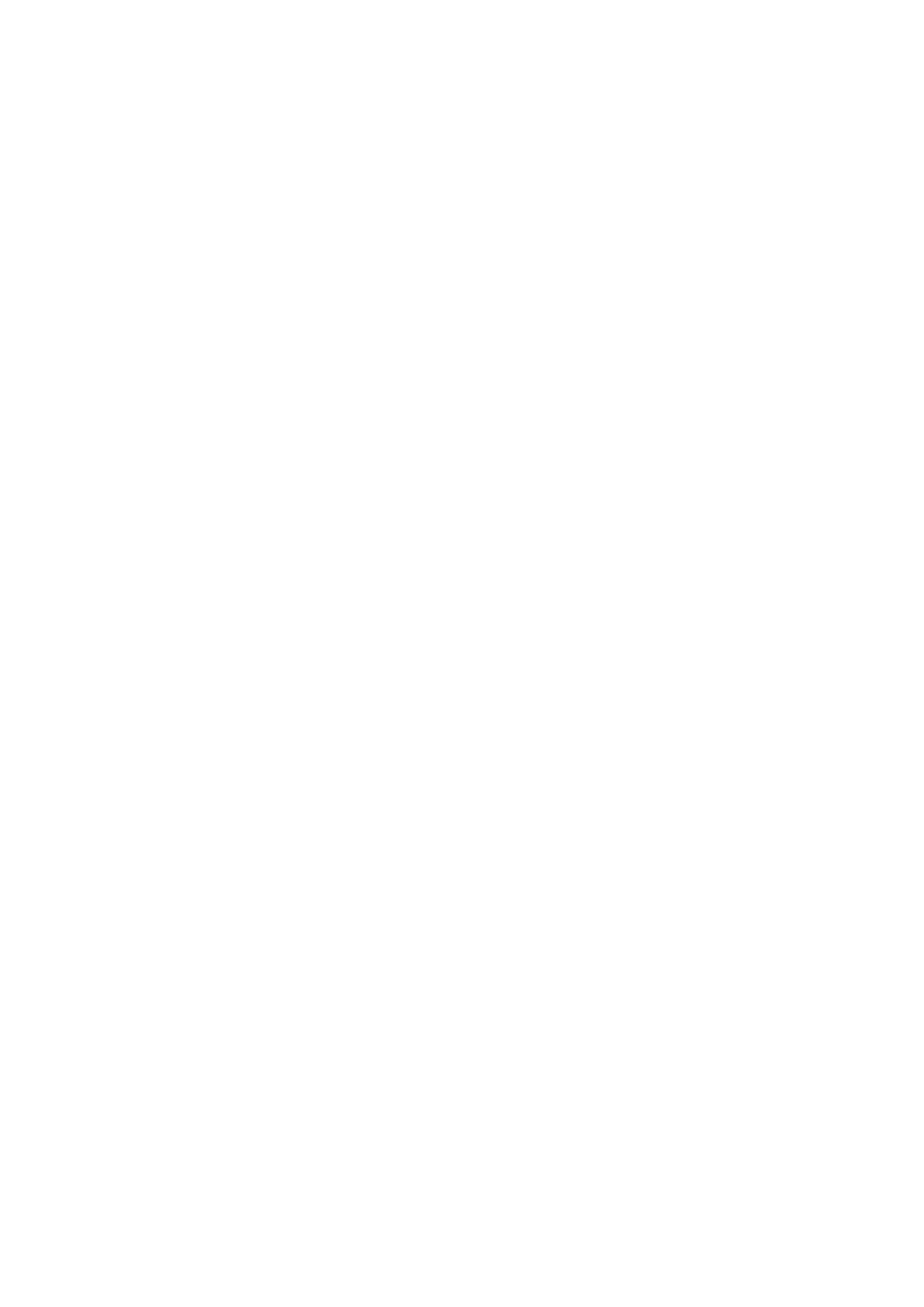

# **MINERAL EXTRACTION IN GREAT BRITAIN**

**BUSINESS MONITOR PA1007**

**Mineral extraction in Great Britain is a publication based on the Annual Minerals Raised Inquiry, carried out by ONS for the Department for Communities and Local Government and the Department for Business, Innovation & Skills.** 

**2013**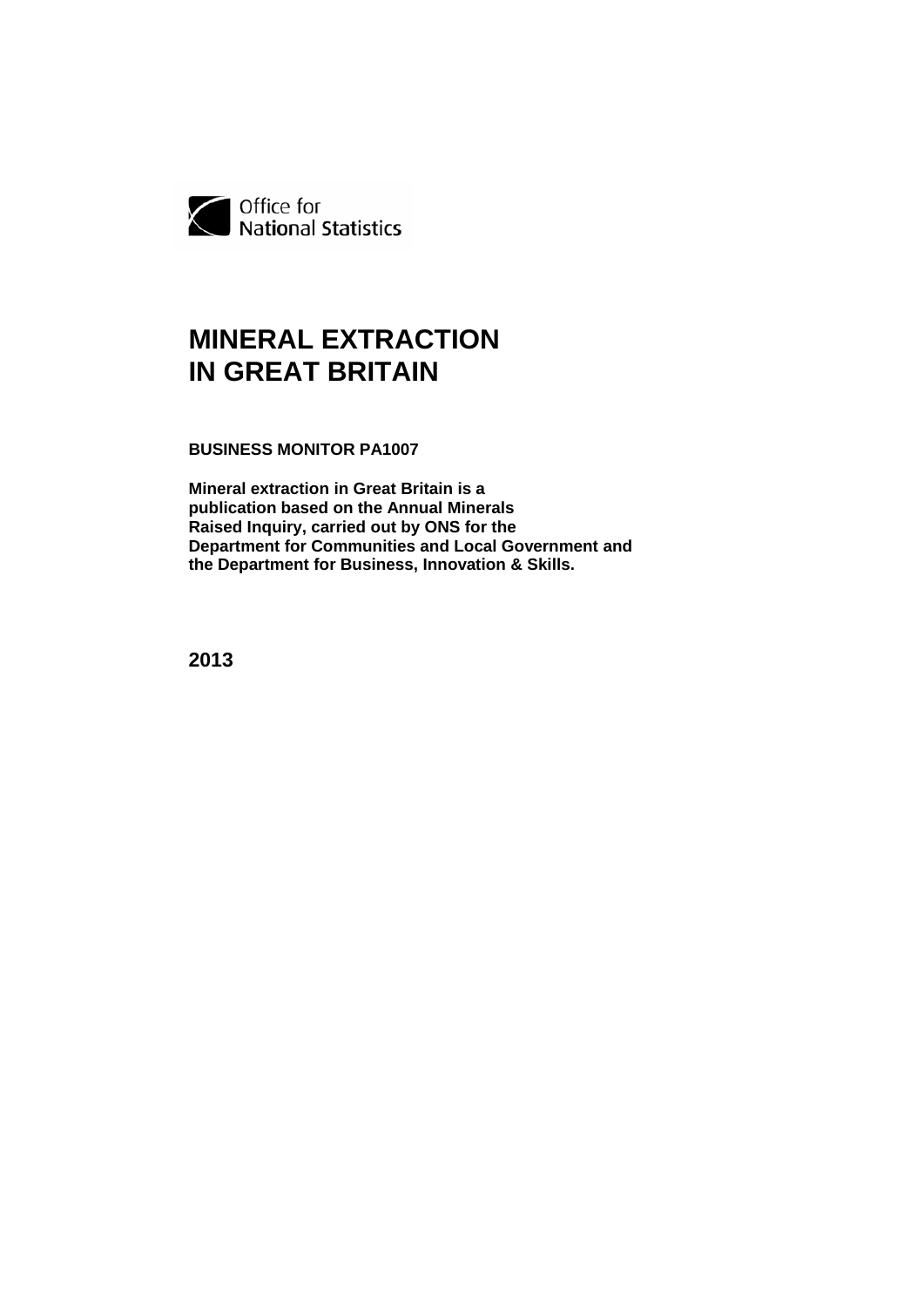© Crown copyright 2014 Published with the permission of Her Majesty's Stationery Office (HMSO)

ISSN 1742-1764

Applications for reproduction should be submitted to: www.clickanduse.hmso.gov.uk

Alternatively applications can be made in writing to: Her Majesty's Stationery Office Licensing Division St. Clement's House 2-16 Colegate Norwich NR3 1BQ

Contact points For enquiries about this publication, contact Mark Lloyd Tel: 01633 456917 e-mail: mark.lloyd@ons.gsi.gov.uk

For general enquiries, contact the National Statistics Customer Enquiry Centre on 0845 601 3034 (minicom: 01633 812399) e-mail: info@statistics.gsi.gov.uk fax: 01633 652747 letters: Room D115 Government Buildings, Cardiff Road, Newport. NP10 8XG

You can find other National Statistics on the Internet at www.statistics.gov.uk

## About the Office for National Statistics

The Office for National Statistics (ONS) is the government agency responsible for compiling, analysing and disseminating many of the United Kingdom's economic, social and demographic statistics, including the retail prices index, trade figures and labour market data, as well as the periodic census of the population and health statistics. The Director of ONS is also the National Statistician and the Registrar General for England and Wales, and the agency that administers the registration of births, marriages and deaths there.

### A National Statistics Publication

National Statistics are produced to high professional standards set out in the National Statistics Code of Practice. They undergo regular quality assurance reviews to ensure that they meet customer needs. They are produced free from any political interference.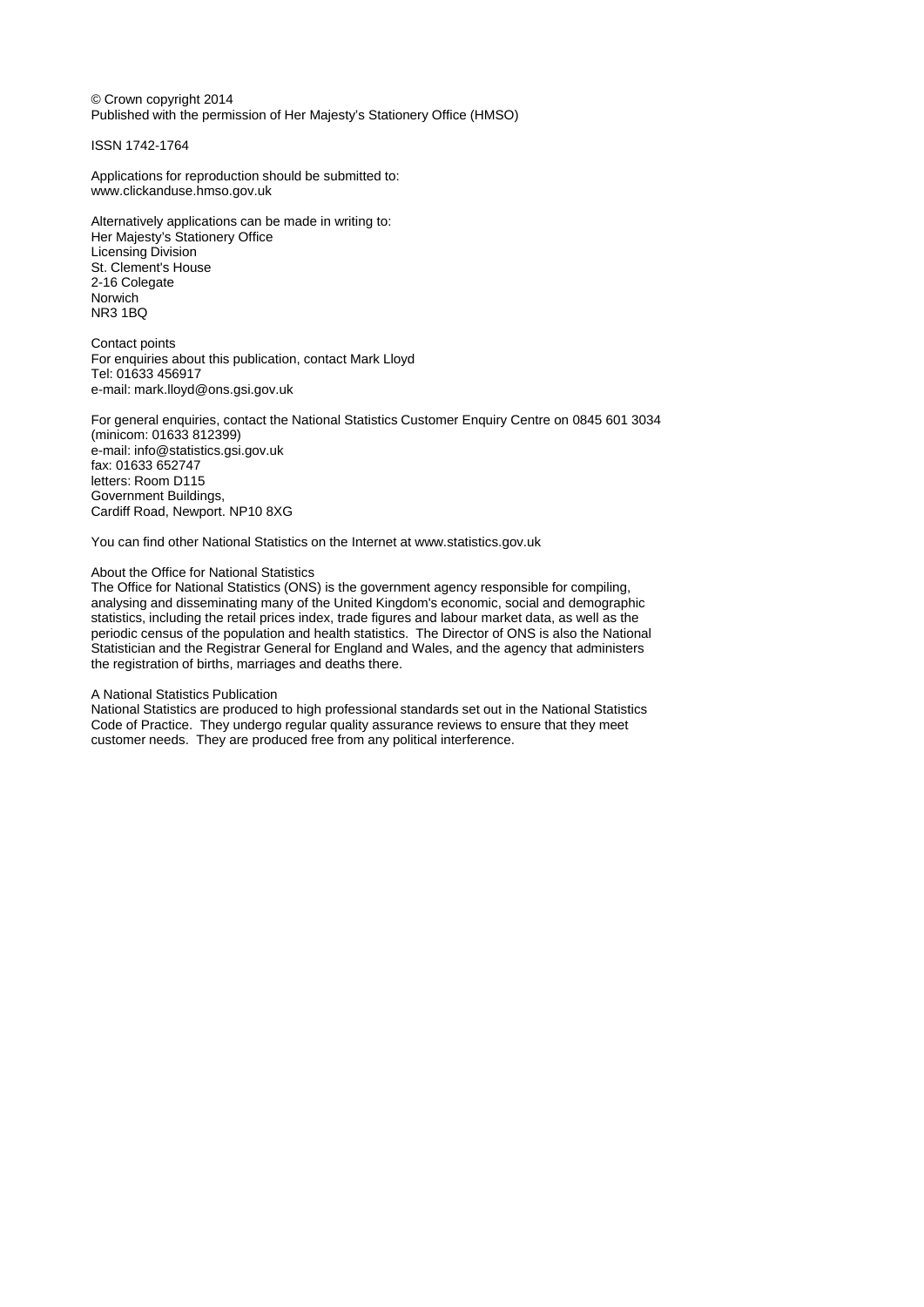# **CONTENTS**

Notes to Tables

# Tables

- **Table A** Limestone, Dolomite & Chalk
- **Table B** Limestone, Dolomite & Chalk
- **Table 1** Industrial Sand
- **Table 2** Sand & Gravel for construction
- **Table 3** Sandstone
- **Table 4** Igneous Rock
- **Table 5** Limestone & Dolomite
- **Table 6** Peat
- **Table 7** Crushed Rock Summary
- **Table 8** Clay & Shale
- **Table 9** Chalk
- **Table 10** Fireclay
- **Table 11** Ore Minerals
- **Table 12** Other Minerals
- **Table 13** All Minerals All Employment
- **Table 14** All Minerals Direct Employment
- **Table 15** All Minerals Contractors Employed
- **Table 16** All Minerals Lorry Drivers on Site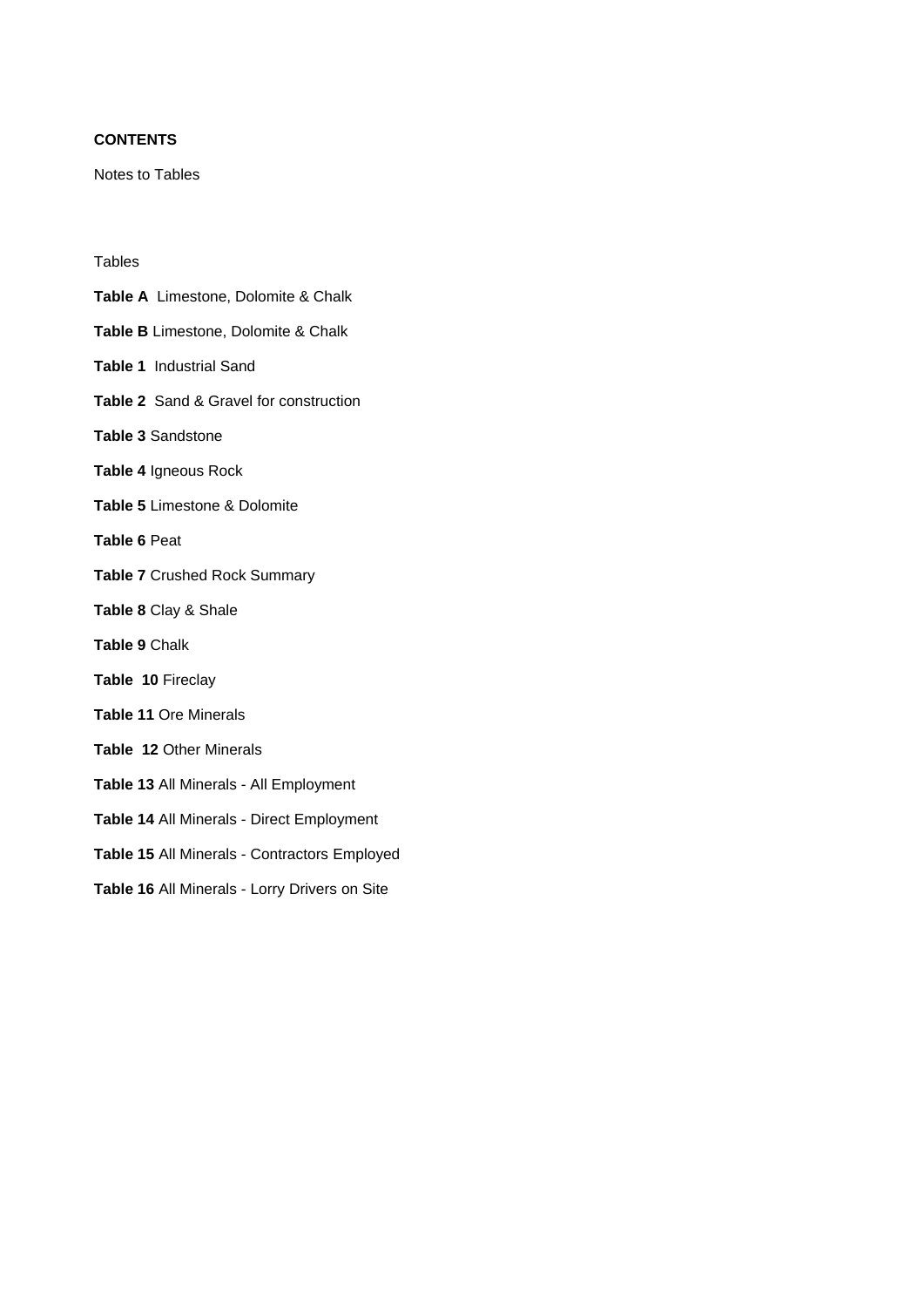# NOTES TO TABLES

## 1. Introduction

This monitor covers all mines and quarries in Great Britain except for coal. The register of some 2,000 different sites is supplied and kept up-to-date with the assistance of the British Geological Survey's 'BRITPITS' database and with acknowledgement of help of the minerals industry, the Aggregates Working Parties and individual Mineral Planning Authorities.

# 2. Coverage

Mineral Extraction in Great Britain is a business monitor which presents the results of the Annual Minerals Raised Inquiry conducted by the Office for National Statistics under Section 1 of the Statistics of Trade Act 1947 for the Department for Communities and Local Government and the Department for Business Innovation and Skills.

### 3. Response

The results in this monitor are based on a response of 95 per cent of the total number of questionnaires sent out. Estimates for non-response are included throughout the tables as appropriate.

# 4. Area information

Data is arranged in each table to provide the maximum amount of area information consistent with the need to prevent disclosure. The data is collected by mineral planning authority area in England and have been geographically represented under Wales and Scotland Region.

To ensure that the data reported for sites are ascribed to the correct administrative areas respondents are asked to confirm the site location when completing the survey questionnaires.

# 5. Employment

The figures show the number of persons employed directly and indirectly during the week ended 7 September 2013 (or in the nearest normal working week) who were subject to the provisions of the Mines and Quarries Acts 1954 and 1969.

Included are working proprietors, drivers of external and internal haulage and other vehicles (whether or not on the quarry payroll) and persons employed by contractors and sub-contractors to carry out drilling, blasting, plant installation and modification etc. (excluded are persons who were employed on any operations subject to the provisions of the Factories Act 1961).

Where more than one mineral is extracted at a mine or quarry, all employment is attributed to the chief mineral (in terms of tonnage sold).

# 6. Marine dredged sand & gravel

Table 2 (Sand & Gravel) includes data for marine dredged material. This data is allocated to the county in which the port of landing is situated.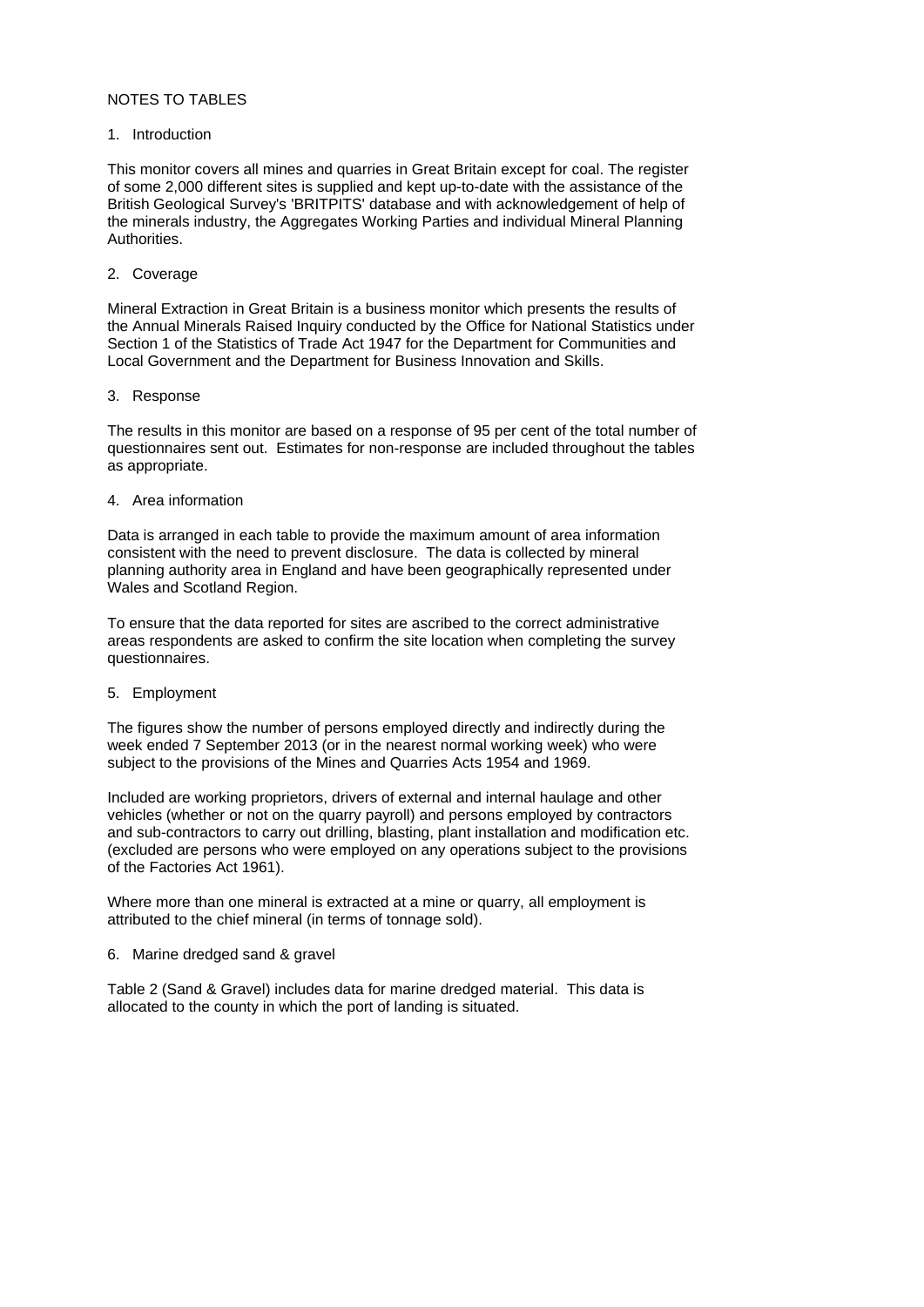# 7. Crushed rock summary

Table 7 (Crushed rock summary) presents combined data for the minerals sandstone, igneous rock, limestone and dolomite in respect of their uses as aggregates for construction i.e. roadstone, concrete aggregate, other screened and graded aggregate, railway ballast and other constructional uses (fill and ballast). Figures for these minerals are shown separately in Tables 3, 4, and 5 respectively.

# 8. Limestone, dolomite and chalk

Tables 5 and 7 are produced at county level. Tables A and B summarise useful totals for Great Britain.

# 9. Guarding against disclosure

The Statistics of Trade Act 1947 prohibits the disclosure of any information relating to an individual undertaking without the consent of the person carrying on that undertaking. Rigorous checks have been made to ensure that information relating to individual businesses has not been disclosed, directly or by deduction, in any of the figures published in this Business Monitor. Where necessary, figures have been withheld or combined with others.

### 10. Rounding

Because of rounding, the sums of constituent items may not always agree with the totals shown.

### 11. Symbols

The following symbols are used throughout this monitor:

- \* withheld to avoid disclosure
- nil or less than 500 tonnes
- † includes marine dredged material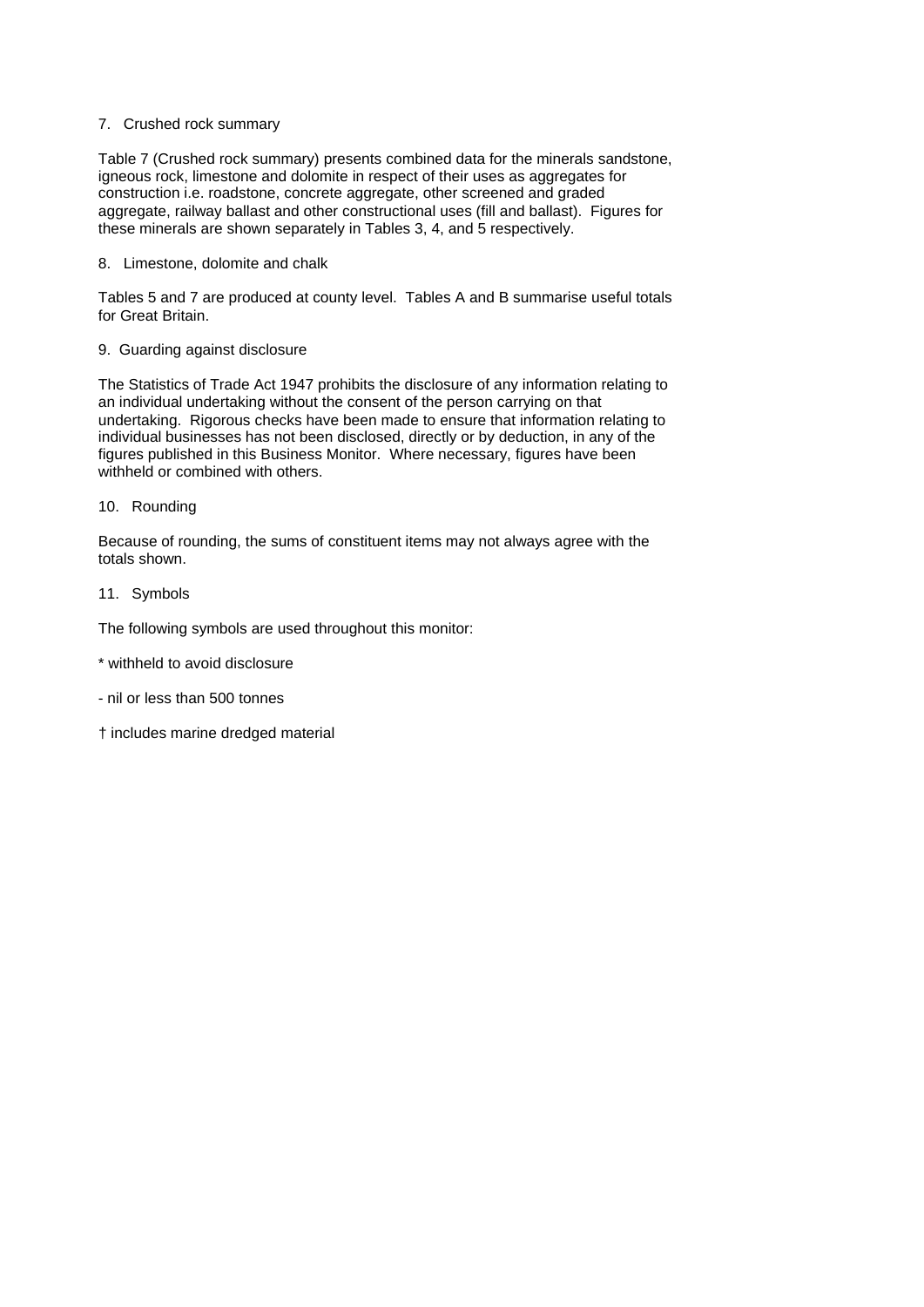# COUNTY DEFINITION USED IN THIS REPORT

The county coverage is detailed below. The data is collected by mineral planning authority area in England and have been geographically represented under Wales and Scotland.

| <b>COUNTY</b>             | COUNTY/UNITARY       |
|---------------------------|----------------------|
| Northumberland            | Northumberland       |
| Durham                    | Durham               |
|                           | Darlington           |
| Tyne & Wear               | Newcastle Upon Tyne  |
|                           | Gateshead            |
|                           | Sunderland           |
|                           | North Tyneside       |
|                           | South Tyneside       |
| Cleveland                 | Hartlepool           |
|                           | Redcar & Cleveland   |
|                           | Middlesbrough        |
|                           | Stockton-on-Tees     |
| Cumbria                   | Cumbria              |
| Lancashire                | Lancashire           |
|                           | Blackburn            |
|                           | Blackpool            |
| <b>Greater Manchester</b> | Tameside             |
|                           | Stockport            |
|                           | Manchester           |
|                           | Trafford             |
|                           | Salford              |
|                           | Oldham               |
|                           | Rochdale             |
|                           | <b>Bury</b>          |
|                           | Wigan                |
|                           | <b>Bolton</b>        |
| Cheshire                  | <b>Cheshire East</b> |
|                           | <b>Cheshire West</b> |
|                           | Chester              |
|                           | Halton               |
|                           | Warrington           |
| Merseyside                | Sefton               |
|                           | Wirral               |
|                           | Liverpool            |
|                           | Knowsley             |
|                           | St. Helens           |
| North Yorkshire           | North Yorkshire      |
|                           | York                 |
| West Yorkshire            | Leeds                |
|                           | <b>Bradford</b>      |
|                           | Calderdale           |
|                           | <b>Kirklees</b>      |
|                           | Wakefield            |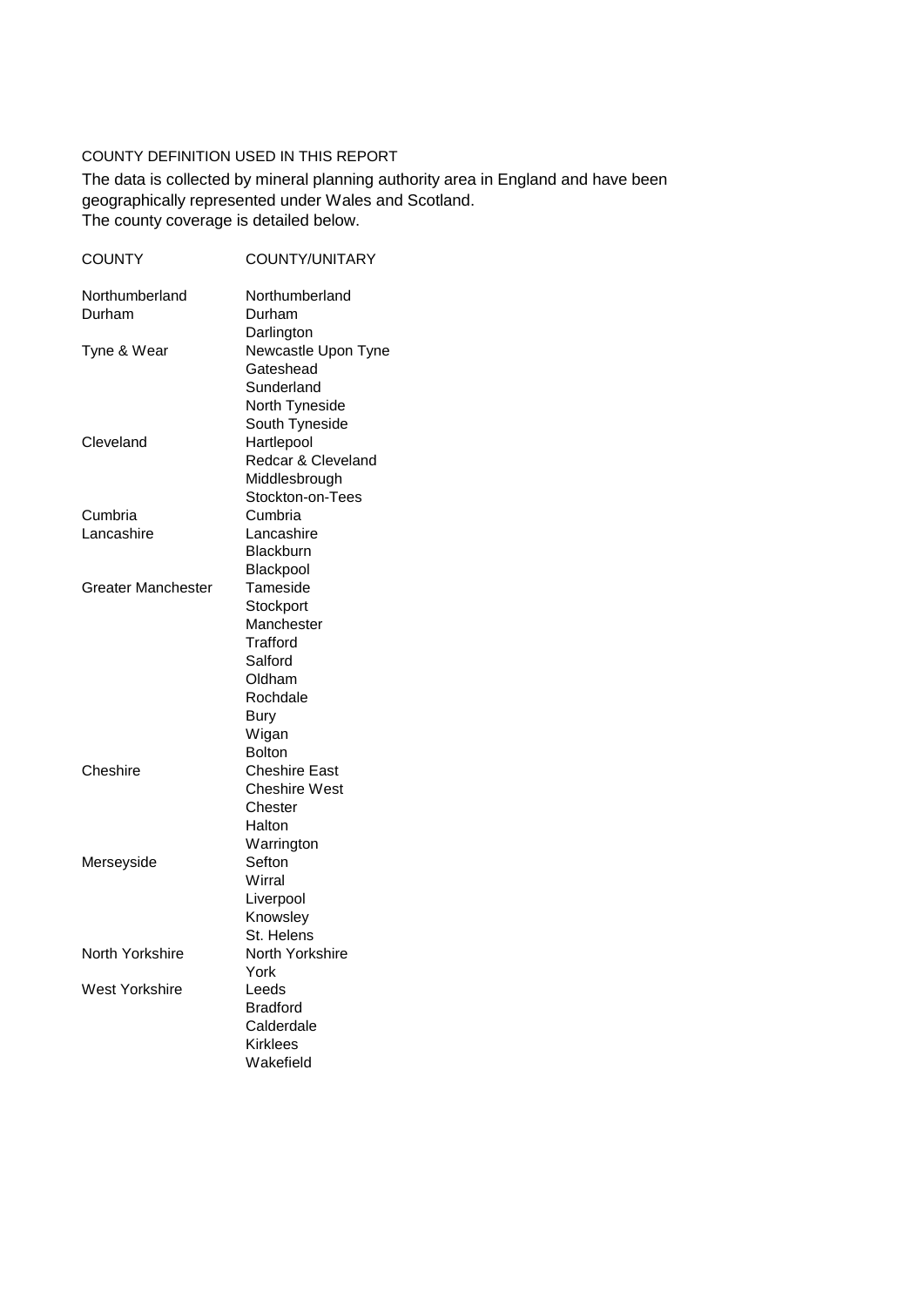| South Yorkshire<br>Sheffield<br>Rotherham<br>Doncaster<br><b>Barnsley</b><br>East Riding of Yorkshire<br>Humberside<br>Kingston-upon-Hull<br>North East Lincolnshire<br>North Lincolnshire<br>Herefordshireshire<br>Herefordshireshire<br>Worcestershireshire<br>Worcestershireshire<br>Shropshire<br>Shropshire<br>The Wrekin<br>Staffordshire<br>Staffordshire<br>Stoke-on-Trent<br>Warwickshire<br>Warwickshire<br>West Midlands<br>Birmingham<br>Wolverhampton<br>Dudley<br>Walsall<br>Sandwell<br>Solihull<br>Coventry<br>Derbyshire<br>Derbyshire<br>Derby<br>Leicestershire<br>Leicestershire<br>Leicester<br>Rutland<br>Lincolnshire<br>Lincolnshire<br>Northamptonshire<br>Northamptonshire<br>Nottinghamshire<br>Nottinghamshire<br>Nottingham<br>Cambridgeshire<br>Cambridgeshire<br>Peterborough<br><b>Norfolk</b><br><b>Norfolk</b><br><b>Suffolk</b><br>Suffolk<br><b>Bedfordshire</b><br>Bedfordshire<br>Essex<br>Essex<br>Thurrock<br>Hertfordshire<br>Hertfordshire<br><b>Berkshire</b><br><b>Bracknell Forest</b><br>Newbury<br>Reading<br>Slough<br>Windsor & Maidenhead<br>Wokingham<br>Buckinghamshire<br>Buckinghamshire<br><b>Milton Keynes</b><br><b>East Sussex</b><br>East Sussex | <b>COUNTY</b> | COUNTY/UNITARY             |
|-------------------------------------------------------------------------------------------------------------------------------------------------------------------------------------------------------------------------------------------------------------------------------------------------------------------------------------------------------------------------------------------------------------------------------------------------------------------------------------------------------------------------------------------------------------------------------------------------------------------------------------------------------------------------------------------------------------------------------------------------------------------------------------------------------------------------------------------------------------------------------------------------------------------------------------------------------------------------------------------------------------------------------------------------------------------------------------------------------------------------------------------------------------------------------------------------------------|---------------|----------------------------|
|                                                                                                                                                                                                                                                                                                                                                                                                                                                                                                                                                                                                                                                                                                                                                                                                                                                                                                                                                                                                                                                                                                                                                                                                             |               |                            |
|                                                                                                                                                                                                                                                                                                                                                                                                                                                                                                                                                                                                                                                                                                                                                                                                                                                                                                                                                                                                                                                                                                                                                                                                             |               |                            |
|                                                                                                                                                                                                                                                                                                                                                                                                                                                                                                                                                                                                                                                                                                                                                                                                                                                                                                                                                                                                                                                                                                                                                                                                             |               |                            |
|                                                                                                                                                                                                                                                                                                                                                                                                                                                                                                                                                                                                                                                                                                                                                                                                                                                                                                                                                                                                                                                                                                                                                                                                             |               |                            |
|                                                                                                                                                                                                                                                                                                                                                                                                                                                                                                                                                                                                                                                                                                                                                                                                                                                                                                                                                                                                                                                                                                                                                                                                             |               |                            |
|                                                                                                                                                                                                                                                                                                                                                                                                                                                                                                                                                                                                                                                                                                                                                                                                                                                                                                                                                                                                                                                                                                                                                                                                             |               |                            |
|                                                                                                                                                                                                                                                                                                                                                                                                                                                                                                                                                                                                                                                                                                                                                                                                                                                                                                                                                                                                                                                                                                                                                                                                             |               |                            |
|                                                                                                                                                                                                                                                                                                                                                                                                                                                                                                                                                                                                                                                                                                                                                                                                                                                                                                                                                                                                                                                                                                                                                                                                             |               |                            |
|                                                                                                                                                                                                                                                                                                                                                                                                                                                                                                                                                                                                                                                                                                                                                                                                                                                                                                                                                                                                                                                                                                                                                                                                             |               |                            |
|                                                                                                                                                                                                                                                                                                                                                                                                                                                                                                                                                                                                                                                                                                                                                                                                                                                                                                                                                                                                                                                                                                                                                                                                             |               |                            |
|                                                                                                                                                                                                                                                                                                                                                                                                                                                                                                                                                                                                                                                                                                                                                                                                                                                                                                                                                                                                                                                                                                                                                                                                             |               |                            |
|                                                                                                                                                                                                                                                                                                                                                                                                                                                                                                                                                                                                                                                                                                                                                                                                                                                                                                                                                                                                                                                                                                                                                                                                             |               |                            |
|                                                                                                                                                                                                                                                                                                                                                                                                                                                                                                                                                                                                                                                                                                                                                                                                                                                                                                                                                                                                                                                                                                                                                                                                             |               |                            |
|                                                                                                                                                                                                                                                                                                                                                                                                                                                                                                                                                                                                                                                                                                                                                                                                                                                                                                                                                                                                                                                                                                                                                                                                             |               |                            |
|                                                                                                                                                                                                                                                                                                                                                                                                                                                                                                                                                                                                                                                                                                                                                                                                                                                                                                                                                                                                                                                                                                                                                                                                             |               |                            |
|                                                                                                                                                                                                                                                                                                                                                                                                                                                                                                                                                                                                                                                                                                                                                                                                                                                                                                                                                                                                                                                                                                                                                                                                             |               |                            |
|                                                                                                                                                                                                                                                                                                                                                                                                                                                                                                                                                                                                                                                                                                                                                                                                                                                                                                                                                                                                                                                                                                                                                                                                             |               |                            |
|                                                                                                                                                                                                                                                                                                                                                                                                                                                                                                                                                                                                                                                                                                                                                                                                                                                                                                                                                                                                                                                                                                                                                                                                             |               |                            |
|                                                                                                                                                                                                                                                                                                                                                                                                                                                                                                                                                                                                                                                                                                                                                                                                                                                                                                                                                                                                                                                                                                                                                                                                             |               |                            |
|                                                                                                                                                                                                                                                                                                                                                                                                                                                                                                                                                                                                                                                                                                                                                                                                                                                                                                                                                                                                                                                                                                                                                                                                             |               |                            |
|                                                                                                                                                                                                                                                                                                                                                                                                                                                                                                                                                                                                                                                                                                                                                                                                                                                                                                                                                                                                                                                                                                                                                                                                             |               |                            |
|                                                                                                                                                                                                                                                                                                                                                                                                                                                                                                                                                                                                                                                                                                                                                                                                                                                                                                                                                                                                                                                                                                                                                                                                             |               |                            |
|                                                                                                                                                                                                                                                                                                                                                                                                                                                                                                                                                                                                                                                                                                                                                                                                                                                                                                                                                                                                                                                                                                                                                                                                             |               |                            |
|                                                                                                                                                                                                                                                                                                                                                                                                                                                                                                                                                                                                                                                                                                                                                                                                                                                                                                                                                                                                                                                                                                                                                                                                             |               |                            |
|                                                                                                                                                                                                                                                                                                                                                                                                                                                                                                                                                                                                                                                                                                                                                                                                                                                                                                                                                                                                                                                                                                                                                                                                             |               |                            |
|                                                                                                                                                                                                                                                                                                                                                                                                                                                                                                                                                                                                                                                                                                                                                                                                                                                                                                                                                                                                                                                                                                                                                                                                             |               |                            |
|                                                                                                                                                                                                                                                                                                                                                                                                                                                                                                                                                                                                                                                                                                                                                                                                                                                                                                                                                                                                                                                                                                                                                                                                             |               |                            |
|                                                                                                                                                                                                                                                                                                                                                                                                                                                                                                                                                                                                                                                                                                                                                                                                                                                                                                                                                                                                                                                                                                                                                                                                             |               |                            |
|                                                                                                                                                                                                                                                                                                                                                                                                                                                                                                                                                                                                                                                                                                                                                                                                                                                                                                                                                                                                                                                                                                                                                                                                             |               |                            |
|                                                                                                                                                                                                                                                                                                                                                                                                                                                                                                                                                                                                                                                                                                                                                                                                                                                                                                                                                                                                                                                                                                                                                                                                             |               |                            |
|                                                                                                                                                                                                                                                                                                                                                                                                                                                                                                                                                                                                                                                                                                                                                                                                                                                                                                                                                                                                                                                                                                                                                                                                             |               |                            |
|                                                                                                                                                                                                                                                                                                                                                                                                                                                                                                                                                                                                                                                                                                                                                                                                                                                                                                                                                                                                                                                                                                                                                                                                             |               |                            |
|                                                                                                                                                                                                                                                                                                                                                                                                                                                                                                                                                                                                                                                                                                                                                                                                                                                                                                                                                                                                                                                                                                                                                                                                             |               |                            |
|                                                                                                                                                                                                                                                                                                                                                                                                                                                                                                                                                                                                                                                                                                                                                                                                                                                                                                                                                                                                                                                                                                                                                                                                             |               |                            |
|                                                                                                                                                                                                                                                                                                                                                                                                                                                                                                                                                                                                                                                                                                                                                                                                                                                                                                                                                                                                                                                                                                                                                                                                             |               |                            |
|                                                                                                                                                                                                                                                                                                                                                                                                                                                                                                                                                                                                                                                                                                                                                                                                                                                                                                                                                                                                                                                                                                                                                                                                             |               |                            |
|                                                                                                                                                                                                                                                                                                                                                                                                                                                                                                                                                                                                                                                                                                                                                                                                                                                                                                                                                                                                                                                                                                                                                                                                             |               |                            |
|                                                                                                                                                                                                                                                                                                                                                                                                                                                                                                                                                                                                                                                                                                                                                                                                                                                                                                                                                                                                                                                                                                                                                                                                             |               |                            |
|                                                                                                                                                                                                                                                                                                                                                                                                                                                                                                                                                                                                                                                                                                                                                                                                                                                                                                                                                                                                                                                                                                                                                                                                             |               |                            |
|                                                                                                                                                                                                                                                                                                                                                                                                                                                                                                                                                                                                                                                                                                                                                                                                                                                                                                                                                                                                                                                                                                                                                                                                             |               |                            |
|                                                                                                                                                                                                                                                                                                                                                                                                                                                                                                                                                                                                                                                                                                                                                                                                                                                                                                                                                                                                                                                                                                                                                                                                             |               |                            |
|                                                                                                                                                                                                                                                                                                                                                                                                                                                                                                                                                                                                                                                                                                                                                                                                                                                                                                                                                                                                                                                                                                                                                                                                             |               |                            |
|                                                                                                                                                                                                                                                                                                                                                                                                                                                                                                                                                                                                                                                                                                                                                                                                                                                                                                                                                                                                                                                                                                                                                                                                             |               |                            |
|                                                                                                                                                                                                                                                                                                                                                                                                                                                                                                                                                                                                                                                                                                                                                                                                                                                                                                                                                                                                                                                                                                                                                                                                             |               |                            |
|                                                                                                                                                                                                                                                                                                                                                                                                                                                                                                                                                                                                                                                                                                                                                                                                                                                                                                                                                                                                                                                                                                                                                                                                             |               |                            |
|                                                                                                                                                                                                                                                                                                                                                                                                                                                                                                                                                                                                                                                                                                                                                                                                                                                                                                                                                                                                                                                                                                                                                                                                             |               |                            |
|                                                                                                                                                                                                                                                                                                                                                                                                                                                                                                                                                                                                                                                                                                                                                                                                                                                                                                                                                                                                                                                                                                                                                                                                             |               |                            |
|                                                                                                                                                                                                                                                                                                                                                                                                                                                                                                                                                                                                                                                                                                                                                                                                                                                                                                                                                                                                                                                                                                                                                                                                             |               |                            |
|                                                                                                                                                                                                                                                                                                                                                                                                                                                                                                                                                                                                                                                                                                                                                                                                                                                                                                                                                                                                                                                                                                                                                                                                             |               |                            |
|                                                                                                                                                                                                                                                                                                                                                                                                                                                                                                                                                                                                                                                                                                                                                                                                                                                                                                                                                                                                                                                                                                                                                                                                             |               | <b>Brighton &amp; Hove</b> |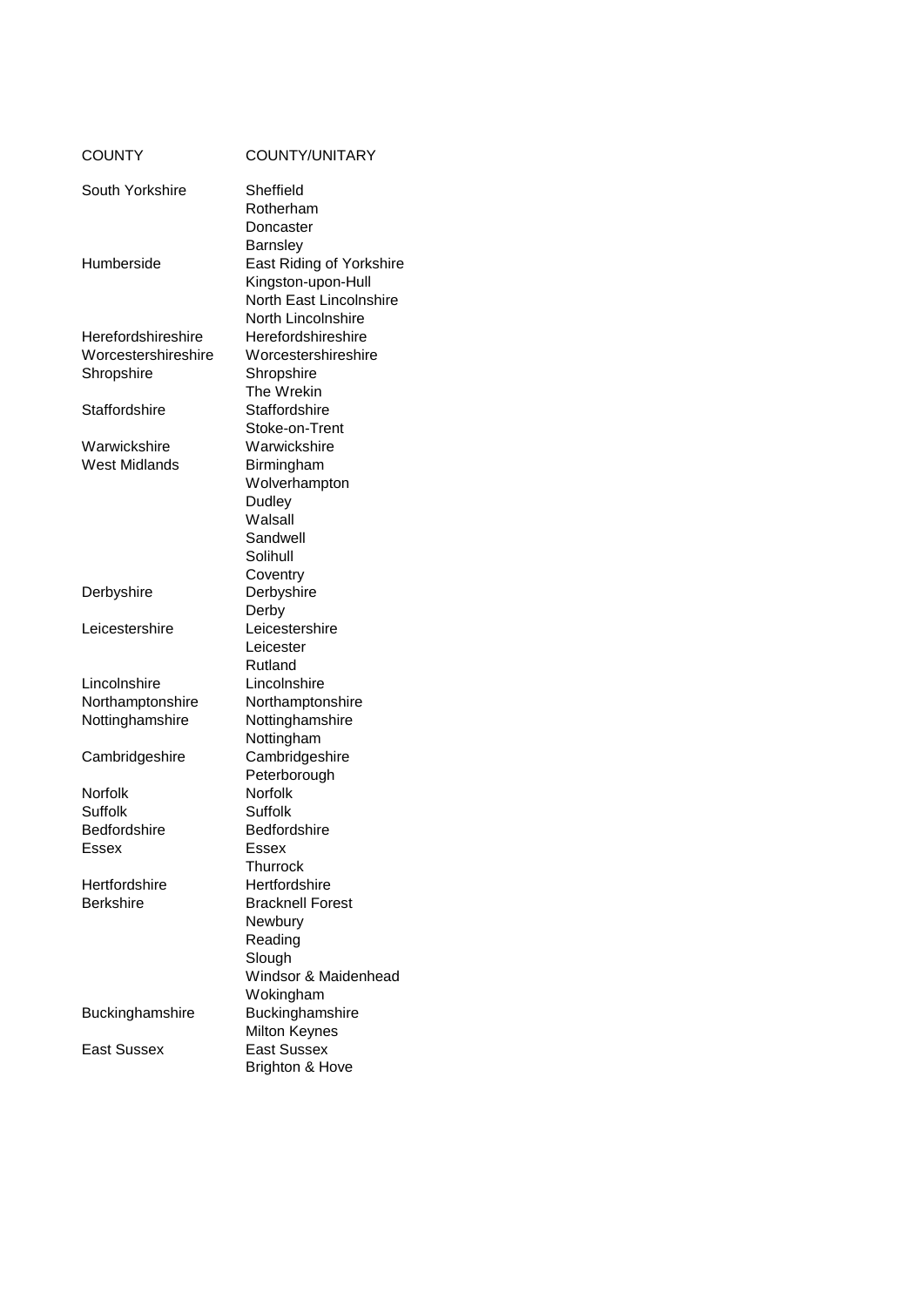| COUNTY             | COUNTY/UNITARY                     |
|--------------------|------------------------------------|
| Hampshire          | Hampshire                          |
|                    | Portsmouth                         |
|                    | Southampton                        |
| Isle of Wight      | Isle of Wight                      |
| Kent               | Kent                               |
|                    | Medway                             |
| Oxfordshire        | Oxfordshire                        |
| Surrey             | Surrey                             |
| <b>West Sussex</b> | <b>West Sussex</b>                 |
| Greater London     | Greater London                     |
| Avon               | Bath & North East Somerset         |
|                    | <b>Bristol</b>                     |
|                    | <b>North Somerset</b>              |
|                    | South Gloucestershire              |
| Cornwall           | Cornwall                           |
| Devon              | Devon                              |
|                    | Plymouth                           |
|                    | Torbay                             |
| Dorset             | Dorset                             |
|                    | Bournemouth                        |
|                    | Poole                              |
| Gloucestershire    | Gloucestershire                    |
| Somerset           | Somerset                           |
| Wiltshire          | Wiltshire                          |
|                    | Thamesdown/Swindon                 |
| Gwynedd            | Anglesey                           |
|                    | Gwynedd                            |
|                    | Conwy                              |
| Clwyd              | Denbighshire                       |
|                    | Flintshire                         |
|                    | Wrexham                            |
| Powys              | Powys                              |
| Dyfed              | Ceredigion                         |
|                    | Pembrokeshire                      |
|                    | Carmarthenshire                    |
| West Glamorgan     | Swansea                            |
|                    | <b>Neath &amp; Port Talbot</b>     |
| Mid Glamorgan      | <b>Bridgend</b>                    |
|                    | Rhondda Cynon Taff                 |
|                    | Merthyr Tydfil                     |
| South Glamorgan    | Vale of Glamorgan                  |
|                    | Cardiff                            |
| Gwent              | Caerphilly<br><b>Blaenau Gwent</b> |
|                    | Torfaen                            |
|                    |                                    |
|                    | Monmouthshire                      |
|                    | Newport                            |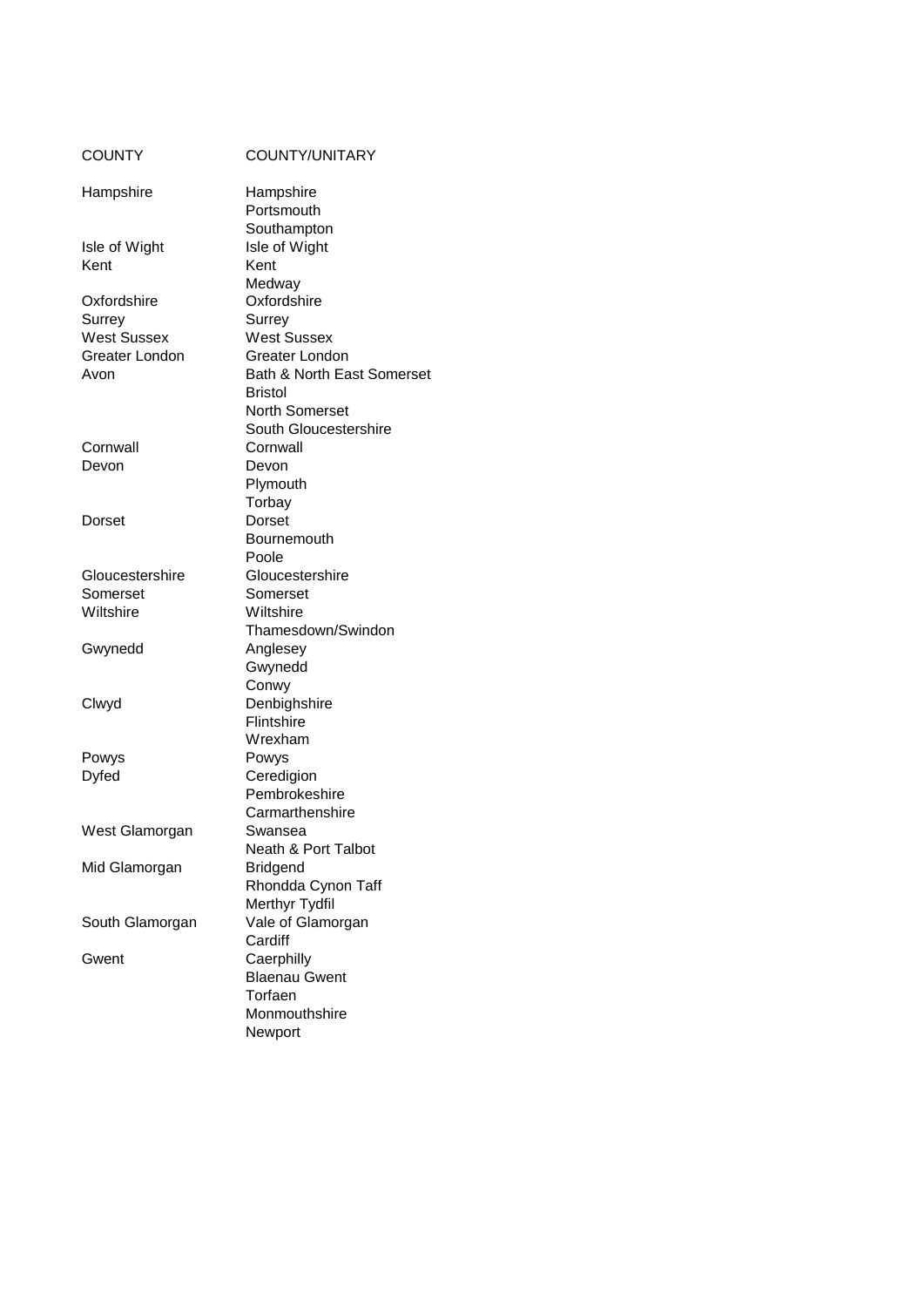| <b>COUNTY/UNITARY</b>                                                                                                                                                                                                      |
|----------------------------------------------------------------------------------------------------------------------------------------------------------------------------------------------------------------------------|
| Dumfries & Galloway                                                                                                                                                                                                        |
| <b>Scottish Borders</b><br>East Ayrshire<br><b>East Dunbartonshire</b><br><b>East Renfrewshire</b><br>Argyll & Bute<br>Glasgow<br>Inverclyde<br>North Ayrshire<br>North Lanarkshire<br>South Lanarkshire<br>South Ayrshire |
| Stirling<br><b>West Dunbartonshire</b>                                                                                                                                                                                     |
| Clackmannanshire<br>East Lothian<br>Edinburgh<br>Mid Lothian<br>West Lothian<br>Falkirk                                                                                                                                    |
| Angus<br>Dundee City<br>Fife<br>Perth & Kinross                                                                                                                                                                            |
| Aberdeen City<br>Aberdeenshire<br>Moray                                                                                                                                                                                    |
| Highlands<br>Orkney Isles<br>Western Isles<br>Shetland                                                                                                                                                                     |
|                                                                                                                                                                                                                            |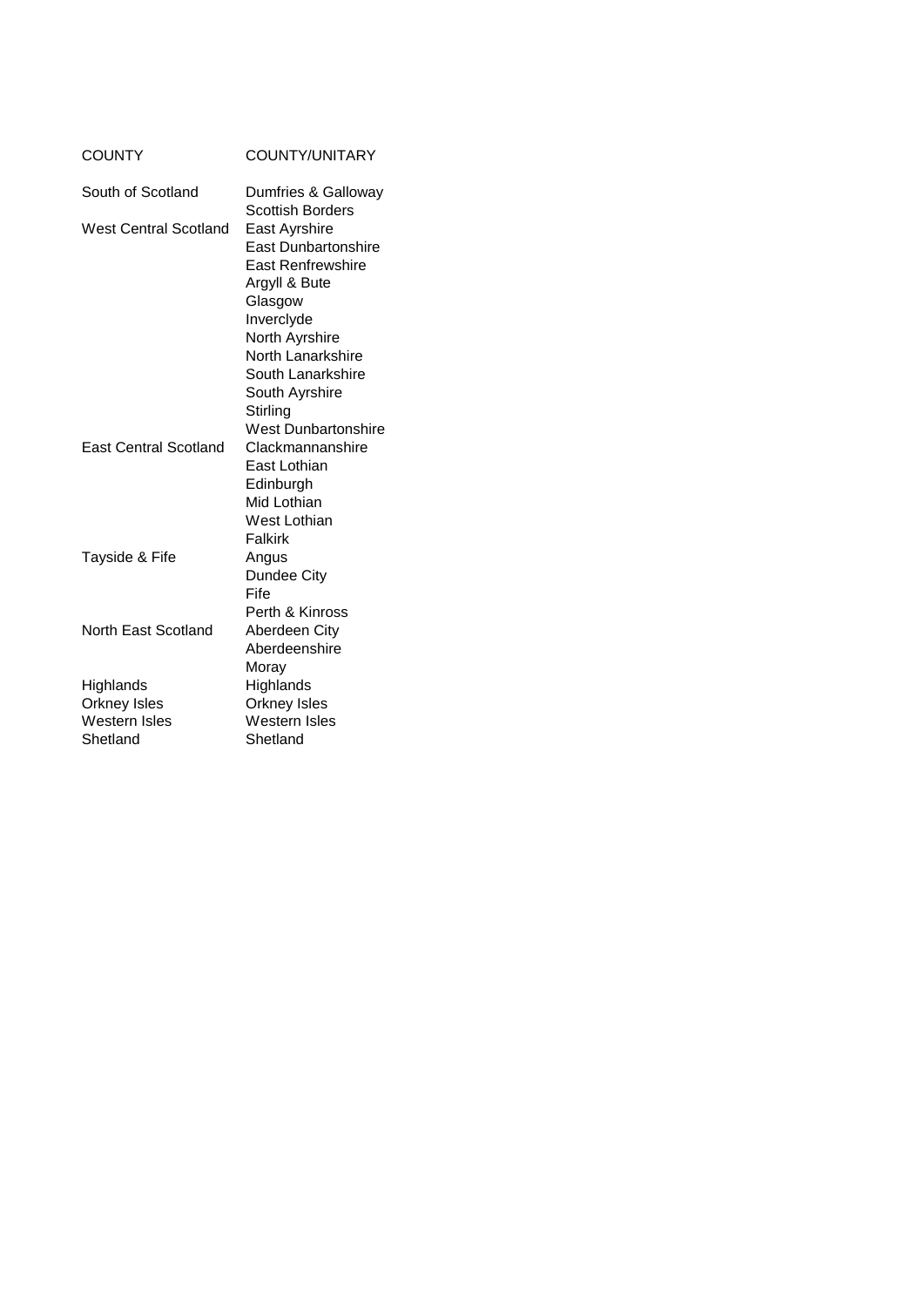## **TABLE A - Limestone, Dolomite and Chalk: PA1007**

 **Extractors' sales by broad end-use , 2013**

Thousand tonnes

| Mineral   |              | Constructional<br>uses $(b)$ | Cement  | Agricultural<br>uses | Industrial<br>uses $(a)$ | Total  |
|-----------|--------------|------------------------------|---------|----------------------|--------------------------|--------|
| Limestone |              | 37,682                       | $\star$ | $\star$              | 5,893                    | 53,195 |
| Dolomite  |              | *                            | ٠       | $\star$              | $\star$                  | 3,432  |
| Chalk     |              | *                            | $\star$ | $\star$              | $\star$                  | 3,529  |
|           | <b>Total</b> | 39,829                       | 10,056  | 2,129                | 8,142                    | 60,156 |

(a) Includes material for calcination

(b) Includes building stone

## **TABLE B - Limestone, Dolomite and Chalk:**

**Extractors' sales of material for agricultural and industrial uses, 2013 (a)**

# Thousand tonnes

|                                                      |           |          |         |        | <b>THOUGH IG TOITING</b>                     |
|------------------------------------------------------|-----------|----------|---------|--------|----------------------------------------------|
| Use                                                  | Limestone | Dolomite | Chalk   | Total  | Of which for<br>conversion by<br>calcination |
| Agricultural /<br>horticultural                      | $\star$   | $\star$  | $\star$ | 2,129  |                                              |
| Iron and steel                                       | $\star$   | $\star$  | $\star$ | 3,975  | *                                            |
| Glass making                                         | $\star$   | $\star$  | -       | 173    | ٠                                            |
| Asphalt filler                                       | 85        |          | -       | 85     |                                              |
| Other<br>specialised fillers                         | $\star$   |          | $\star$ | 869    |                                              |
| Chemical use                                         | $\ast$    |          | $\star$ | 1,031  | $\star$                                      |
| <b>Building materials</b>                            | *         |          | $\star$ | 642    |                                              |
| Water & effluent<br>treatment & pollution<br>control | *         |          | $\star$ | 1,366  | $\star$                                      |
| <b>Total</b>                                         | 7,398     | 1,524    | 1,349   | 10,271 | 2,435                                        |

(a) Includes material for calcination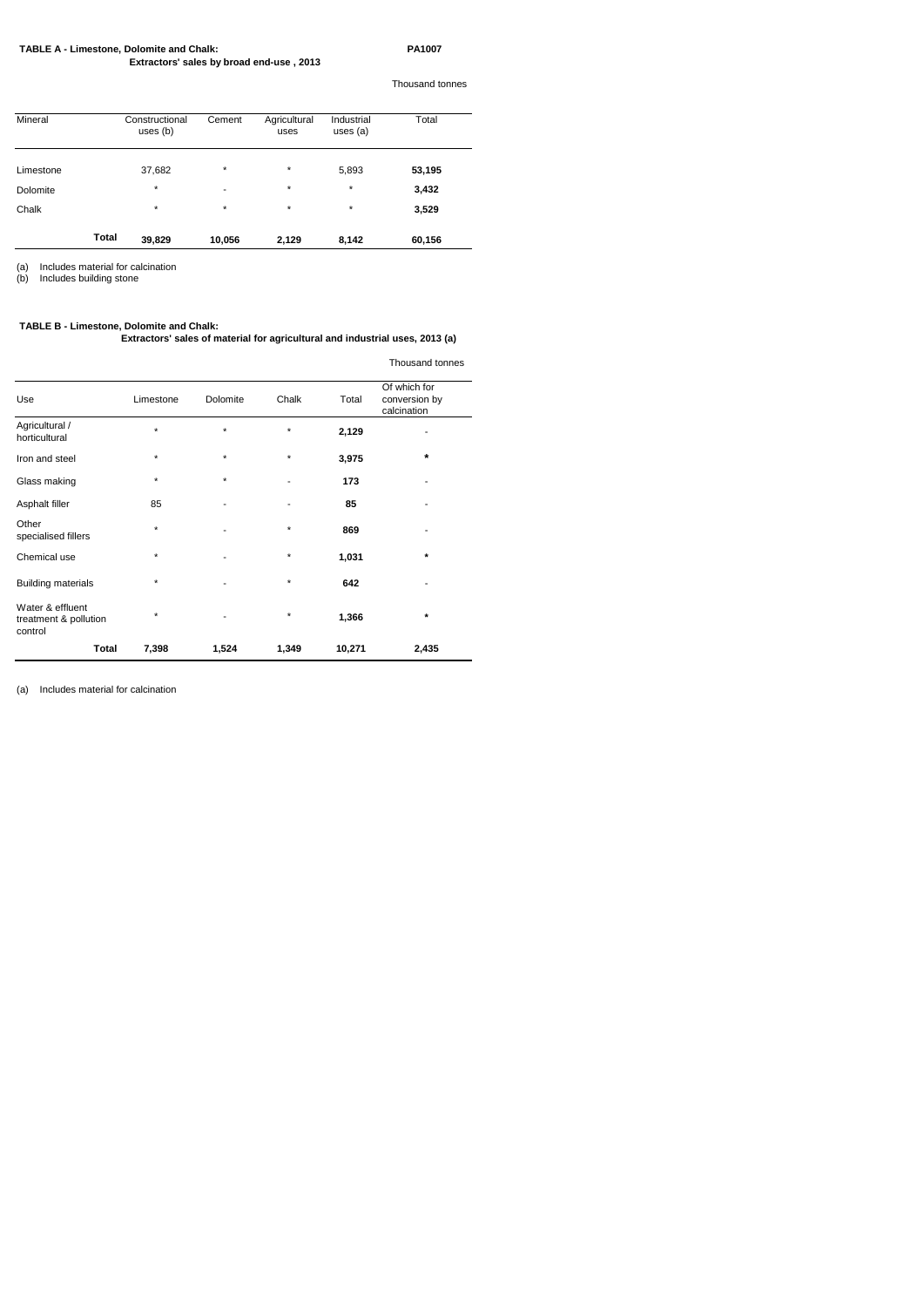# **TABLE 1 - INDUSTRIAL SAND PA1007**

# **Extractors' sales by end-use and area of origin, 2013**

Thousand tonnes

| Area                         | Sand for industrial uses |                               |                          | Sand for                                                       |          |
|------------------------------|--------------------------|-------------------------------|--------------------------|----------------------------------------------------------------|----------|
| of                           | Sand for<br>foundry uses | Sand for glass<br>manufacture | industrial uses          | Sand for other agricultural, horticultural<br>and leisure uses | Total    |
| origin<br>Northumberland     |                          |                               |                          | 1                                                              | 1        |
| North Yorkshire              |                          |                               | 2                        | $\star$                                                        | $\star$  |
| Humberside                   | $\star$                  |                               | $\star$                  | $\star$                                                        | $\star$  |
| Cumbria                      |                          |                               |                          | $\star$                                                        | $\star$  |
| Cheshire                     | 300                      |                               | $\star$                  | 297                                                            | 1039     |
| Staffordshire                | $\blacksquare$           |                               | $^\star$                 | $\star$                                                        | $\star$  |
| <b>West Midlands</b>         | $\blacksquare$           |                               |                          | $^\star$                                                       | $\star$  |
| Herefordshire                | $\blacksquare$           |                               |                          | $\star$                                                        | $\star$  |
| Worcestershire               | $\overline{2}$           |                               |                          |                                                                |          |
| Nottinghamshire              | $\star$                  |                               | $^\star$                 | $\star$                                                        | $\star$  |
| Lincolnshire                 |                          |                               | *                        | $^\star$                                                       |          |
| Norfolk                      |                          |                               | $\star$                  | $\star$                                                        | $\star$  |
| Suffolk                      | $\star$                  |                               |                          |                                                                | $\star$  |
| Essex                        | $\star$                  |                               |                          | $\star$                                                        | $\star$  |
| Bedfordshire                 |                          |                               |                          | $\star$                                                        | $\star$  |
| Surrey                       |                          | $\star$                       | $\star$                  | $\ast$                                                         | $\star$  |
| Kent                         | $\blacksquare$           |                               | 111                      | *                                                              | $^\star$ |
| Dorset                       | $\blacksquare$           |                               | $\overline{\phantom{a}}$ | $\star$                                                        | $\star$  |
| Devon                        | $\overline{\phantom{a}}$ |                               | $\star$                  | $\star$                                                        | $\star$  |
| Cornwall                     |                          |                               |                          | $\star$                                                        | $\star$  |
| <b>England</b>               | $\star$                  | $\star$                       | $\star$                  | 1,300                                                          | 3,620    |
|                              |                          |                               |                          | $\star$                                                        | $\star$  |
| Clwyd<br><b>Dyfed</b>        |                          |                               |                          | $\star$                                                        | $\star$  |
| <b>Wales</b>                 |                          |                               |                          | $\ast$                                                         | $\star$  |
| <b>West Central Scotland</b> |                          | $^\star$                      | $\star$                  | $\star$                                                        | $\star$  |
| <b>East Central Scotland</b> |                          |                               |                          | $^\star$                                                       | $\star$  |
| Tayside and Fife             |                          | 157                           | 2                        | $^\star$                                                       |          |
| <b>Scotland</b>              |                          | $\star$                       | $\star$                  | $\star$                                                        | $\star$  |
| <b>Great Britain</b>         | $\star$                  | $\star$                       | 837                      | 1,448                                                          | 3,961    |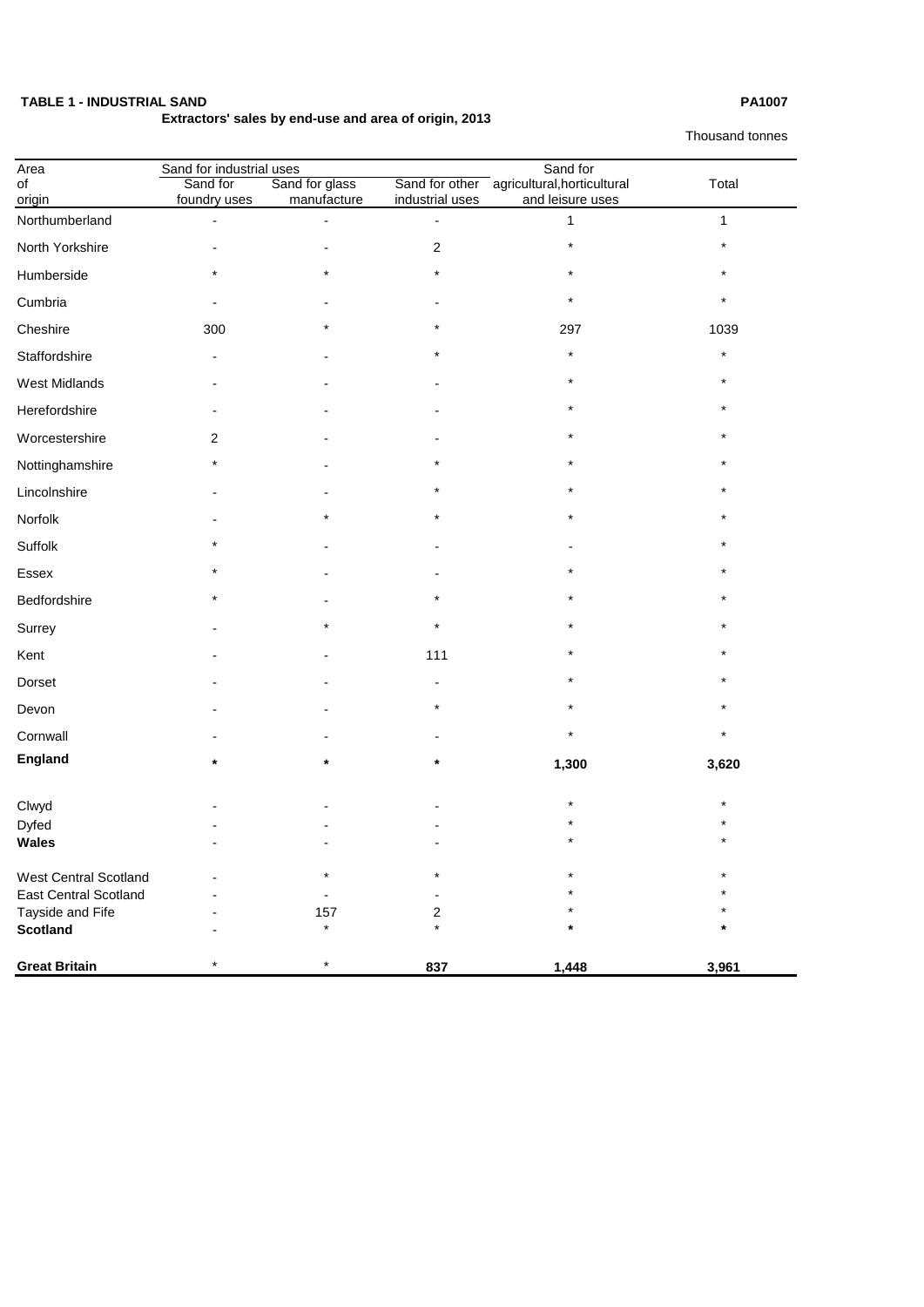# **TABLE 2 - SAND & GRAVEL FOR CONSTRUCTION PA1007**

# **Extractors' sales by end-use and area of origin, 2013**

Thousand tonnes

|                           | Sand    |                      |            |              |                    |                 | Gravel                   |           |              |                     |            |                              |  |         |              |                    |  |
|---------------------------|---------|----------------------|------------|--------------|--------------------|-----------------|--------------------------|-----------|--------------|---------------------|------------|------------------------------|--|---------|--------------|--------------------|--|
| Area<br>of                |         | <b>Building sand</b> |            |              |                    |                 |                          |           |              |                     |            | Other                        |  | Total   |              | Of which<br>marine |  |
| origin                    | For     |                      | For use in |              | Concreting<br>sand |                 | For                      | Concrete  |              | Other<br>screened   |            |                              |  |         |              | dredged            |  |
|                           | asphalt |                      | mortar     |              |                    |                 | asphalt                  | aggregate |              | & graded<br>gravels |            | sand &<br>gravel for<br>fill |  |         |              | material           |  |
| Northumberland            | $\star$ |                      | $\star$    |              | $\star$            |                 | ÷.                       | $\star$   |              | $\star$             |            | $\star$                      |  | $\star$ |              |                    |  |
| Tyne & Wear               |         |                      | ۰          |              |                    |                 |                          |           |              |                     |            |                              |  |         |              | $\star$            |  |
| Durham                    |         |                      | 116        |              |                    |                 |                          |           |              |                     |            |                              |  | 224     |              |                    |  |
| Cleveland                 |         |                      |            |              | $\ast$             | t               |                          |           |              |                     |            |                              |  | $\star$ |              |                    |  |
| North Yorkshire           |         |                      |            |              | 524                |                 |                          | 300       |              | 340                 |            | 208                          |  | 1,440   |              |                    |  |
| West Yorkshire            |         |                      |            |              | $\star$            |                 |                          |           |              |                     |            | $\star$                      |  | 88      |              |                    |  |
| South Yorkshire           | 14      |                      |            |              | $\star$            |                 |                          |           |              |                     |            | $\ast$                       |  | 689     |              |                    |  |
| Humberside                |         | $^\mathrm{+}$        | 273        |              | 296                | $\mathsf{t}$    |                          | 84        | $^\dagger$   | $\ast$              | $\ddagger$ | 108                          |  | 862     |              |                    |  |
| Lancashire                |         |                      | $\star$    |              | $\star$            |                 |                          |           |              |                     |            |                              |  | $\star$ |              |                    |  |
| Cumbria                   |         |                      | 123        |              | 191                |                 |                          |           |              |                     |            | 27                           |  | 375     |              |                    |  |
| <b>Greater Manchester</b> |         |                      |            |              | $\blacksquare$     |                 |                          |           |              |                     |            | 109                          |  | 109     |              |                    |  |
| Cheshire                  |         |                      |            |              | 521                |                 |                          |           |              |                     |            | $\star$                      |  | 1,058   |              |                    |  |
| Merseyside                |         |                      | 93         | $\ddagger$   | 29                 | t               |                          |           |              |                     |            |                              |  | 122     | $\ddagger$   | 122                |  |
| Shropshire                |         |                      | $\star$    |              | 341                |                 |                          | 129       |              | $\star$             |            | 83                           |  | 697     |              |                    |  |
| Staffordshire             |         |                      |            |              | 1,153              |                 |                          | 1,351     |              | 549                 |            | 715                          |  | 4,010   |              |                    |  |
| <b>West Midlands</b>      |         |                      | $\star$    |              | $\star$            |                 |                          | $\star$   |              | $\star$             |            | $\star$                      |  | $\star$ |              |                    |  |
| Warwickshire              |         |                      | 113        |              | 66                 |                 |                          | 43        |              |                     |            |                              |  | 260     |              |                    |  |
| Herefordshire             |         |                      |            |              | $\star$            |                 |                          |           |              |                     |            |                              |  | $\star$ |              |                    |  |
| Worcestershire            |         |                      |            |              | $\star$            |                 |                          |           |              |                     |            |                              |  | 563     |              |                    |  |
| Derbyshire                |         |                      | 61         |              | 261                |                 | $\overline{2}$           | 248       |              |                     |            | $\ast$                       |  | 818     |              |                    |  |
| Northamptonshire          | 9       |                      | 4          |              | 59                 |                 |                          | 5         |              | 44                  |            | 118                          |  | 239     |              |                    |  |
| Leicestershire            |         |                      |            |              | $\star$            |                 |                          | $\star$   |              | $\star$             |            | $\star$                      |  | $\star$ |              |                    |  |
| Nottinghamshire           |         |                      |            |              | 404                |                 |                          | 244       |              | 122                 |            | $\ast$                       |  | 1,122   |              |                    |  |
| Lincolnshire              | 60      |                      | 75         |              | 849                |                 | 11                       | 389       |              | 348                 |            | 244                          |  | 1,976   |              |                    |  |
| Cambridgeshire            | 33      |                      | $\star$    |              | 587                |                 | $\star$                  | 355       |              | 249                 |            | 453                          |  | 1,686   |              |                    |  |
| Norfolk                   | $\star$ |                      | 119        |              | 400                |                 | $\star$                  | 280       |              | 236                 |            | 106                          |  | 1,190   |              |                    |  |
| Suffolk                   |         |                      | 112        | $\ddagger$   | 518                | $^{\mathrm{+}}$ | $\overline{\phantom{a}}$ | 180       | $^{\dagger}$ | 218                 | $\ddagger$ | $\star$                      |  | 1,140   | $\ddagger$   | 55                 |  |
| Essex                     |         |                      | 351        |              | 1,152              | $\ddagger$      | 19                       | 821       | $\ddagger$   | $\star$             |            | 473                          |  | 2,957   | $\ddagger$   | $\star$            |  |
| Hertfordshire             |         |                      | $\star$    |              | $\star$            |                 |                          | $\star$   |              | $\star$             |            | $\star$                      |  | $\star$ |              |                    |  |
| Bedfordshire              |         |                      | 195        |              | 311                |                 |                          | $\star$   |              |                     |            | $\star$                      |  | 1,014   |              |                    |  |
| Buckinghamshire           |         |                      | 62         |              | $\star$            |                 |                          | 188       |              |                     |            | $\star$                      |  | 435     |              |                    |  |
| Oxfordshire               |         |                      | 168        |              | 138                |                 |                          | 78        |              | 29                  |            | 155                          |  | 567     |              |                    |  |
| Berkshire                 |         |                      | $\star$    |              | 191                |                 |                          |           |              | $\star$             |            | 475                          |  | 995     |              |                    |  |
| Surrey                    |         |                      | 367        |              | $\star$            |                 |                          |           |              | $\star$             |            |                              |  | 773     |              |                    |  |
| Kent                      |         |                      | 297        | $\mathsf{t}$ | 921                |                 |                          | 1,003     | $\ddagger$   | 417                 |            | $\ast$                       |  | 2,847   | $^{\dagger}$ | 1,802              |  |
| <b>East Sussex</b>        |         |                      |            |              | $\star$            |                 |                          | $\star$   |              |                     |            | $\star$                      |  |         |              | $\star$            |  |
| <b>West Sussex</b>        |         |                      |            |              | $\ast$             |                 |                          |           |              |                     |            | $\star$                      |  | $\star$ |              | $\star$            |  |
| Hampshire                 |         |                      |            |              | 609                |                 |                          | 975       |              | 320                 |            | 133                          |  | 2,150   |              | 1,350              |  |
| Isle of Wight             |         |                      |            |              | $\star$            |                 |                          |           |              | $\star$             |            | $\star$                      |  | 143     |              | $\star$            |  |
| Greater London            |         |                      |            |              |                    |                 |                          | 2,468     |              |                     |            | $\ast$                       |  | 4,896   |              | 4,259              |  |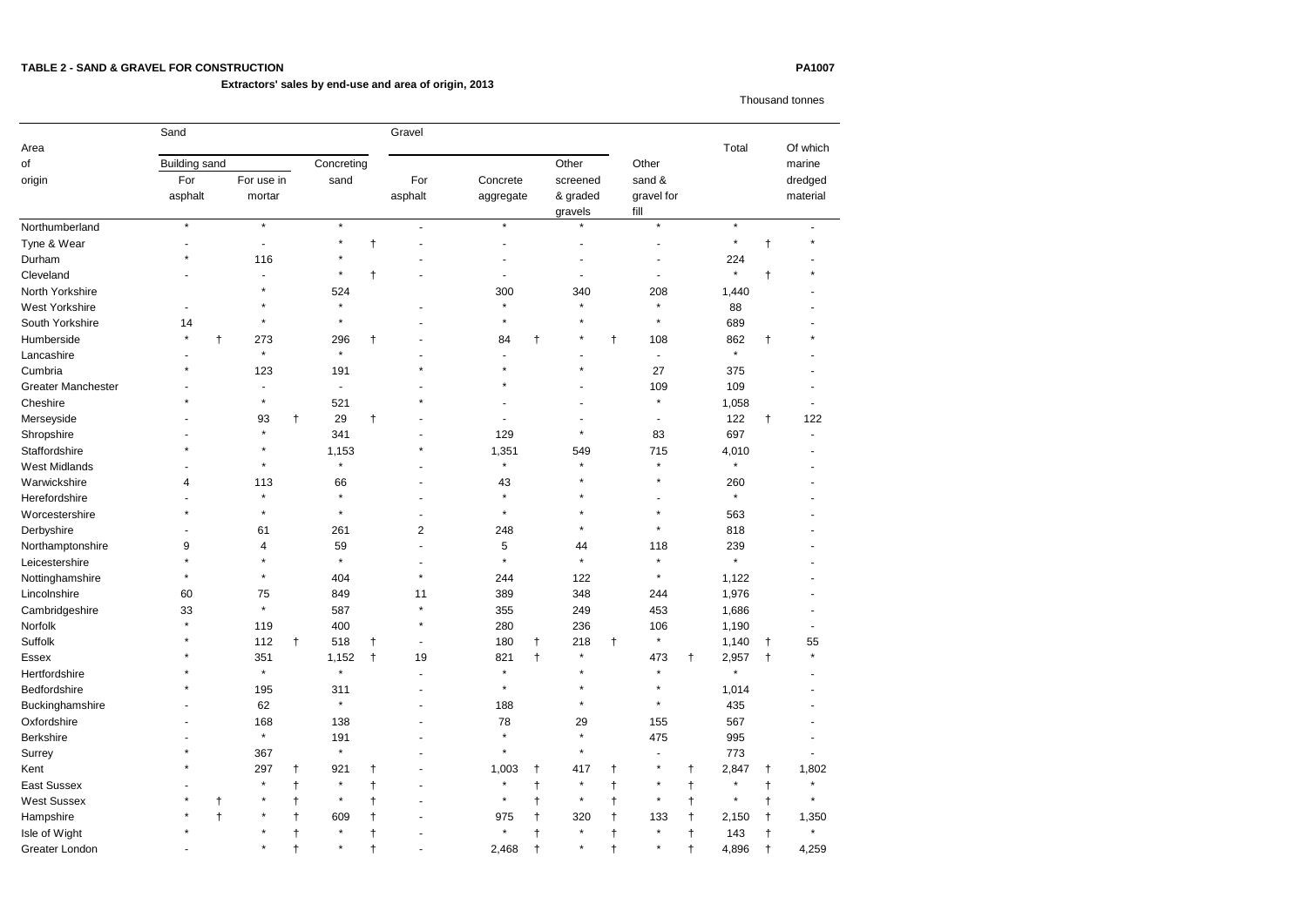|                              | Sand                 |              |                |     |                |            | Gravel                   |                |              |                |              |            |              |            |              |                |
|------------------------------|----------------------|--------------|----------------|-----|----------------|------------|--------------------------|----------------|--------------|----------------|--------------|------------|--------------|------------|--------------|----------------|
| Area                         |                      |              |                |     |                |            |                          |                |              |                |              |            |              | Total      |              | Of which       |
| of                           | <b>Building sand</b> |              |                |     | Concreting     |            |                          |                |              | Other          |              | Other      |              |            |              | marine         |
| origin                       | For                  |              | For use in     |     | sand           |            | For                      | Concrete       |              | screened       |              | sand &     |              |            |              | dredged        |
|                              | asphalt              |              | mortar         |     |                |            | asphalt                  | aggregate      |              | & graded       |              | gravel for |              |            |              | material       |
|                              |                      |              |                |     |                |            |                          |                |              | gravels        |              | fill       |              |            |              |                |
| Gloucestershire              | $\blacksquare$       |              | $\star$        |     | $\star$        |            | $\blacksquare$           | $\star$        |              | 21             |              | $\star$    |              | 611        |              |                |
| Wiltshire                    |                      |              |                |     | 347            |            |                          | 151            |              | $\star$        |              | 51         |              | 687        |              |                |
| Avon                         |                      | $^\dagger$   |                |     | $\star$        | t          |                          |                |              |                |              | $\star$    | Ť            | 380        | $\mathsf{t}$ |                |
| Somerset                     |                      |              |                |     | $\star$        |            |                          | $\star$        |              | $\star$        |              |            |              | $\star$    |              |                |
| Dorset                       |                      |              |                |     | 861            |            |                          | $^\star$       |              | 74             | t            |            | t            | 1,304      | $\ddagger$   |                |
| Devon                        |                      |              |                |     | 382            | $\ddagger$ | $\star$                  | 85             |              | $\star$        |              | 170        |              | 792        | $\ddagger$   | 12             |
| Cornwall                     |                      |              |                |     | $\star$        |            |                          |                |              |                |              | $\star$    |              | $\star$    |              |                |
| <b>England</b>               | 763                  | t            | 4,458          | t   | 17,882         | $\ddagger$ | 69                       | 11,227         | $\ddagger$   | 4,893          | $\mathbf t$  | 6,417      | $\ddagger$   | 45,709     | $\ddagger$   | 9,854          |
| Clwyd                        |                      |              | $\star$        |     | $\star$        |            |                          | $\star$        |              | $\star$        |              | $\star$    |              |            |              |                |
| Gwynedd                      |                      |              | 49             |     | 59             |            |                          | 48             |              | 20             |              |            |              | 176        |              | 49             |
| Dyfed                        |                      |              | 162            |     | 74             |            |                          | $\star$        |              | $\star$        | t            | 11         | $\ddagger$   | 307        |              |                |
| West Glamorgan               |                      |              | $\star$        |     | $\star$        |            |                          | $\blacksquare$ |              |                |              |            |              | $\star$    |              |                |
| South Glamorgan              |                      | $\mathsf{t}$ | $\star$        |     | $\ast$         |            |                          | 41             |              |                | $\mathsf{t}$ | $\star$    | $\mathbf t$  | $\ast$     |              |                |
| Gwent                        |                      |              |                |     |                |            |                          |                |              |                |              |            |              |            |              |                |
| <b>Wales</b>                 |                      | $\ddagger$   | 353            |     | 656            | t          |                          | 195            | $^{\dagger}$ | 70             | $\mathsf{t}$ | $\star$    | $\mathsf{t}$ | 1,305      | $^\dagger$   | 632            |
| South of Scotland            |                      |              | $\ast$         |     | 130            |            | $\star$                  | 102            |              | 84             |              | $\ast$     |              | 512        |              |                |
| <b>West Central Scotland</b> |                      |              | 155            |     | 838            |            |                          | $\star$        |              | 381            |              | $^\star$   |              | 1,719      |              |                |
| <b>East Central Scotland</b> |                      |              | $\star$        |     | 134            |            |                          | $\star$        |              | $\star$        |              | $^\star$   |              | 391        |              |                |
| Tayside and Fife             | $\star$              |              | 71             |     | 421            |            |                          | 428            |              |                |              | 108        |              | 1,177      |              |                |
| North East Scotland          | 27                   |              | 45             |     | 173            |            |                          | 129            |              |                |              | 185        |              | 662        |              |                |
| Highlands                    | 12                   |              | $\star$        |     | 105            |            |                          | 129            |              | 27             |              | 61         |              | 392        |              |                |
| Western Isles                |                      |              | 3              |     | $\star$        |            |                          | $\star$        |              | $\star$        |              | $\star$    |              | 28         |              |                |
| Orkney                       |                      |              | $\star$        |     | $\star$        |            |                          |                |              |                |              | 1          |              | $\star$    |              |                |
| Shetland                     |                      |              | $\blacksquare$ |     | $\blacksquare$ |            | $\overline{\phantom{a}}$ | $\blacksquare$ |              | $\blacksquare$ |              | $\star$    |              | $\star$    |              |                |
| <b>Scotland</b>              | $\star$              |              | 394            |     | 1,823          |            | 85                       | 974            |              | 815            |              | *          |              | 4,911      |              |                |
| <b>Great Britain</b>         | $1,071$ †            |              | 5,204          | $+$ | $20,361$ +     |            | 154                      | $12,396$ †     |              | $5,779$ †      |              | 6,960      | $+$          | $51,925$ † |              | 10,487         |
| <b>Marine Dredged</b>        | 34                   |              | 612            |     | 4,380          |            | $\overline{\phantom{a}}$ | 4,453          |              | 693            |              | 315        |              | 10,487     |              | $\blacksquare$ |

† Includes marine dredged material

See also note 6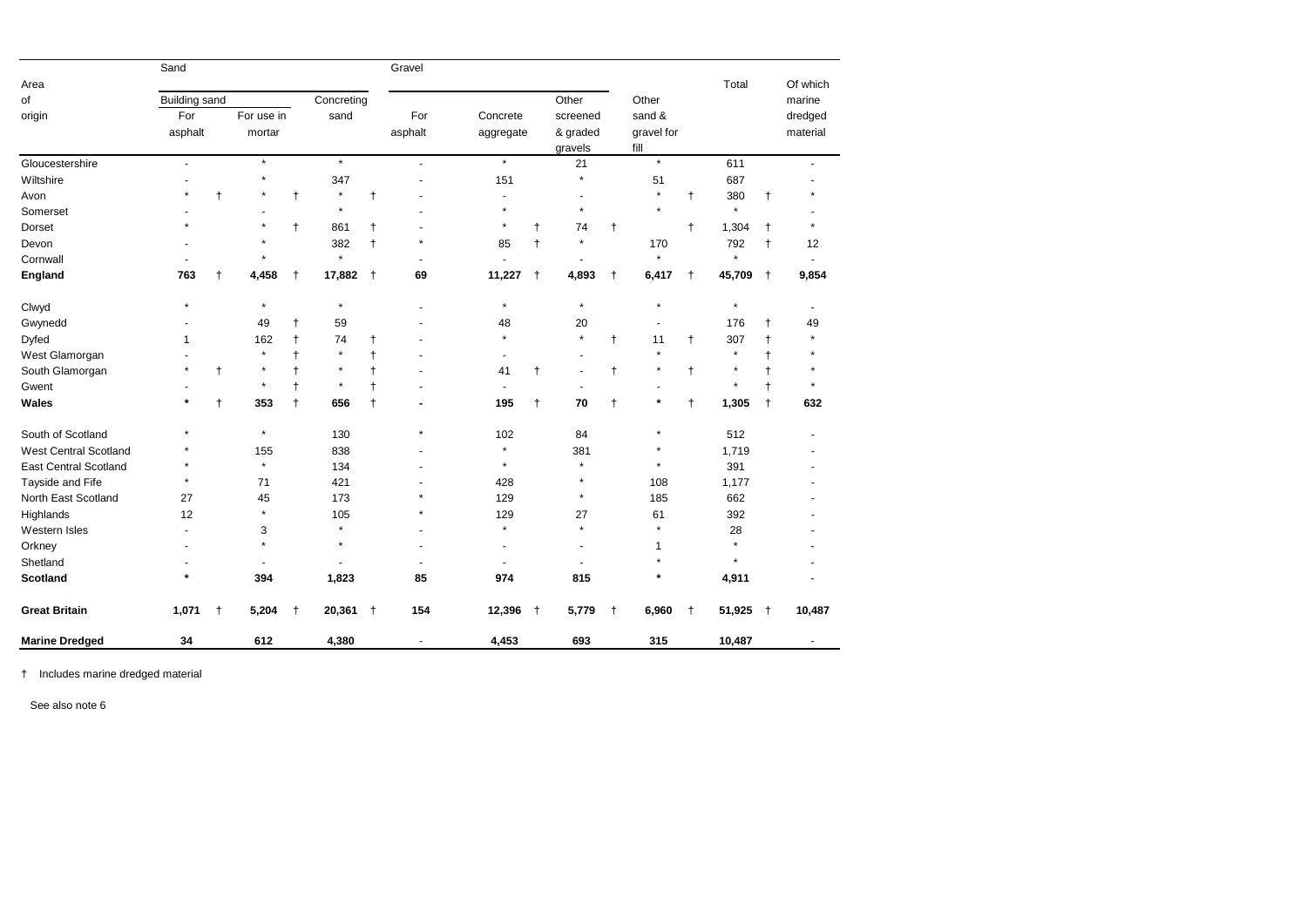# **Extractors' sales by end-use and area of origin, 2013**

Thousand tonnes

| Area                         |                          | Roadstone                |                                  |                |                        |                          |                          |                          |                        |                          |                          |          |  |
|------------------------------|--------------------------|--------------------------|----------------------------------|----------------|------------------------|--------------------------|--------------------------|--------------------------|------------------------|--------------------------|--------------------------|----------|--|
| of                           | <b>Building</b>          |                          | For asphalt For asphalt Uncoated |                | Surface                | Concrete                 | Other                    | Rail                     | Other                  | Armourstone              | Industrial               | Total    |  |
| origin                       | stone                    | on site                  | off site                         | roadstone      | dresssing<br>chippings | Aggregates               | screened<br>and graded   | <b>Ballast</b>           | constructional<br>uses | $\&$<br>Gabion           | Uses                     |          |  |
| Northumberland               | 10                       | $\blacksquare$           | $\sim$                           | $\star$        |                        | $\blacksquare$           | $\star$                  | $\blacksquare$           | $\star$                | ٠                        | $\blacksquare$           | $\star$  |  |
| Durham                       | $\star$                  |                          |                                  |                |                        | $\blacksquare$           |                          |                          | $\star$                | $\star$                  | $\overline{a}$           | 8        |  |
| North Yorkshire              |                          |                          |                                  |                |                        | $\star$                  | $\star$                  |                          | 73                     |                          |                          | 832      |  |
| West Yorkshire               | $^\star$                 |                          |                                  |                |                        | $\overline{\phantom{a}}$ | $\star$                  |                          |                        |                          | $\overline{\phantom{a}}$ | 372      |  |
| South Yorkshire              |                          |                          |                                  |                |                        |                          |                          |                          |                        |                          |                          | $\star$  |  |
| Lancashire                   |                          |                          | ٠                                |                |                        |                          |                          |                          |                        |                          | $\blacksquare$           | 710      |  |
| Cumbria                      | $^\star$                 |                          | $\star$                          |                |                        |                          | $\star$                  |                          | 4                      |                          | $\blacksquare$           | 158      |  |
| <b>Gtr Manchester</b>        |                          |                          |                                  |                |                        |                          |                          |                          |                        |                          |                          | $\star$  |  |
| Cheshire                     |                          |                          |                                  |                |                        |                          | ٠                        |                          |                        |                          | $\blacksquare$           | 70       |  |
| Shropshire                   |                          |                          | $\star$                          | $\star$        |                        | $\star$                  |                          |                          |                        |                          | $\star$                  | $\star$  |  |
| Herefordshire                | $\overline{2}$           |                          |                                  | $\star$        |                        | $\star$                  | $\star$                  |                          |                        |                          |                          | $\star$  |  |
| Derbyshire                   | $\star$                  |                          |                                  |                |                        |                          |                          |                          |                        | 1                        |                          | 111      |  |
| Northamptonshire             |                          |                          |                                  |                |                        |                          |                          |                          | 6                      |                          |                          | 6        |  |
| Norfolk                      |                          |                          |                                  |                |                        |                          |                          |                          | 19                     |                          |                          |          |  |
| <b>West Sussex</b>           |                          |                          |                                  |                |                        |                          |                          |                          |                        |                          |                          |          |  |
| Gloucestershire              | 9                        |                          |                                  |                |                        |                          |                          |                          |                        |                          |                          | 9        |  |
| Somerset                     |                          |                          |                                  |                |                        |                          |                          |                          |                        |                          |                          |          |  |
| Dorset                       | $^\star$                 |                          |                                  |                |                        |                          | $\overline{\phantom{a}}$ |                          |                        |                          |                          | $^\star$ |  |
| Devon                        | $\star$                  | $\star$                  | $\star$                          | $\star$        |                        | $\overline{\phantom{a}}$ | 154                      |                          | 74                     | $\star$                  |                          | 269      |  |
| Cornwall                     | -1                       | 5                        | 43                               | $\blacksquare$ |                        | $\overline{\phantom{a}}$ | 20                       | $\overline{\phantom{a}}$ | 62                     | $\overline{\phantom{a}}$ | $\blacksquare$           | 132      |  |
| England                      | 244                      | 265                      | $\star$                          | $\pmb{\ast}$   | $\ast$                 | 169                      | 1271                     | $\ast$                   | 905                    | 28                       | $\ast$                   | 4,318    |  |
| Dyfed                        |                          |                          |                                  |                |                        |                          | $\star$                  |                          |                        |                          |                          | $\star$  |  |
| West Glamorgan               |                          |                          | $\ast$                           | $\ast$         |                        |                          | $\star$                  |                          |                        | $\star$                  | $\blacksquare$           | 416      |  |
| Mid Glamorgan                |                          |                          | $\star$                          | $\star$        |                        |                          | $\star$                  |                          |                        |                          |                          | 527      |  |
| Gwent                        |                          |                          | $\star$                          | $^{\star}$     |                        | $\overline{\phantom{a}}$ | $\star$                  |                          |                        |                          |                          | $\star$  |  |
| Powys                        | 6                        |                          | $\star$                          | $\star$        | $\star$                | $\star$                  | $\star$                  |                          | $\star$                | $\star$                  | $\star$                  | $\star$  |  |
| Wales                        | $\ast$                   | 282                      | 1,300                            |                |                        |                          | 357                      | $\sim$                   | 426                    | 6                        |                          | 2,774    |  |
| South of Scotland            | $10$                     | $\star$                  | $\star$                          | $\star$        | $\star$                | $\star$                  | $\star$                  | $\sim$                   | $\star$                | $\star$                  | $\overline{\phantom{a}}$ | 679      |  |
| <b>West Central Scotland</b> | $\overline{\phantom{a}}$ |                          | $\star$                          | $\star$        | $\star$                | $\star$                  | $\star$                  |                          | $\star$                | $\star$                  | $\blacksquare$           | 551      |  |
| North East Scotland          |                          |                          | $\overline{\phantom{a}}$         | 26             |                        | $\overline{a}$           | $\star$                  |                          | $\mathbf{1}$           | $\overline{\phantom{a}}$ | $\overline{\phantom{a}}$ | $\star$  |  |
| Highlands                    |                          | $\star$                  | $\sim$                           | 18             | $\star$                | $\mathbf{1}$             | $\star$                  |                          | $\star$                | $\star$                  | $\overline{a}$           | $\star$  |  |
| Orkney                       |                          | $\star$                  | $\sim$                           | $\star$        | $\star$                | $\star$                  | $\star$                  |                          | $\star$                | $\star$                  |                          | $\star$  |  |
| Shetland                     |                          | $\overline{\phantom{a}}$ | $\overline{\phantom{a}}$         | $\star$        |                        | $\star$                  | $\star$                  |                          | $\blacksquare$         | $\sim$                   | $\overline{a}$           | $\star$  |  |
| <b>Scotland</b>              | $\star$                  | 97                       | $\star$                          | 608            | $\star$                | $\star$                  | 255                      |                          | 299                    | ${\bf 22}$               | $\overline{\phantom{a}}$ | 1,591    |  |
| <b>Great Britain</b>         | 281                      | 644                      | 2,375                            | 1,063          | $\star$                | 467                      | 1,883                    | $\star$                  | 1,630                  | 56                       | $\star$                  | 8,682    |  |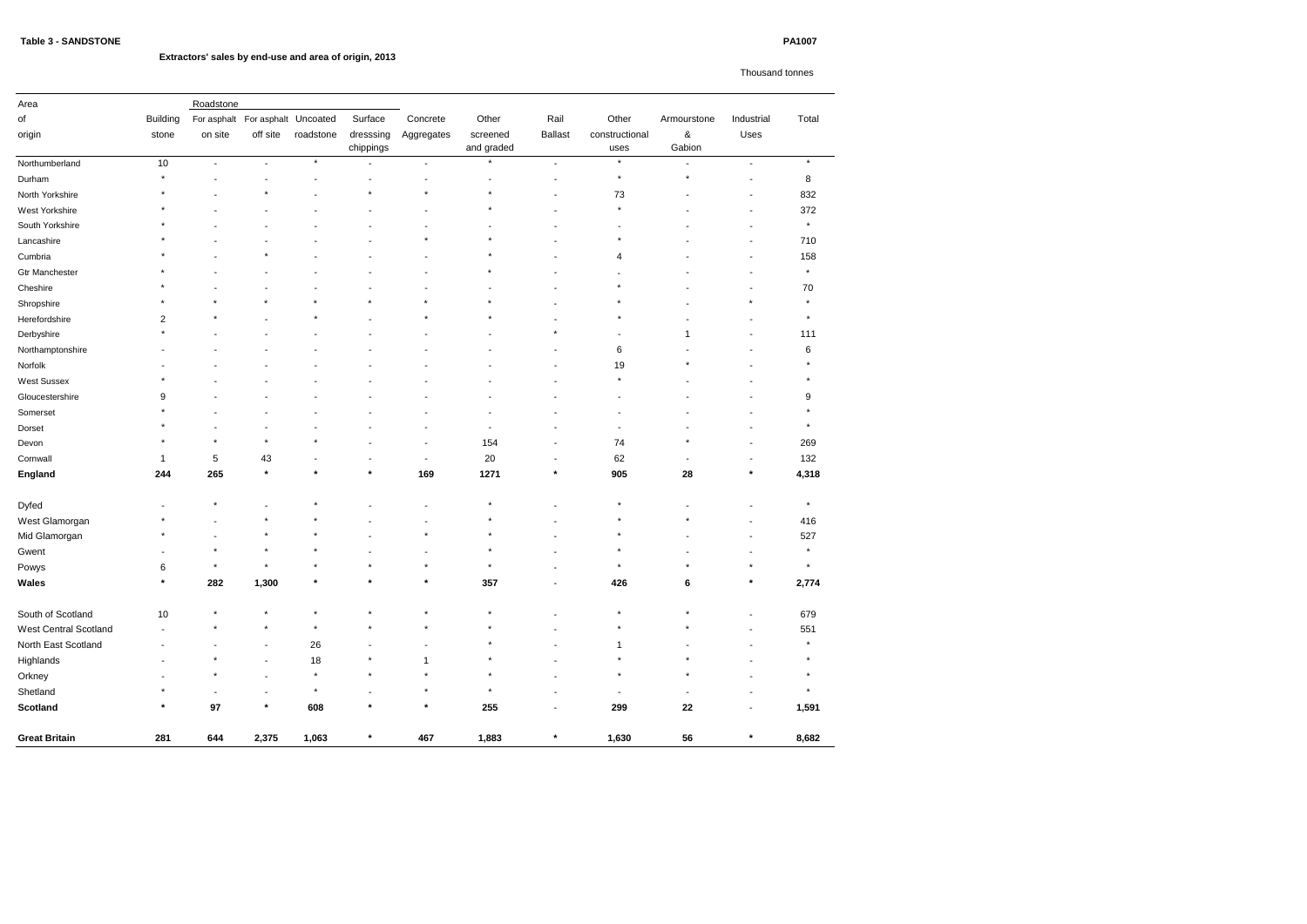# **Extractors' sales by end-use and area of origin, 2013**

# Thousand tonnes

| Area                         |                          | Roadstone                |                          |           |                          |                          |            |                          |                          |                          |                          |         |
|------------------------------|--------------------------|--------------------------|--------------------------|-----------|--------------------------|--------------------------|------------|--------------------------|--------------------------|--------------------------|--------------------------|---------|
| of                           | <b>Building</b>          | For asphalt              | For asphalt              | Uncoated  | Surface                  | Concrete                 | Other      | Rail                     | Other                    | Armourstone              | Industrial               | Total   |
| origin                       | stone                    | on site                  | off site                 | roadstone | dresssing                | Aggregates               | screened   | <b>Ballast</b>           | constructional           | &                        | uses                     |         |
|                              |                          |                          |                          | 1&2       | chippings                |                          | and graded |                          | use                      | Gabion                   |                          |         |
| Northumberland               | $\star$                  | $\star$                  | $\star$                  | $\star$   | $\star$                  | $\star$                  | $\star$    | $\star$                  | $\star$                  | $\star$                  | $\star$                  | 920     |
| Durham                       |                          | $\overline{\phantom{0}}$ | $\star$                  | $\star$   | $\star$                  | $\overline{\phantom{a}}$ | $\star$    | $\sim$                   | $\overline{\phantom{a}}$ | $\ast$                   | $\overline{\phantom{a}}$ |         |
| Cumbria                      |                          | $\sim$                   |                          | 16        | $\star$                  | $\star$                  | $\star$    |                          | $\star$                  |                          | $\overline{\phantom{a}}$ | $\star$ |
| Shropshire                   |                          |                          |                          | $\star$   | $\star$                  | $\star$                  | $\star$    |                          | 466                      | 9                        | $\sim$                   | 1684    |
| Warwickshire                 |                          | $\star$                  | $\star$                  | $\star$   |                          | $\blacksquare$           | $\star$    |                          | $\star$                  |                          | $\overline{\phantom{a}}$ | $\star$ |
| Leicestershire               |                          | $\star$                  | 3198                     | 2993      | $\star$                  | 1478                     | 377        | $\star$                  | 1364                     | $\ast$                   | $\overline{\phantom{a}}$ | 11890   |
| Somerset                     |                          | 186                      | $\sim$                   | 155       | $\overline{\phantom{a}}$ | $\overline{\phantom{a}}$ | $\sim$     | $\sim$                   | 527                      |                          | $\overline{\phantom{a}}$ | 868     |
| Cornwall                     |                          | 122                      | 45                       | 148       | 68                       | 161                      | 225        | $\overline{\phantom{0}}$ | 332                      | 4                        | $\overline{\phantom{a}}$ | 1106    |
| England                      | $\star$                  | 985                      | 4,363                    | 3,761     | 338                      | 1,794                    | 1,156      | $\star$                  | 2,993                    | $\star$                  | $\star$                  | 17,569  |
| Clwyd                        |                          | $\sim$                   |                          | $\sim$    | $\overline{\phantom{a}}$ | $\overline{\phantom{a}}$ |            |                          | $\star$                  | $\overline{\phantom{a}}$ | ٠                        | $\star$ |
| Gwynedd                      |                          | $\star$                  | $\star$                  | 82        | $\ast$                   | 96                       |            |                          | $\star$                  | 11                       | $\blacksquare$           | 677     |
| Dyfed                        |                          |                          | $\overline{\phantom{a}}$ | 20        | $\star$                  | $\star$                  | $\star$    |                          | $\star$                  |                          | ٠                        | $\star$ |
| Powys                        |                          | $\star$                  | $\star$                  | $\sim$    | $\overline{\phantom{a}}$ | $\star$                  | $\star$    |                          | $\star$                  |                          | ٠                        | 810     |
| <b>Wales</b>                 | $\star$                  | 316                      | 292                      | 102       | $6\phantom{1}$           | 156                      | 257        | $\star$                  | 756                      | $\star$                  | $\blacksquare$           | 1,905   |
| South of Scotland            | $\star$                  | $\star$                  | $\star$                  | 117       | $\overline{\phantom{a}}$ | $\star$                  | $\star$    |                          | 33                       |                          | $\blacksquare$           | $\star$ |
| <b>West Central Scotland</b> | $\star$                  | 313                      | 403                      | 906       | 42                       | 528                      | 367        | $\star$                  | 1,312                    | 43                       | $\blacksquare$           | 3,982   |
| <b>East Central Scotland</b> | $\star$                  | $\star$                  | $\star$                  | 846       | $\overline{\phantom{a}}$ | 257                      | $\star$    |                          | 306                      | $\star$                  | $\blacksquare$           | 1,932   |
| Tayside and Fife             | $\overline{\phantom{a}}$ | 169                      | $\star$                  | 341       | $\star$                  | $\star$                  | $\star$    | $\star$                  | $\star$                  | 21                       | $\blacksquare$           | 1,169   |
| North East Scotland          | $\star$                  | 230                      | 165                      | 426       | $\star$                  | 156                      | 346        |                          | 217                      | $\star$                  | $\blacksquare$           | 1,633   |
| Highlands                    | $\blacksquare$           | $\star$                  | $\star$                  | $\star$   | $\star$                  | $\star$                  | $\star$    | $\star$                  | $\star$                  | 17                       |                          | $\star$ |
| Western Isles                |                          | $\overline{\phantom{a}}$ |                          | $\star$   | $\ast$                   | $\star$                  | $\star$    |                          | 21                       |                          | $\blacksquare$           |         |
| Shetland                     |                          | 22                       |                          | $\star$   | 3                        | $\star$                  | $\star$    |                          | 10                       |                          |                          |         |
| <b>Scotland</b>              | $\star$                  | 962                      | 1,349                    | 3,997     | 91                       | 1,608                    | 2,699      | $\star$                  | 4,088                    | 175                      | $\ast$                   | 15,623  |
| <b>Great Britain</b>         |                          | 2,263                    | 6,004                    | 7,860     | 435                      | 3,558                    | 4,112      | 2,561                    | 7,837                    | 298                      |                          | 35,096  |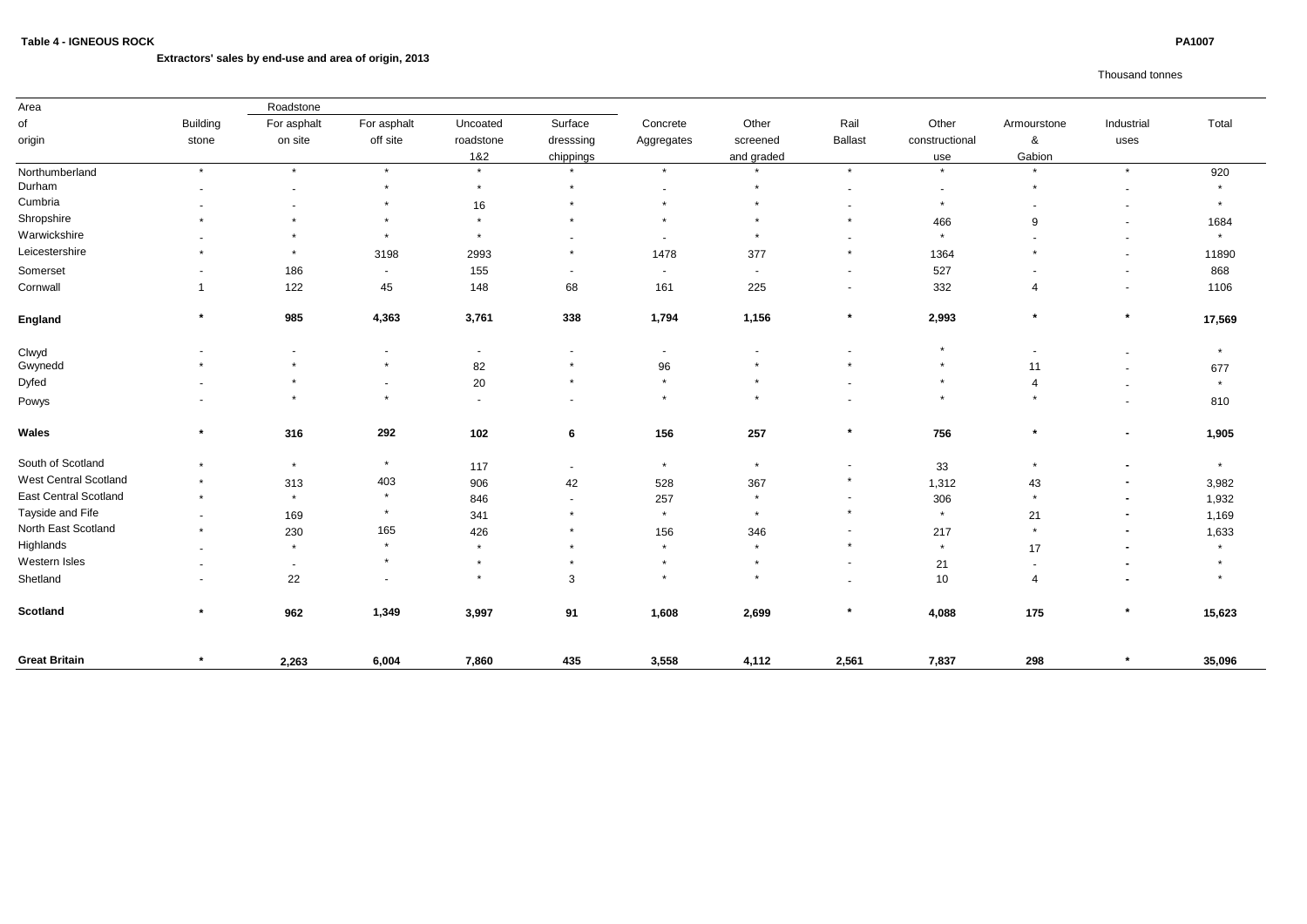## **TABLE 5 - LIMESTONE & DOLOMITE PA1007 Extractors' sales by end-use and area of origin, 2013**

### Thousand tonnes

|                              | Industrial and agricultural uses (including material for calcination)<br>For construction uses |             |             |                |           |                          |                          |                |                           |                |        |              |        |          |                 |          |        |                          |             |                         |
|------------------------------|------------------------------------------------------------------------------------------------|-------------|-------------|----------------|-----------|--------------------------|--------------------------|----------------|---------------------------|----------------|--------|--------------|--------|----------|-----------------|----------|--------|--------------------------|-------------|-------------------------|
| Area                         |                                                                                                | Roadstone   |             |                |           |                          |                          |                |                           |                |        |              |        |          |                 |          |        |                          |             |                         |
| of                           | <b>Building</b>                                                                                | For asphalt | For asphalt | Uncoated       | Surface   | Concrete                 | Other                    | Rail           | Other                     | Armour-        | Cement | Agricultural | Iron & | Chemical | <b>Building</b> | Environ- | Glass  | Asphalt                  | Other       | Total                   |
| origin                       | stone                                                                                          | on site     | off site    | road-          | dresssing | Aggreg's                 | screened                 | <b>Ballast</b> | construction              | stone &        |        | uses         | steel  | uses     | materials       | mental   | making | filler                   | fillers (b) |                         |
|                              |                                                                                                |             |             | stone          | chippings |                          | and graded               |                | uses                      | Gabion         |        |              |        |          |                 | uses (a) |        |                          |             |                         |
| Northumberland               | $\sim$                                                                                         | $\star$     | $\star$     | $\star$        | $\sim$    | $\star$                  | $\star$                  | $\sim$         | $\blacksquare$            | $\sim$         |        | $\star$      | $\sim$ |          | $\sim$          |          | $\sim$ | $\blacksquare$           |             | $\star$                 |
| Tyne & Wear                  |                                                                                                |             | $\sim$      | 59             |           | $\sim$                   | 72                       |                | 35                        | $\overline{1}$ |        | 121          |        |          |                 |          |        | $\overline{\phantom{a}}$ |             | 289                     |
| Durham                       |                                                                                                |             | $\star$     | 229            |           | $\star$                  | 207                      |                | 353                       |                |        | $\star$      |        |          |                 |          |        |                          |             | 2227                    |
| North Yorkshire              |                                                                                                |             | 505         | 807            |           | 1303                     | 891                      |                | 875                       | 20             |        | 116          |        |          |                 |          |        |                          |             | 4923                    |
| <b>West Yorkshire</b>        |                                                                                                |             |             |                |           | $\star$                  |                          |                |                           |                |        |              |        |          |                 |          |        |                          |             | $\star$                 |
| South Yorkshire              |                                                                                                |             |             | $\star$        |           | $\star$                  | $\star$                  |                |                           |                |        |              |        |          |                 |          |        |                          |             | 168                     |
| Humberside                   |                                                                                                |             |             | $\blacksquare$ |           |                          |                          |                |                           |                |        |              |        |          |                 |          |        |                          |             | $\star$                 |
| Lancashire                   |                                                                                                |             |             | 428            |           | $\star$                  | 179                      |                |                           |                |        |              |        |          |                 |          |        |                          |             | 2651                    |
| Cumbria                      |                                                                                                | 56          |             | 200            |           | 438                      | 275                      |                | 387                       | 73             |        | 63           |        |          |                 |          |        |                          |             | 2868                    |
| Shropshire                   |                                                                                                |             |             |                |           | $\star$                  | $\star$                  |                | $\star$                   |                |        |              |        |          |                 |          |        |                          |             | $\star$                 |
| Staffordshire                |                                                                                                |             |             |                |           |                          |                          |                |                           |                |        |              |        |          |                 |          |        |                          |             |                         |
| Warwickshire                 |                                                                                                |             |             |                |           |                          |                          |                |                           |                |        |              |        |          |                 |          |        |                          |             | -6                      |
| Herefordshire                |                                                                                                |             |             | $\star$        |           | $\overline{\phantom{a}}$ | $\overline{\phantom{a}}$ |                |                           |                |        |              |        |          |                 |          |        |                          |             |                         |
| Derbyshire                   |                                                                                                |             |             | 1300           |           | 1928                     | 658                      |                | 569                       | 18             |        | 155          |        |          |                 |          |        |                          |             | 11989                   |
| Northamptonshire             |                                                                                                |             |             |                |           |                          |                          |                |                           |                |        |              |        |          |                 |          |        |                          |             | $\star$                 |
| Leicestershire               |                                                                                                |             |             |                |           |                          |                          |                |                           |                |        |              |        |          |                 |          |        |                          |             | 2851                    |
| Lincolnshire                 | 23                                                                                             |             |             |                |           |                          |                          |                |                           |                |        | 488          |        |          |                 |          |        |                          |             | 941                     |
| Essex                        |                                                                                                |             |             |                |           |                          |                          |                |                           |                |        |              |        |          |                 |          |        |                          |             | $\overline{\mathbf{1}}$ |
| Buckinghamshire              |                                                                                                |             |             |                |           |                          |                          |                |                           |                |        |              |        |          |                 |          |        |                          |             |                         |
| Oxfordshire                  |                                                                                                |             |             |                |           | 15                       |                          |                |                           |                |        | 24           |        |          |                 |          |        |                          |             | 435                     |
| Kent                         |                                                                                                |             |             |                |           | $\star$                  | $\star$                  |                |                           |                |        |              |        |          |                 |          |        |                          |             | $\star$                 |
| Gloucestershire              | 23                                                                                             |             |             | 238            |           | $\star$                  | 389                      |                | 357                       |                |        |              |        |          |                 |          |        |                          |             | 1459                    |
|                              |                                                                                                |             |             |                |           |                          |                          |                |                           |                |        |              |        |          |                 |          |        |                          |             | $\star$                 |
| Wiltshire                    |                                                                                                |             |             | $\sim$         |           | $\blacksquare$           | $\sim$                   |                |                           |                |        |              |        |          |                 |          |        |                          |             |                         |
| Avon                         |                                                                                                |             |             | 519            |           | 507                      | 733                      |                |                           |                |        |              |        |          |                 |          |        |                          |             | 2381                    |
| Somerset                     |                                                                                                |             |             | 1040           |           | 1625                     | 2938                     |                |                           |                |        | 59           | 23     |          |                 |          |        |                          |             | 8808                    |
| Dorset                       | 32<br>$\star$                                                                                  |             | $\star$     | 35<br>$\star$  |           | $\sim$<br>$\star$        | 33<br>$\star$            |                | $\overline{2}$<br>$\star$ | -9<br>$\star$  |        | 8            |        |          |                 |          |        |                          |             | 119<br>$\star$          |
| Devon                        |                                                                                                | 80          |             |                |           |                          |                          |                |                           |                |        | 68           |        |          |                 |          | $\sim$ |                          |             |                         |
| England                      | 419                                                                                            | $\star$     | $\star$     | 5,942          | $\star$   | 7,385                    | 6,943                    | $\blacksquare$ | 7,480                     | 200            | 6,137  | 1,388        |        |          |                 |          | 175    |                          | 644         | 46,423                  |
| Clwyd                        |                                                                                                |             |             | 762            |           | 730                      | $\star$                  |                | 821                       |                |        |              |        |          |                 |          |        |                          |             | 3,864                   |
| Gwynedd                      |                                                                                                |             |             | $\star$        |           | $\sim$                   | $\star$                  |                |                           |                |        |              |        |          |                 |          |        |                          |             | 39                      |
| Dyfed                        |                                                                                                |             |             |                |           | $\star$                  | $\star$                  |                |                           |                |        |              |        |          |                 |          |        |                          |             | 1,020                   |
| Mid Glamorgan                |                                                                                                |             |             |                |           | 637                      | 978                      |                | 277                       |                |        |              |        |          |                 |          |        |                          |             | 2,959                   |
| South Glamorgan              |                                                                                                |             |             |                |           |                          | $\star$                  |                |                           |                |        |              |        |          |                 |          |        |                          |             | 462                     |
| Gwent                        |                                                                                                |             |             |                |           | $\star$                  | $\star$                  |                |                           |                |        |              |        |          |                 |          |        |                          |             | $\star$                 |
| Powys                        |                                                                                                |             |             | $\sim$         |           | $\star$                  | $\star$                  |                | $\sim$                    |                |        |              |        |          |                 |          |        |                          |             | $\star$                 |
|                              | 57                                                                                             |             | $\star$     | 1,278          |           | 1,777                    | 2,067                    |                | 1,376                     |                |        | 167          |        |          |                 |          |        |                          |             | 8,934                   |
| Wales                        |                                                                                                |             |             |                |           |                          |                          |                |                           |                |        |              |        |          |                 |          |        |                          |             |                         |
| West Central Scotland        |                                                                                                |             |             |                |           |                          |                          |                |                           |                |        |              |        |          |                 |          |        |                          |             |                         |
| <b>East Central Scotland</b> |                                                                                                |             |             |                |           |                          |                          |                |                           |                |        |              |        |          |                 |          |        |                          |             |                         |
| Tayside and Fife             |                                                                                                |             |             |                |           |                          |                          |                |                           |                |        |              |        |          |                 |          |        |                          |             |                         |
| North East Scotland          |                                                                                                |             |             |                |           |                          |                          |                |                           |                |        |              |        |          |                 |          |        |                          |             | 155                     |
| Highlands                    |                                                                                                |             |             |                |           |                          |                          |                |                           |                |        |              |        |          |                 |          |        |                          |             | $\star$                 |
| <b>Scotland</b>              |                                                                                                |             |             |                |           |                          |                          |                | 70                        |                |        | 244          |        |          |                 |          |        |                          |             | 1,269                   |
| <b>Great Britain</b>         | 477                                                                                            | 1,116       | 3,099       | 7,276          | $\ast$    | 9,186                    | 9,016                    | $\sim$         | 8,926                     | 227            | 8,115  | 1,799        | 3,396  |          | 570             |          | 175    | 85                       | 644         | 56,626                  |
|                              |                                                                                                |             |             |                |           |                          |                          |                |                           |                |        |              |        |          |                 |          |        |                          |             |                         |

a. For water and effluent treatment and pollution control

b. Specialised fillers, e.g. In animal feed, polymers, paint, paper and pharmaceuticals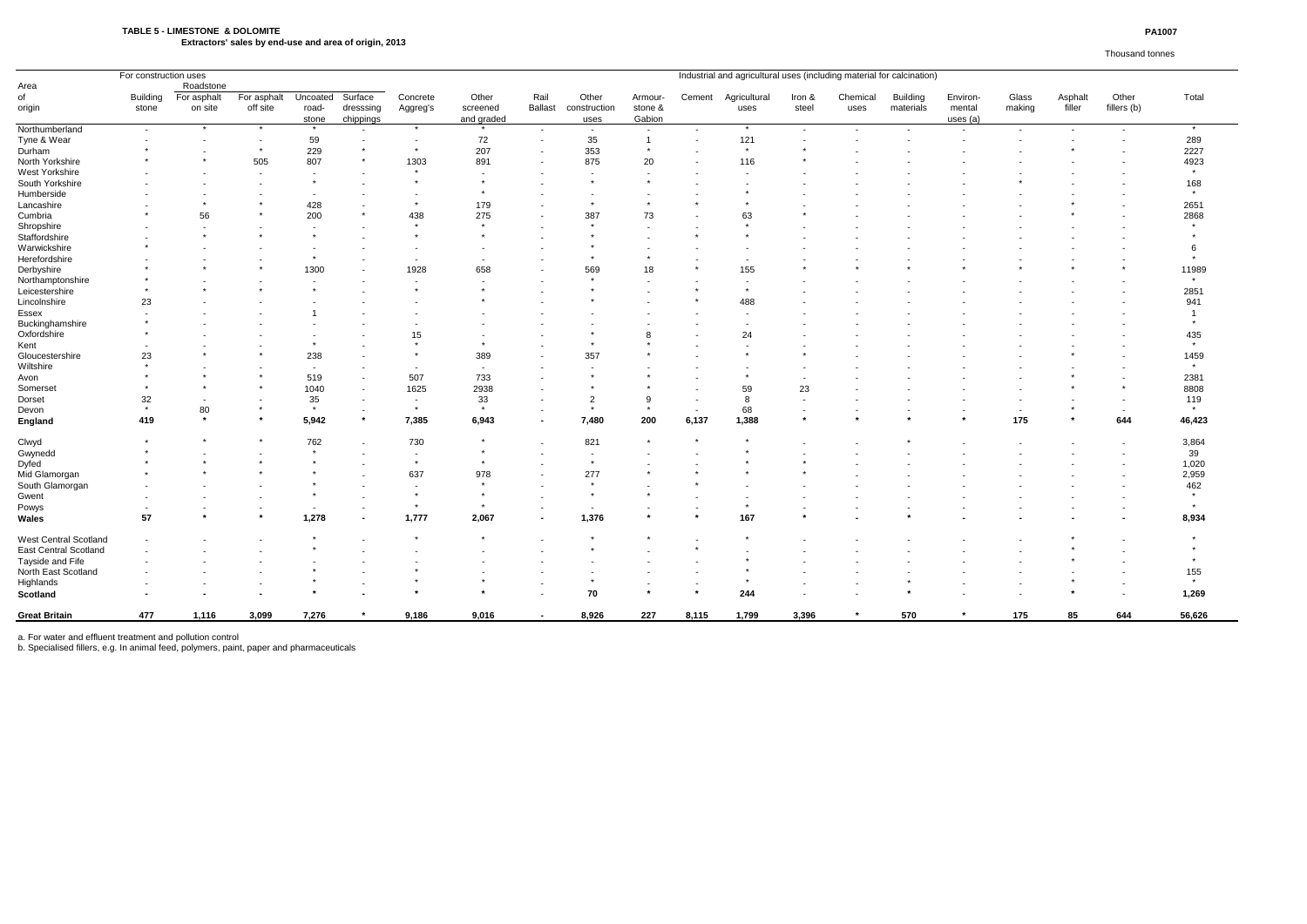# **TABLE 6 - PEAT PA1007 Extractors' sales by end-use and area of origin, 2013**

Thousand cubic metres

# Area of Origin **Horticultural** Other Total use uses Lancashire  $\qquad \qquad *$  - -  $\qquad \qquad *$ Cumbria  $\ast$  -  $\cdot$   $\cdot$ Greater Manchester 86 - 86 Cheshire \* - \* Somerset \* - \* **England 661** - **661** South of Scotland  $\overline{\phantom{a}}$  \* West Central Scotland  $*$  \* \* \* \* \* \* 270 East Central Scotland \* - \* North East Scotland 5 14 20 Highlands 3 3 3 Orkney 1 - 1 1 Shetland - \* \* **Scotland 570 24 594 Great Britain 1,231 24 1,254**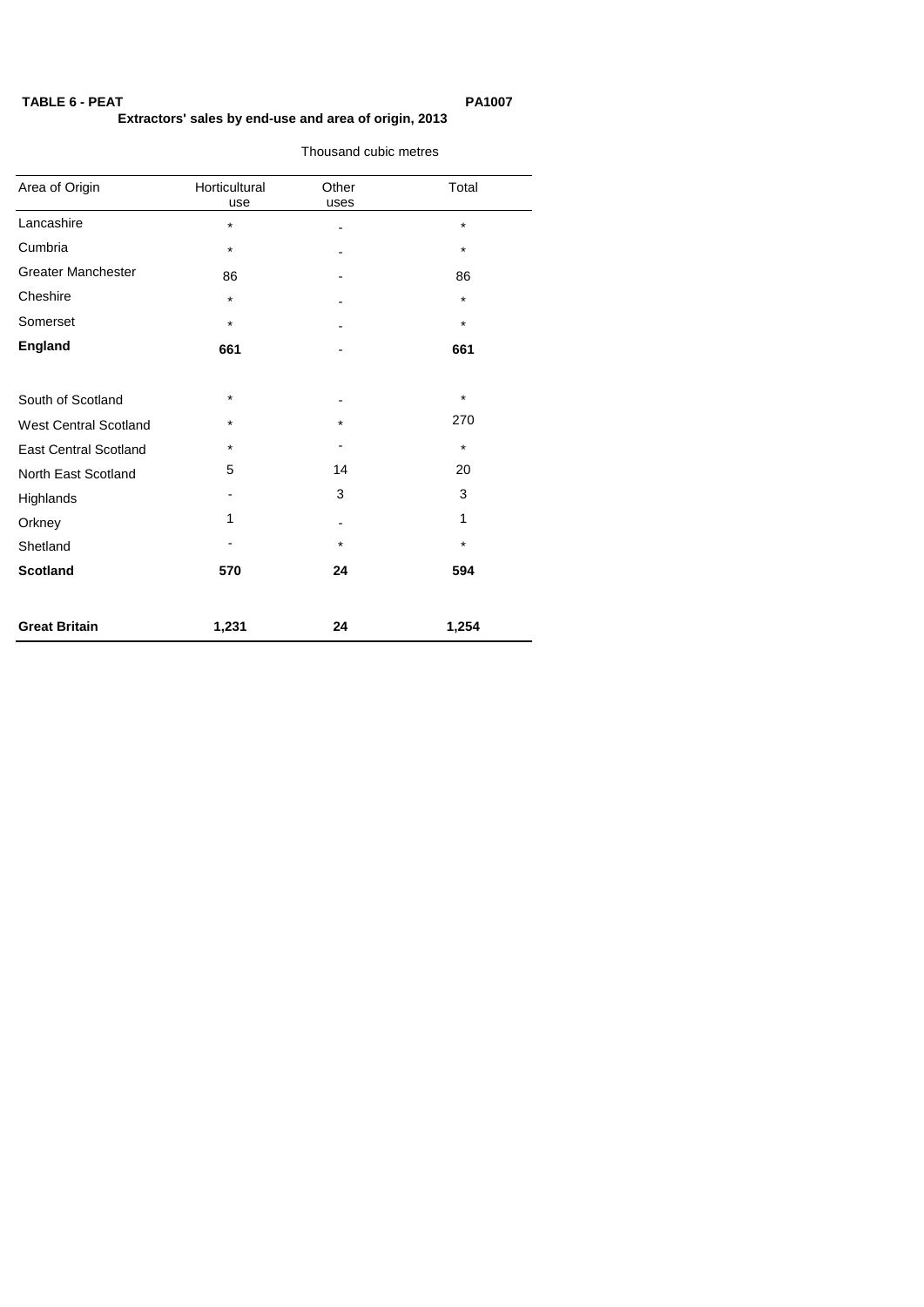| PA1007 |
|--------|
|        |

Extractors' sales by end-use and area of origin, 2013 **Thousand to a set of origin, 2013** Thousand tonnes

| Area                  | Roadstone                |                |                          |                                     |                          |                |                          |                     |                                     |                  |
|-----------------------|--------------------------|----------------|--------------------------|-------------------------------------|--------------------------|----------------|--------------------------|---------------------|-------------------------------------|------------------|
| of                    | For asphalt              | For asphalt    | Uncoated                 | Surface                             | Concrete                 | Other screened | Rail                     | Other               | Armourstone &                       | Total            |
| origin                | on site                  | off site       | roadstone                | dressing chippings                  | Aggregates               | and graded     | <b>Ballast</b>           | constructional uses | gabion                              |                  |
| Northumberland        | $\star$                  | $\star$        | 162                      | $\star$                             | $\star$                  | $\star$        | $\star$                  | $\star$             | $\star$                             | 976              |
| Tyne & Wear           | $\overline{\phantom{a}}$ |                | 59                       | ٠.                                  | $\overline{\phantom{a}}$ | 72             | $\overline{\phantom{a}}$ | 35                  | $\overline{1}$                      | 168              |
| Durham                |                          | $\star$        | 230                      |                                     | $\pmb{\ast}$             | 244            |                          | 353                 | 12                                  | 1,619            |
| North Yorkshire       | $\star$                  | $\star$        | 807                      |                                     | 1,304                    | 1,046          |                          | 948                 | 20                                  | 5,317            |
| West Yorkshire        |                          |                | $\overline{\phantom{a}}$ |                                     |                          |                |                          |                     | $\overline{\phantom{a}}$            | $\star$          |
| South Yorkshire       |                          |                | $\star$                  |                                     | $\star$                  |                |                          |                     | $\star$                             | 88               |
| Humberside            |                          |                | $\overline{\phantom{a}}$ |                                     | $\overline{\phantom{a}}$ | $\star$        |                          |                     | $\overline{\phantom{a}}$            | $\star$          |
| Lancashire            |                          |                |                          |                                     | $\pmb{\star}$            | 567            |                          | 612                 | $\star$                             | 2,255            |
| Cumbria               | 56                       |                | 216                      |                                     | 441                      | 604            |                          | 446                 | 73                                  | 2,430            |
| Greater Manchester    |                          |                | $\overline{\phantom{a}}$ |                                     |                          |                |                          |                     | $\blacksquare$                      | $\star$          |
| Cheshire              |                          |                | $\overline{\phantom{a}}$ |                                     |                          | $\sim$         |                          |                     | $\overline{\phantom{a}}$            | $\star$          |
| Shropshire            |                          | 743            | 502                      |                                     | $\star$                  | 102            | $\overline{7}$           | 718                 | 9                                   | 2,851            |
| Staffordshire         |                          | $\star$        | $\pmb{\ast}$             |                                     | $\star$                  | $\star$        |                          | $\star$             |                                     | $\star$          |
| Warwickshire          |                          |                | $\star$                  |                                     |                          |                |                          |                     |                                     |                  |
| Herefordshire         |                          |                | $\pmb{\ast}$             |                                     | $\pmb{\ast}$             | $\star$        |                          | $\star$             | $\star$                             | $\star$          |
| Derbyshire            | $\star$                  | $\star$        | 1,300                    |                                     | 1,928                    | 658            |                          | 569                 | 19                                  | 4,975            |
| Northamptonshire      | $\overline{\phantom{a}}$ |                | $\sim$                   |                                     | $\overline{\phantom{a}}$ |                | $\overline{\phantom{a}}$ | 112                 | $\overline{\phantom{a}}$            | 112              |
| Leicestershire        | 384                      | 329            | 3,285                    |                                     | 1,632                    | 574            |                          | 1,855               |                                     | 13,225           |
| Lincolnshire          |                          |                | $\overline{\phantom{a}}$ |                                     | $\overline{\phantom{a}}$ | $\star$        |                          | $\star$             |                                     | 335              |
| Norfolk               |                          |                |                          |                                     | $\overline{\phantom{a}}$ |                |                          | 19                  | $\star$                             | $\star$          |
| Oxfordshire           |                          |                |                          |                                     | 15                       |                |                          |                     | 8                                   | 405              |
| Kent                  |                          |                |                          |                                     | $\star$                  |                |                          |                     | $\star$                             | $\star$          |
| <b>West Sussex</b>    |                          |                |                          |                                     | $\overline{a}$           |                |                          |                     |                                     | $\star$          |
| Gloucestershire       |                          |                | $\star$                  |                                     | $\star$                  | 389            |                          | 357                 |                                     | 1,271            |
| Avon                  |                          |                | 519                      |                                     | $\pmb{\star}$            | 733            | $\overline{\phantom{a}}$ | $\star$             | $\star$                             | 2,228            |
| Somerset              |                          | $\star$        | 1,194                    |                                     | 1,625                    | 2,938          | $\overline{\phantom{a}}$ | 2,203               | $\ast$                              | 9,542            |
| Dorset                |                          |                | 35                       | $\overline{\phantom{a}}$            | $\overline{\phantom{a}}$ | 33             |                          | $\overline{2}$      | 9                                   | 79               |
| Devon                 | $\star$                  | $\star$        | $\pmb{\ast}$             |                                     | $\pmb{\star}$            | $\pmb{\ast}$   |                          | 828                 | 12                                  | 2,182            |
| Cornwall              | 128                      | 88             | 148                      | $\pmb{\ast}$                        | 161                      | 245            |                          | 394                 | $\star$                             | 1,236            |
| England               | $\star$                  | $\star$        | 10,026                   | 705                                 | 9,348                    | 9,371          | $\ast$                   | 11,378              | $\ast$                              | 53,417           |
|                       |                          |                |                          |                                     |                          |                |                          |                     |                                     |                  |
| Clwyd                 |                          |                | 762                      |                                     | $\pmb{\ast}$             | $\star$        |                          | 846                 |                                     | 3,144            |
| Gwynedd               |                          |                | $\star$                  | $\star$                             | 96                       |                |                          |                     | 11                                  | 709              |
| Dyfed                 | $\star$                  | $\star$        | 141                      |                                     | $\star$                  |                |                          |                     | $\overline{a}$                      | 1,389            |
| West Glamorgan        |                          | $\star$        | $\pmb{\ast}$             |                                     | $\star$                  |                |                          | $\star$             | $\star$                             | $\star$          |
| Mid Glamorgan         |                          |                | $\star$                  |                                     |                          |                |                          | 349                 | $\star$                             | 2,843            |
| South Glamorgan       |                          |                | $\star$                  |                                     |                          |                |                          | $\star$             |                                     | $\star$          |
| Gwent                 |                          | $\star$        | $\star$                  |                                     |                          |                |                          | $\star$             | $\star$                             | $\star$          |
| Powys                 |                          |                | $\star$                  |                                     | $\star$                  | $\star$        | $\overline{\phantom{a}}$ | $\star$             | $\star$                             | 2,442            |
| Wales                 | $\ast$                   | 1,928          | $\ast$                   | $\star$                             | $\star$                  | 2,682          | $\ast$                   | 2,557               | $\star$                             | 11,706           |
|                       | $\pmb{\ast}$             | $\star$        |                          | $\star$                             | $\pmb{\ast}$             |                |                          |                     | $\pmb{\star}$                       |                  |
| South of Scotland     |                          |                | 386                      |                                     |                          | 232            | $\overline{\phantom{a}}$ | 175                 |                                     | 1,113            |
| West Central Scotland | 321<br>$\star$           | 449<br>$\star$ | $\star$                  | ${\bf 56}$                          | 592                      | 464<br>$\star$ | $\star$                  | 1,424               | 46<br>$\star$                       | 4,572            |
| East Central Scotland |                          |                | 847                      | $\overline{\phantom{a}}$<br>$\star$ | 257<br>$\pmb{\star}$     |                | ٠<br>$\star$             | 334<br>$\star$      |                                     | 1,955            |
| Tayside and Fife      | 169                      | $\star$        | 341                      | $\star$                             |                          |                |                          |                     | 21<br>$\star$                       | 1,169            |
| North East Scotland   | 230<br>$\pmb{\ast}$      |                | 469<br>$\pmb{\ast}$      | $\star$                             | 159<br>$\star$           | 368            | $\star$                  | 218<br>$\star$      | $\star$                             | 1,684<br>$\star$ |
| Highlands             |                          |                | $\pmb{\ast}$             |                                     | $\pmb{\star}$            |                |                          |                     |                                     |                  |
| Western Isles         | $\sim$<br>$\star$        |                | $\pmb{\ast}$             |                                     | $\pmb{\star}$            |                |                          | 21<br>$\star$       | $\overline{\phantom{a}}$<br>$\star$ | 54<br>$\star$    |
| Orkney                |                          |                |                          |                                     |                          |                | $\overline{\phantom{a}}$ |                     |                                     |                  |
| Shetland              | 22                       |                | $\pmb{\ast}$             | 3                                   | $\pmb{\star}$            | $\star$        |                          | 10                  | $\overline{4}$                      | $\star$          |
| Scotland              | 1,060                    |                | $\star$                  | $\star$                             | $\star$                  | 2,959          | $\ast$                   | 4,457               | 199                                 | 17,310           |
|                       |                          |                |                          |                                     |                          |                |                          |                     |                                     |                  |
| <b>Great Britain</b>  | 4,024                    | 11,478         | 16,200                   | 936                                 | 13,211                   | 15,011         | 2,600                    | 18,393              | 581                                 | 82,433           |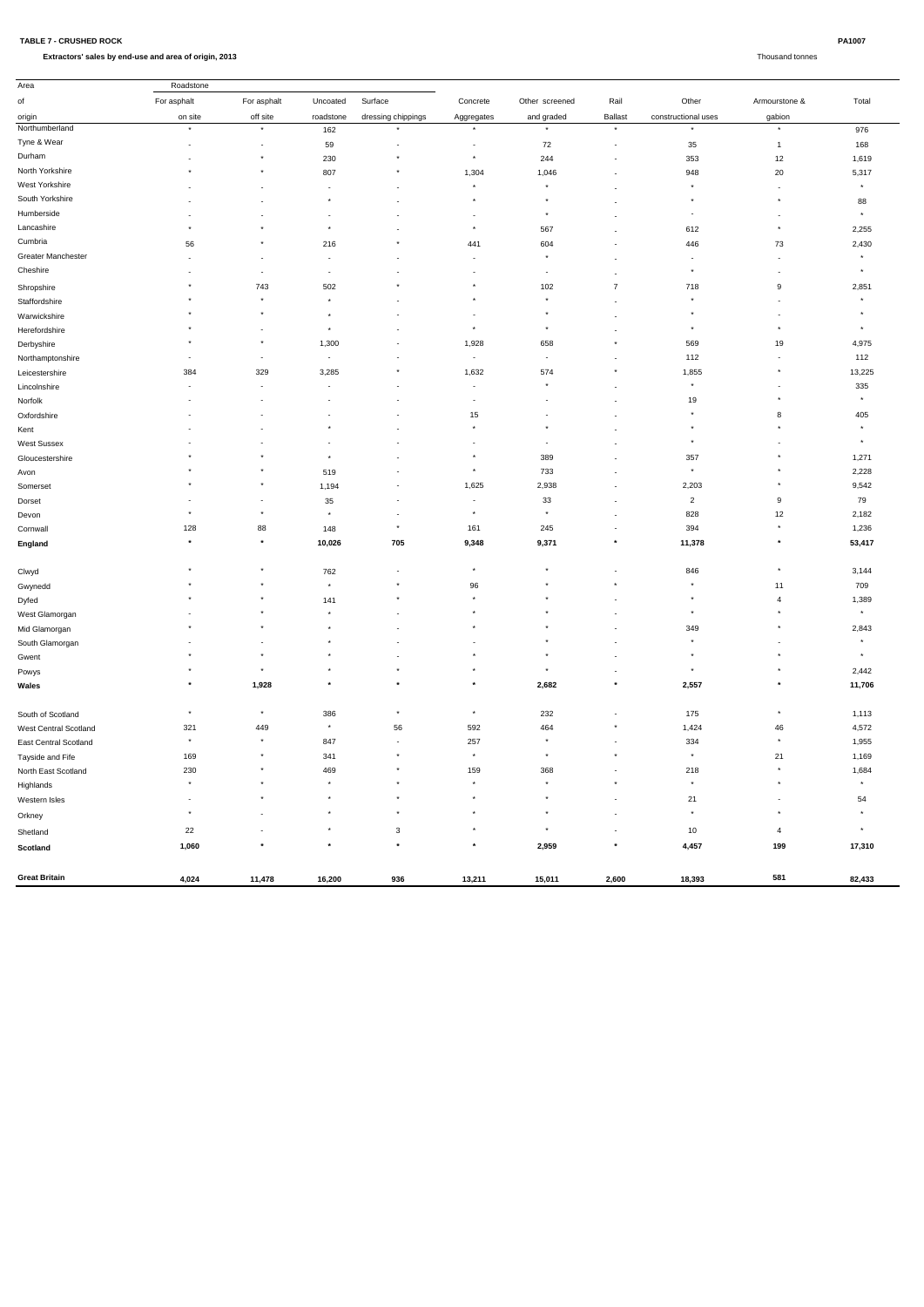# PA1007<br>**PA1007**<br>Extractors' sales by end-use and area of origin, 2013<br>Extractors' sales by end-use and area of origin, 2013 **Extractors' sales by end-use and area of origin, 2013**

| Area                         | Bricks, |                | Constructional | Other          | Total   |
|------------------------------|---------|----------------|----------------|----------------|---------|
| of                           | pipes   | Cement         | uses           | uses           |         |
| Origin                       | & tiles |                |                |                |         |
| Tyne & Wear                  | 106     | $\overline{a}$ | $\overline{a}$ | $\overline{a}$ | 106     |
| Durham                       | $\star$ |                |                |                |         |
| North Yorkshire              |         |                |                |                | $\star$ |
| <b>West Yorkshire</b>        | 291     |                |                |                | 291     |
| South Yorkshire              |         |                |                |                | $\star$ |
| Humberside                   | $\star$ |                |                |                | 219     |
| Lancashire                   | 73      |                |                |                |         |
| Cumbria                      | $\star$ |                |                |                |         |
| <b>Greater Manchester</b>    |         |                |                |                |         |
| Merseyside                   |         |                |                |                |         |
| Shropshire                   |         |                |                |                |         |
| Staffordshire                |         |                |                |                | 814     |
| <b>West Midlands</b>         | 220     |                |                |                | 220     |
| Warwickshire                 | $\star$ | 467            |                |                | $\star$ |
| Worcestershire               |         |                |                |                | $\star$ |
| Derbyshire                   |         |                |                |                | 358     |
| Leicestershire               |         |                |                |                | 661     |
| Nottinghamshire              |         |                |                |                | $\star$ |
| Cambridgeshire               |         |                |                |                |         |
| Essex                        | 2       |                |                |                | $\star$ |
| Hertfordshire                | 12      |                |                |                | 12      |
| Buckinghamshire              | $\star$ |                |                |                | $\star$ |
| Surrey                       | 85      |                |                |                | 85      |
| Kent                         | $\star$ |                |                |                | $\star$ |
| <b>West Sussex</b>           | 324     |                |                |                | 324     |
| East Sussex                  | $\star$ |                |                |                | $\star$ |
| <b>West Sussex</b>           | 324     |                |                |                | 324     |
| Hampshire                    | $\star$ |                |                |                | $\star$ |
| Gloucestershire              |         |                | 11             |                |         |
| Wiltshire                    |         |                | $\star$        |                |         |
| Avon                         |         |                |                |                |         |
| <b>Dorset</b>                |         |                |                |                | $\star$ |
| Devon                        |         |                | 167            |                | 167     |
| <b>England</b>               | $\star$ | 1,440          | 414            | $\star$        | 6,026   |
|                              |         |                |                |                |         |
| Dyfed                        | 1       |                |                |                |         |
| Powys                        |         |                |                |                |         |
|                              |         |                |                |                |         |
| Wales                        | 1       |                | $\ast$         |                | $\star$ |
| South of Scotland            |         |                |                |                |         |
| <b>West Central Scotland</b> |         |                |                |                |         |
|                              |         |                |                |                |         |
| <b>Scotland</b>              |         |                |                |                |         |
|                              |         |                |                |                |         |
| <b>Great Britain</b>         | 4,088   | 1,440          | 839            | 97             | 6,464   |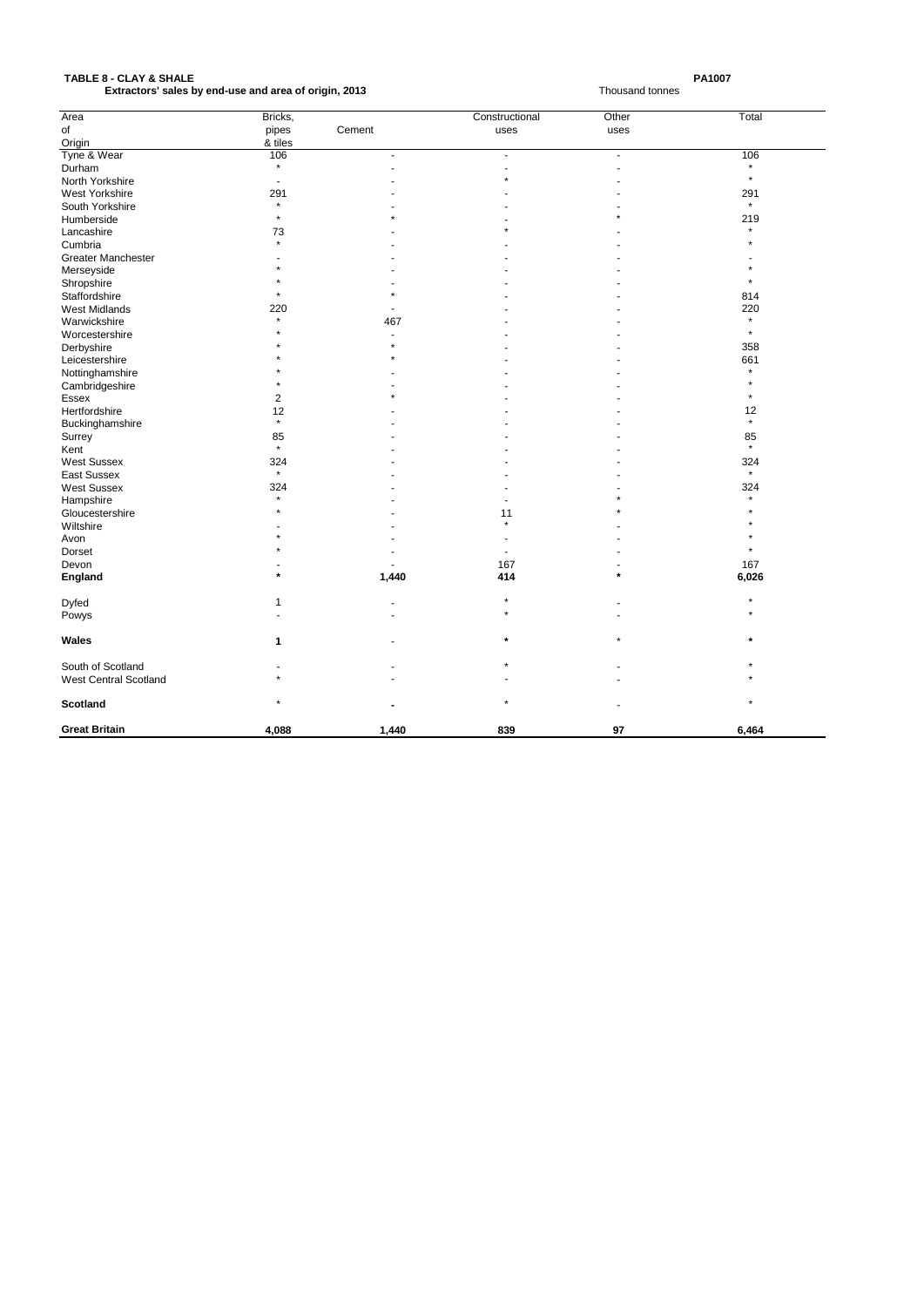# **TABLE 9 - CHALK PA1007**

 **Extractors' sales by end-use and area of origin, 2013**

Thousand tonnes

| Area<br>of<br>origin | Cement         | Other<br>Constructional | Agricultural<br>uses | Industrial<br>uses | Total   |
|----------------------|----------------|-------------------------|----------------------|--------------------|---------|
| Humberside           | 445            | $\star$                 | 67                   | $\star$            | 1,638   |
| Lincolnshire         | $\blacksquare$ | $\star$                 | $\star$              | ٠                  | $\star$ |
| Cambridgeshire       | $\star$        | ۰                       | $\star$              | $\star$            | $\star$ |
| Norfolk              |                | ۰                       | 41                   | $\sim$             | 41      |
| Suffolk              |                | ۰                       | 23                   | $\boldsymbol{9}$   | 32      |
| <b>Essex</b>         |                |                         | $\star$              |                    | $\star$ |
| Hertfordshire        |                |                         | 30                   |                    | 30      |
| Bedfordshire         | $\star$        |                         | ۰                    |                    | $\star$ |
| Kent                 |                | 10                      | 44                   |                    | 54      |
| <b>West Sussex</b>   |                |                         | $\star$              |                    | $\star$ |
| Hampshire            |                | $\star$                 | $\star$              | ۰                  | $\star$ |
| Isle of Wight        |                | $\star$                 |                      |                    | $\ast$  |
| Devon                |                | ۰                       | 14                   |                    | 14      |
| <b>England</b>       | $\star$        | $\star$                 | 330                  | $\star$            | 3,528   |

NB Only those parts of GB producing chalk are identified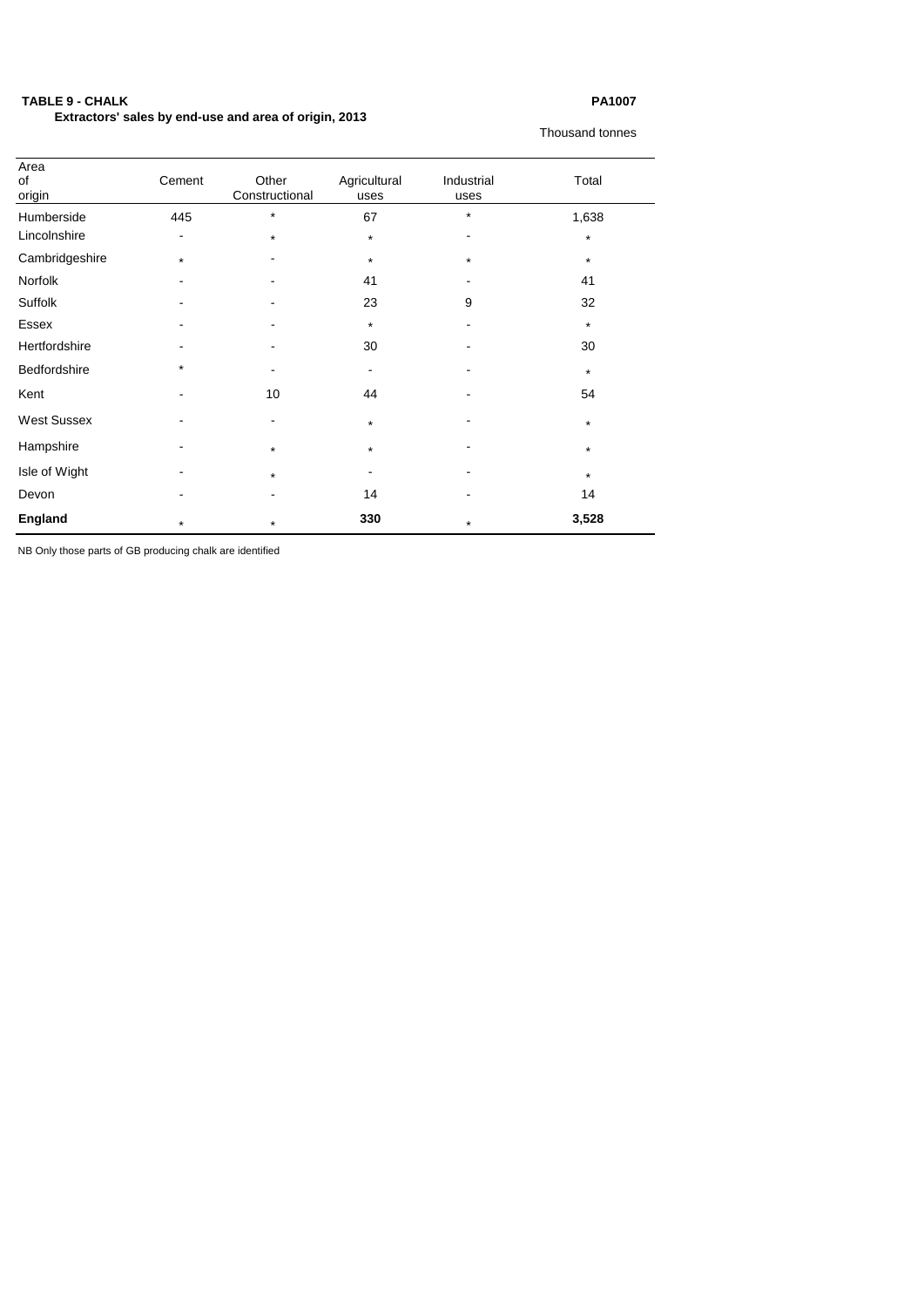# TABLE 10 - FIRECLAY PA1007  **Extractors' totals sales by area of origin, 2013**

Thousand tonnes

| Area<br>οf<br>origin         | Total   |  |
|------------------------------|---------|--|
| West Yorkshire               | $\star$ |  |
| Shropshire                   | $\star$ |  |
| Leicestershire               | $\star$ |  |
| <b>England</b>               | 98      |  |
| <b>West Central Scotland</b> | 7       |  |
| <b>Scotland</b>              | 7       |  |
| <b>Great Britain</b>         | 105     |  |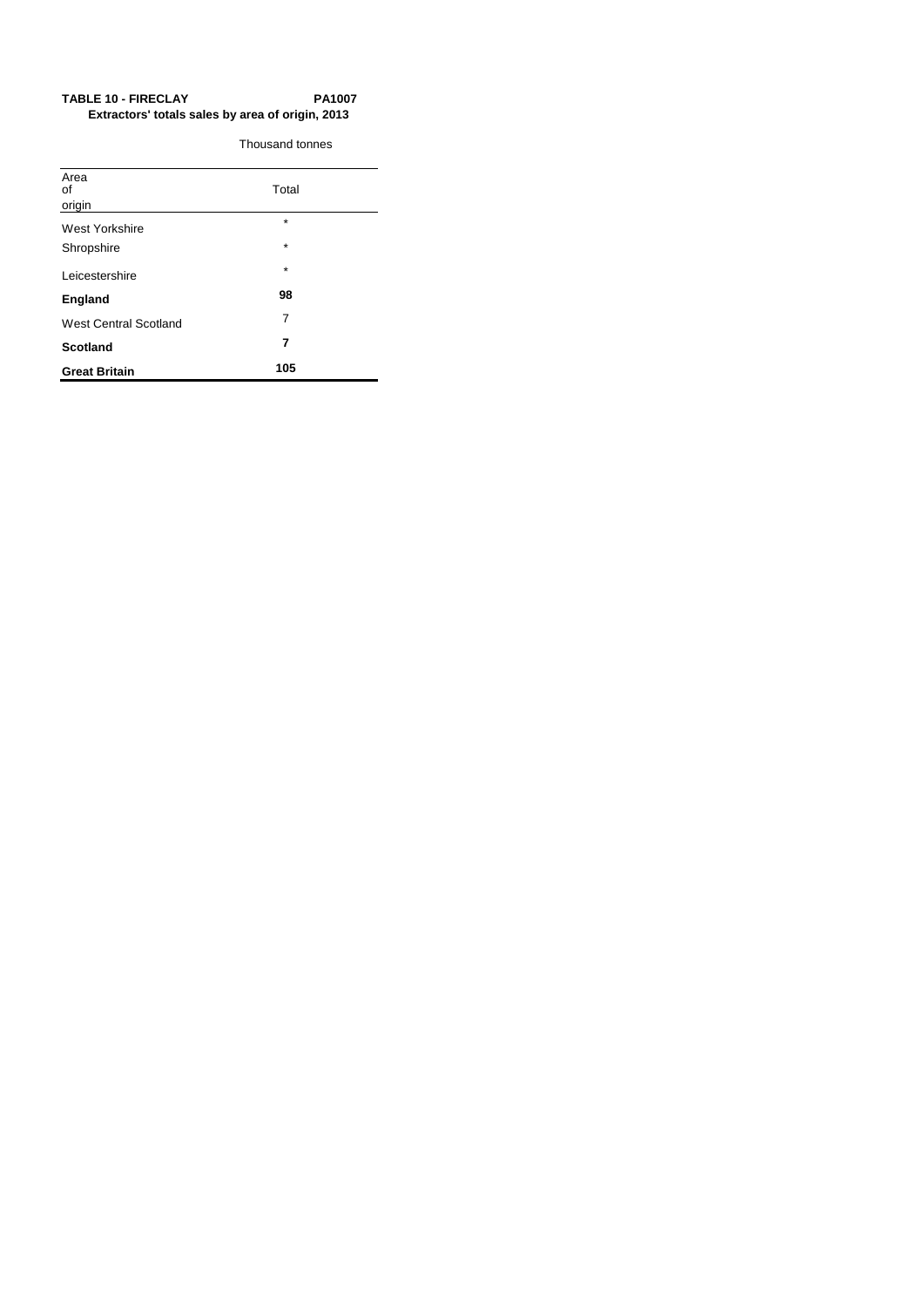| <b>Mineral</b>               | Area of origin               | Estimated recoverable   |
|------------------------------|------------------------------|-------------------------|
|                              |                              | mineral & metal content |
| Iron                         |                              |                         |
| - (Crude ore sold in tonnes) | Cumbria, Gloucestershire     | $\star$                 |
| <b>Other Ore Minerals</b>    |                              |                         |
| (Total crude ore sold        | Derbyshire, Cornwall,        | $\star$                 |
| in tonnes)                   | Tayside and Fife             |                         |
| <b>Barium sulphate</b>       | Derbyshire, Tayside and Fife | $\star$                 |
|                              |                              |                         |
| <b>Calcium fluoride</b>      | Derbyshire                   | $\star$                 |
| Lead                         | Derbyshire                   | $\star$                 |

**TABLE 11 - ORE MINERALS**<br>**Extractors' sales by end-use and area of origin, 2013** Phousand tonnes **Extractors' sales by end-use and area of origin, 2013**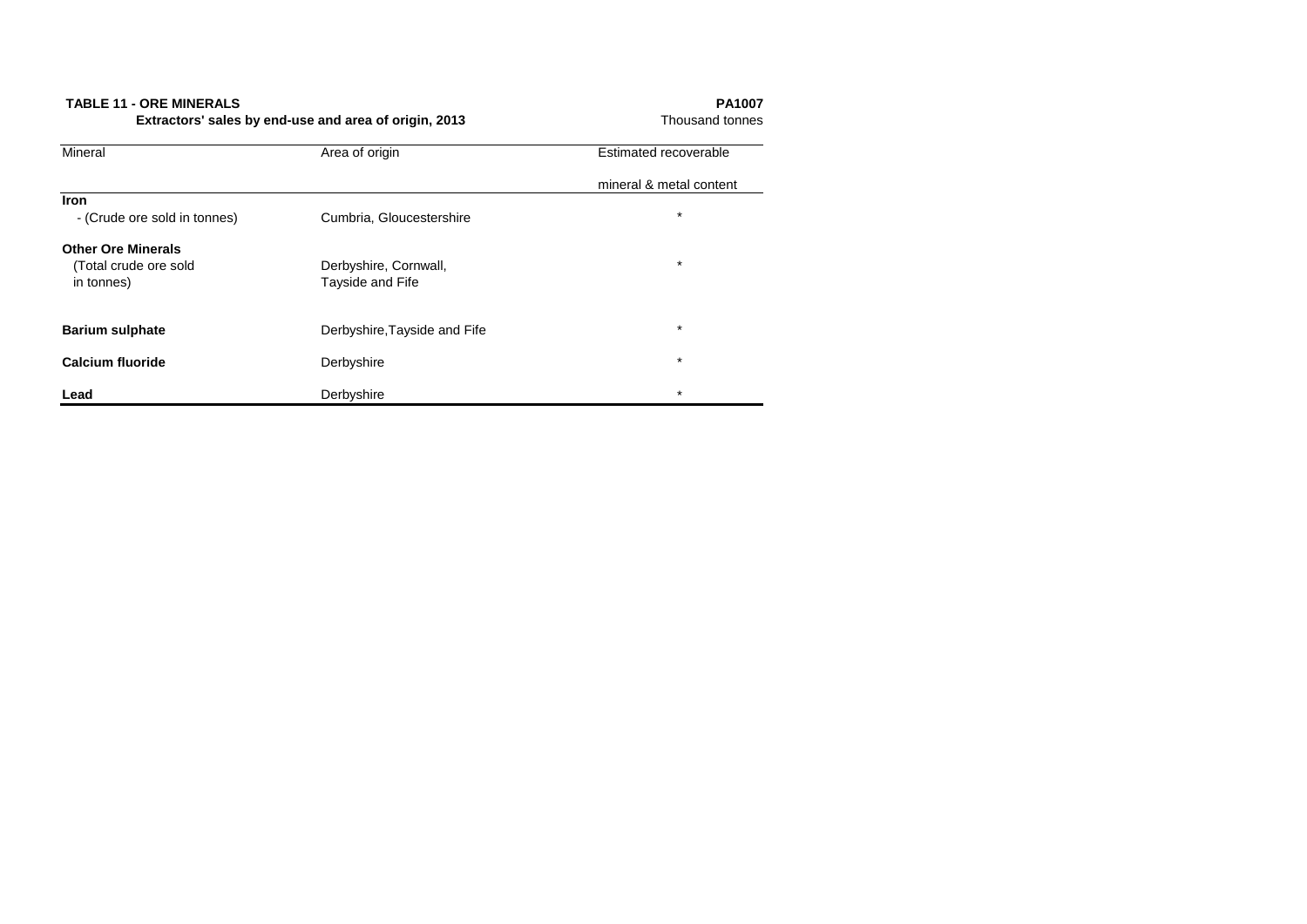**TABLE 12 - OTHER MINERALS** PA1007

**Extractors' sales by end-use and area of origin, 2013** Thousand tonnes

| Mineral                                        | Area of origin                                                                             | <b>Sales</b>       |     |
|------------------------------------------------|--------------------------------------------------------------------------------------------|--------------------|-----|
| <b>Ball clay</b><br><b>Chert and Flint</b>     | Dorset, Devon<br>Surrey, Kent                                                              | $\star$<br>$\star$ |     |
| China clay<br><b>Gypsum</b>                    | Devon, Cornwall<br>Cumbria, Staffordshire, Leicestershire,<br>Nottinghamshire, East Sussex | $\star$<br>$\star$ |     |
| <b>Potash (refined)</b><br><b>Rock salt</b>    | Cleveland                                                                                  | $\star$            |     |
| <b>Salt from brine</b><br>Salt in brine        | Cleveland, Cheshire                                                                        | 6,601              |     |
| <b>Silica stone</b><br><b>Slate (includes)</b> | Durham<br>Northumberland, Cumbria, Derbyshire, Gloucestershire,                            | $\star$            | (a) |
| some "roofing<br>stone")                       | Wiltshire, Devon, Cornwall, Clwyd, Gwynedd<br>Dyfed, West Central Scotland                 | 885                |     |
| <b>Soapstone &amp; Talc</b>                    | Shetland                                                                                   | 3                  |     |

(a) Roofing and vertically hanging slates, includes 'true' slate and stone slates produced from thinly bedded sandstones and limestones. Also includes 'true' and stone slates sold as sawn slabs for decorative cladding. Roofing (including roofing slates used vertically) 17 ; Cladding and other decorative uses 8 ;

Powder and granules \* ; Crude Blocks 32 ; Fill and other uses 798.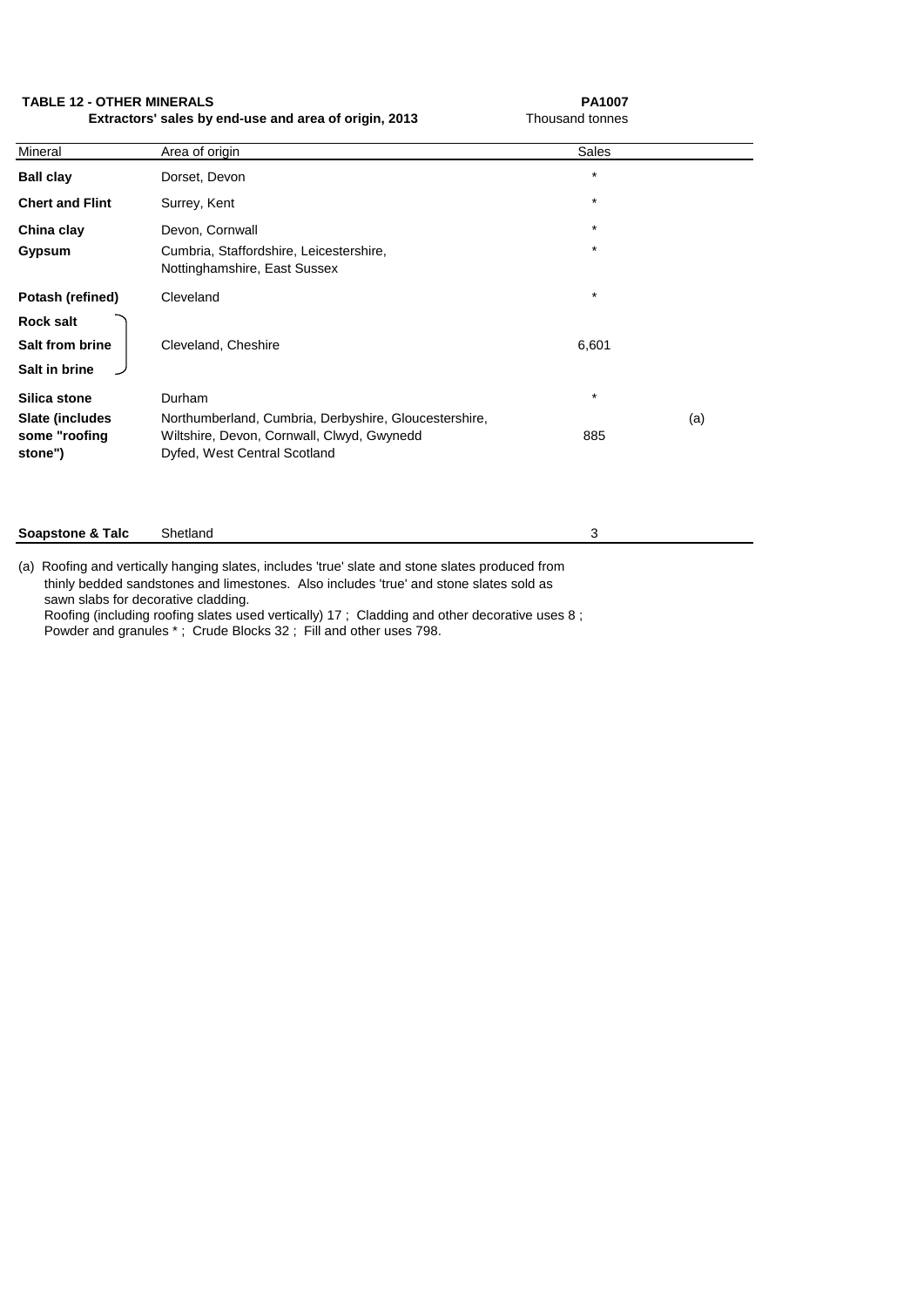# **TABLE 13 - ALL MINERALS PA1007**

 **Employment by mineral and area, 2013**

| Area                         | Mineral        |                |                          |                          |                          |                          |                          |                          |                              |                          |                              |                |
|------------------------------|----------------|----------------|--------------------------|--------------------------|--------------------------|--------------------------|--------------------------|--------------------------|------------------------------|--------------------------|------------------------------|----------------|
|                              | Industrial     | Sand &         | Sandstone                | Igneous                  | Limestone                | Dolomite                 | Chalk                    | Clay &                   | Fireclay                     | Peat                     | Ore &                        | Total          |
|                              | sand           | gravel         |                          | rock                     |                          |                          |                          | shale                    |                              |                          | other                        | number         |
|                              |                | (a)            |                          |                          |                          |                          |                          |                          |                              |                          | minerals                     |                |
| Cleveland                    |                | $\overline{2}$ | $\blacksquare$           | $\overline{\phantom{a}}$ | 117                      | 310                      | $\blacksquare$           | $\blacksquare$           | $\blacksquare$               |                          | 75                           | 504            |
| Durham                       |                | 53             | 6                        | 9                        | 38                       | $\blacksquare$           |                          | 8                        |                              |                          | 3                            | 117            |
| Northumberland               |                | 43             | 24                       | 225                      |                          | 42                       |                          |                          |                              |                          | -                            | 335            |
| Tyne & Wear                  |                | 1              |                          | $\blacksquare$           | 19                       | $\blacksquare$           | $\overline{\phantom{a}}$ | 5                        |                              |                          | $\overline{\phantom{0}}$     | 25             |
| Humberside                   | 6              | 109            |                          |                          | 568                      | 79                       | 114                      | 24                       |                              |                          | -                            | 900            |
| North Yorkshire              |                | 1,141          | 170                      |                          | 54                       | 1                        | $\overline{\phantom{a}}$ | 12                       |                              |                          | $\qquad \qquad \blacksquare$ | 1,379          |
| South Yorkshire              |                | 908            | 3                        |                          | 1                        | $\blacksquare$           |                          | 3                        |                              |                          | $\blacksquare$               | 915            |
| <b>West Yorkshire</b>        |                | 12             | 208                      |                          | 1,127                    | 150                      | ٠                        | 19                       | 16                           |                          | $\blacksquare$               | 1,532          |
| Derbyshire                   |                | 84             | 47                       | $\overline{\phantom{a}}$ | 139                      |                          | $\overline{\phantom{a}}$ | 15                       |                              |                          | 42                           | 327            |
| Leicestershire               |                | 426            |                          |                          | 115                      |                          | $\blacksquare$           | 36                       | 11                           |                          | 1                            | 589            |
| Lincolnshire                 |                | 242            |                          |                          | 17                       |                          | 20                       | $\overline{\phantom{a}}$ |                              |                          |                              | 280            |
| Northamptonshire             |                | $\overline{7}$ | 9                        |                          |                          |                          |                          |                          |                              |                          |                              | 16             |
| Nottinghamshire              |                | 235            |                          |                          | 466                      |                          | $\overline{\phantom{0}}$ | 15                       | $\overline{\phantom{a}}$     | $\overline{\phantom{a}}$ | 36                           | 753            |
| Cumbria                      |                | 663            | 25                       | 94                       |                          |                          |                          | 1                        | $\overline{\phantom{a}}$     | 199                      | 162                          | 1,145          |
| Cheshire                     | 121            | 132            | 41                       | $\overline{\phantom{0}}$ | $\overline{\phantom{a}}$ |                          |                          |                          |                              | 3                        | 1,015                        | 1,312          |
| <b>Greater Manchester</b>    |                | 85             | 1                        |                          | 384                      |                          |                          | 46                       | $\overline{\phantom{a}}$     | 27                       | $\blacksquare$               | 543            |
|                              |                |                |                          |                          |                          |                          |                          |                          |                              |                          |                              |                |
| Lancashire                   |                | 21             | 88                       |                          |                          |                          |                          | 24                       |                              | 42                       | -                            | 175            |
| Merseyside                   |                | 1              |                          |                          | 2                        |                          |                          | $\overline{c}$           |                              |                          | ۰                            | 5              |
| Herefordshire                |                | 54             | 39                       |                          |                          |                          |                          |                          |                              |                          | $\overline{\phantom{0}}$     | 94             |
| Worcestershire               |                | 88             |                          | $\overline{\phantom{a}}$ | 19                       |                          |                          | 11                       |                              |                          | -                            | 125            |
| Shropshire                   |                | 973            | 317                      | 213                      | 106                      |                          |                          | 6                        | 5                            | 1                        | $\qquad \qquad \blacksquare$ | 1,621          |
| Staffordshire                |                | 566            |                          | $\blacksquare$           | 9                        |                          |                          | 84                       |                              |                          | 1                            | 661            |
| Warwickshire                 |                | 27             |                          | 197                      |                          |                          |                          | 31                       |                              |                          | -                            | 255            |
| <b>West Midlands</b>         |                | 74             |                          | $\blacksquare$           | 1                        |                          |                          | 17                       |                              |                          | ۰                            | 93             |
| Essex                        |                | 328            |                          |                          |                          |                          | 3                        | 3                        |                              |                          | $\blacksquare$               | 335            |
| Bedfordshire                 |                | 218            |                          |                          |                          |                          | 25                       |                          |                              |                          |                              | 244            |
| Hertfordshire                |                | 238            |                          |                          |                          |                          | 42                       | $\overline{c}$           |                              |                          | ۰                            | 282            |
| Cambridgeshire               |                | 263            |                          |                          |                          |                          | 34                       | 6                        |                              |                          | $\blacksquare$               | 303            |
| Norfolk                      |                | 152            | 9                        |                          |                          |                          | 10                       |                          |                              |                          | ۰                            | 172            |
| Suffolk                      |                | 168            |                          |                          |                          |                          | 11                       |                          |                              |                          | ۰                            | 180            |
| <b>Berkshire</b>             |                | 162            |                          |                          | $\overline{2}$           |                          |                          |                          |                              |                          | $\blacksquare$               | 164            |
| Buckinghamshire              |                | 134            |                          |                          |                          |                          |                          | 2                        |                              |                          |                              | 136            |
| <b>East Sussex</b>           |                | $\overline{c}$ |                          |                          |                          |                          |                          | 12                       |                              |                          | 1                            | 15             |
| Greater London               |                | 80             |                          |                          |                          |                          |                          |                          |                              |                          |                              | 80             |
| Hampshire                    | $\overline{a}$ | 305            |                          |                          |                          | ۰                        | 9                        | 1                        |                              |                          | -                            | 315            |
| Isle of Wight                |                | 42             |                          | $\blacksquare$           | 88                       | $\blacksquare$           | 13                       |                          |                              |                          | $\qquad \qquad \blacksquare$ | 143            |
| Kent                         | 1              | 120            | $\overline{\phantom{0}}$ | $\blacksquare$           | 66                       | $\blacksquare$           | 172                      | 5                        | $\blacksquare$               |                          | 1                            | 365            |
| Oxfordshire                  |                | 298            |                          |                          |                          | ۰                        |                          | $\blacksquare$           |                              |                          | $\qquad \qquad \blacksquare$ | 298            |
| Surrey                       | 5              | 94             | $\blacksquare$           | $\blacksquare$           | $\overline{\phantom{a}}$ | $\blacksquare$           | $\overline{\phantom{a}}$ | 57                       | $\blacksquare$               |                          | $\qquad \qquad \blacksquare$ | 156            |
| <b>West Sussex</b>           |                | 5              | 17                       | $\overline{\phantom{a}}$ | 290                      | $\overline{a}$           | 7                        | 25                       | $\blacksquare$               |                          | $\blacksquare$               | 344            |
| Avon                         |                | 3              | $\overline{\phantom{a}}$ | $\overline{\phantom{a}}$ | $\overline{\phantom{a}}$ |                          | $\overline{\phantom{a}}$ | 4                        |                              |                          | $\overline{\phantom{a}}$     | $\overline{7}$ |
| Cornwall                     |                | 3              | 115                      | 361                      | 901                      |                          | $\overline{\phantom{a}}$ | $\overline{\phantom{a}}$ |                              | $\blacksquare$           | 69                           | 1,450          |
| Devon                        |                | 184            | 70                       | 1                        | 104                      | $\blacksquare$           | 6                        | 14                       | $\overline{\phantom{a}}$     | $\blacksquare$           | 27                           | 407            |
| Dorset                       |                | 234            | 1                        | $\overline{\phantom{a}}$ | 355                      |                          | $\blacksquare$           | 5                        | $\qquad \qquad \blacksquare$ | $\overline{\phantom{a}}$ | 32                           | 628            |
| Gloucestershire              |                | 278            | 14                       | $\blacksquare$           | 1,447                    |                          | $\overline{\phantom{a}}$ | 111                      | $\overline{\phantom{a}}$     | $\blacksquare$           | 49                           | 1,899          |
| Somerset                     |                | 42             | 6                        | 169                      | 14                       |                          | $\overline{\phantom{a}}$ |                          | $\overline{\phantom{a}}$     | 41                       | $\blacksquare$               | 272            |
| Wiltshire                    |                | 194            |                          |                          | 6,449                    | 582                      | $\blacksquare$           | 1                        | $\overline{\phantom{a}}$     | $\blacksquare$           | 1                            | 7,227          |
| <b>England</b>               | 155            | 9,494          | 1,210                    | 1,269                    | 12,898                   | 1,164                    | 466                      | 607                      | 32                           | 313                      | 1,515                        | 29,123         |
|                              |                |                |                          |                          |                          |                          |                          |                          |                              |                          |                              |                |
| Clwyd                        |                | 98             | ٠                        | 7                        | 253                      |                          |                          |                          |                              |                          | 9                            | 368            |
| Dyfed                        |                | 49             | 46                       | 142                      | 27                       | $\blacksquare$           |                          | 3                        |                              |                          | 1                            | 269            |
| Gwent                        |                | $\overline{2}$ | 79                       | $\blacksquare$           | 24                       | $\blacksquare$           |                          |                          |                              |                          |                              | 105            |
| Gwynedd                      |                | 19             | $\blacksquare$           | 159                      | 420                      | 52                       |                          |                          |                              |                          | 22                           | 672            |
| Mid Glamorgan                |                |                | 24                       | $\sim$                   | 15                       | $\blacksquare$           |                          |                          |                              |                          | $\blacksquare$               | 39             |
| Powys                        |                |                | 434                      | 30                       | 17                       | $\blacksquare$           | $\overline{\phantom{0}}$ | 6                        |                              |                          | -                            | 487            |
| South Glamorgan              |                | 2              | $\overline{\phantom{a}}$ | $\blacksquare$           | 15                       | $\overline{\phantom{a}}$ |                          |                          |                              |                          | $\overline{\phantom{a}}$     | 17             |
| West Glamorgan               |                | 1              | 68                       | $\blacksquare$           | 1,151                    | 52                       |                          | $\overline{\phantom{a}}$ | $\blacksquare$               | $\blacksquare$           | ۰                            | 1,272          |
| <b>Wales</b>                 | $\mathbf 2$    | 171            | 651                      | 338                      | 1,922                    | 104                      | $\blacksquare$           | 9                        | $\blacksquare$               | $\blacksquare$           | 32                           | 3,229          |
|                              |                |                |                          |                          |                          |                          |                          |                          |                              |                          |                              |                |
| <b>East Central Scotland</b> | 1              | 45             | $\blacksquare$           | 127                      | 8                        | 8                        |                          |                          | $\qquad \qquad \blacksquare$ | 32                       | ٠                            | 221            |
| Highlands                    |                | 60             | 71                       | 203                      | 26                       |                          |                          |                          | $\blacksquare$               | 1                        | -                            | 361            |
| North East Scotland          |                | 225            | 10                       | 455                      |                          |                          |                          |                          | $\qquad \qquad \blacksquare$ | 6                        | $\qquad \qquad \blacksquare$ | 696            |
| Orkney Isles                 | ٠              | 5              | 61                       | $\blacksquare$           |                          |                          |                          |                          | $\qquad \qquad \blacksquare$ | 4                        | $\qquad \qquad \blacksquare$ | 70             |
| Shetland Isles               | $\blacksquare$ | 5              | 18                       | 55                       |                          |                          |                          |                          | $\overline{\phantom{a}}$     | $\overline{c}$           | 2                            | 82             |
| South of Scotland            |                | 167            | 165                      | 141                      | 10                       |                          |                          | 20                       | $\overline{\phantom{a}}$     | 7                        |                              | 510            |
| Tayside & Fife               | 23             | 126            | $\blacksquare$           | 134                      | 15                       |                          | $\blacksquare$           | $\blacksquare$           | $\overline{\phantom{a}}$     | $\blacksquare$           | 25                           | 323            |
| <b>West Central Scotland</b> | 1              | 328            | 91                       | 900                      |                          |                          | $\overline{\phantom{a}}$ | 5                        | 1                            | 82                       | 4                            | 1,412          |
| Western Isles                |                | 17             | $\blacksquare$           | 14                       | 84                       | 8                        | $\overline{\phantom{a}}$ | $\blacksquare$           |                              | $\blacksquare$           | $\overline{\phantom{a}}$     | 123            |
| <b>Scotland</b>              | 25             | 978            | 416                      | 2,029                    | 143                      | 16                       | $\blacksquare$           | 25                       | $\mathbf{1}$                 | 134                      | 31                           | 3,798          |
|                              |                |                |                          |                          |                          |                          |                          |                          |                              |                          |                              |                |
|                              |                |                |                          |                          |                          |                          |                          |                          |                              |                          |                              |                |
| <b>Great Britain</b>         | 182            | 10,643         | 2,277                    | 3,636                    | 14,963                   | 1,284                    | 466                      | 641                      | 33                           | 447                      | 1,578                        | 36,150         |

These figures should not be used for time series analysis due to changes in question format over recent years.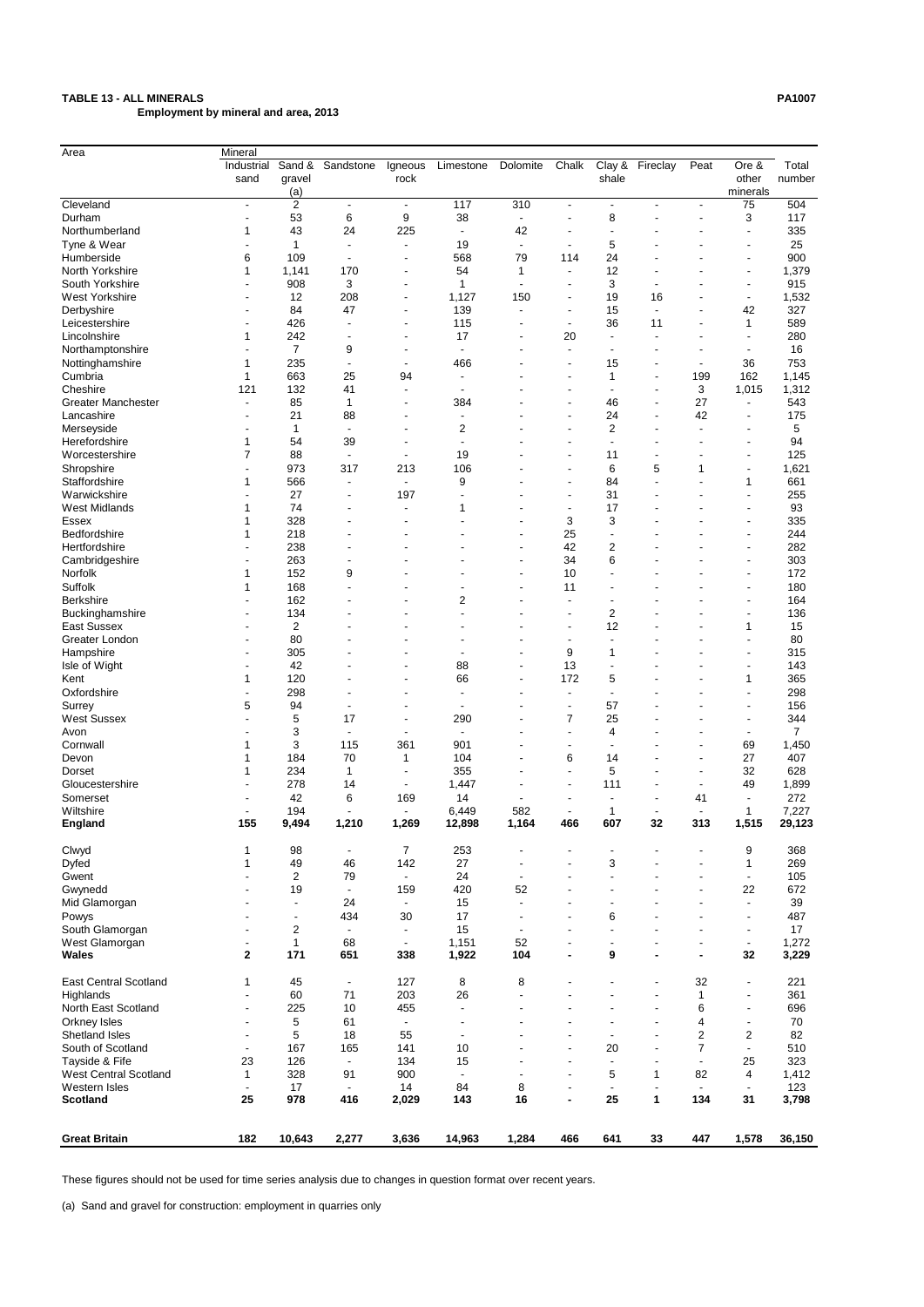# **TABLE 14 - ALL MINERALS PA1007**

 **Direct Employment by mineral and area, 2013**

| Area                                           | Mineral                  |                      |                          |                          |                                 |                |                          |                                |                                  |                                  |                          |            |
|------------------------------------------------|--------------------------|----------------------|--------------------------|--------------------------|---------------------------------|----------------|--------------------------|--------------------------------|----------------------------------|----------------------------------|--------------------------|------------|
|                                                | Industrial               | Sand &               | Sandstone                | Igneous                  | Limestone                       | Dolomite       | Chalk                    |                                | Clay & Fireclay                  | Peat                             | Ore &                    | Total      |
|                                                | sand                     | gravel               |                          | rock                     |                                 |                |                          | shale                          |                                  |                                  | other                    | number     |
|                                                |                          | (a)                  |                          |                          |                                 |                |                          |                                |                                  |                                  | minerals                 |            |
| Cleveland                                      | $\sim$                   | $\overline{2}$       | $\blacksquare$           | $\blacksquare$           | $\sim$                          | $\blacksquare$ | $\blacksquare$           | $\blacksquare$                 |                                  | $\blacksquare$                   | 28                       | 30         |
| Durham                                         |                          | 3                    | 6                        | 9                        | 26                              | 43             |                          | 3                              |                                  |                                  | 1                        | 91         |
| Northumberland                                 |                          | $\overline{7}$       | 12                       | 49                       |                                 |                |                          |                                |                                  |                                  |                          | 69         |
| Tyne & Wear                                    |                          | 1                    |                          |                          |                                 | 27             |                          | 1                              |                                  |                                  |                          | 29         |
| Humberside                                     | 2                        | 51                   |                          |                          | 5                               | $\blacksquare$ | 51                       | 24                             |                                  |                                  | $\blacksquare$           | 133        |
| North Yorkshire                                |                          | 62                   | 44                       |                          | 155                             | 29             |                          | 5                              |                                  |                                  |                          | 296        |
| South Yorkshire                                |                          | 17                   | 3                        |                          | 21                              | $\mathbf 1$    |                          | 2                              |                                  |                                  | $\blacksquare$           | 44         |
| <b>West Yorkshire</b>                          |                          | 8                    | 172                      |                          | 1                               |                |                          | 9                              | $\overline{c}$                   |                                  | $\blacksquare$           | 192        |
| Cumbria                                        | 1                        | 34                   | 17                       | 41                       | 103                             |                |                          | 1                              |                                  | 94                               | 155                      | 446        |
| Cheshire                                       | 22                       | 15                   | 19                       |                          |                                 |                |                          |                                |                                  | 1                                | 125                      | 182        |
| <b>Greater Manchester</b>                      |                          | 11                   | 1                        |                          |                                 |                |                          | 16                             |                                  | 6                                | $\blacksquare$           | 34         |
| Lancashire                                     |                          | 10                   | 28                       |                          | 65                              |                |                          | 14                             |                                  | 42                               |                          | 159        |
| Merseyside                                     |                          | 1                    |                          |                          |                                 |                |                          | 2                              |                                  |                                  |                          | 3          |
| Herefordshire                                  |                          | 5                    | 24                       |                          |                                 |                |                          |                                |                                  |                                  |                          | 31         |
| Worcestershire                                 |                          | 15                   | $\overline{\phantom{a}}$ |                          |                                 |                |                          | 2                              |                                  |                                  |                          | 24         |
| Shropshire                                     |                          | 92                   | 47                       | 61                       | 4                               |                |                          | 2                              | $\boldsymbol{2}$                 | 1                                |                          | 209        |
| Staffordshire                                  |                          | 108                  | 6                        |                          | 33                              |                |                          | 28                             |                                  |                                  | 1                        | 177        |
| Warwickshire                                   |                          | 21                   |                          | 27                       | 3                               |                |                          | 5                              |                                  |                                  |                          | 56         |
| <b>West Midlands</b>                           |                          | 16                   |                          |                          |                                 |                |                          | 8                              |                                  |                                  | $\overline{\phantom{a}}$ | 25         |
| Derbyshire                                     |                          | 26                   | 32                       |                          | 429                             | 43             |                          | 3                              |                                  |                                  | 25                       | 558        |
| Leicestershire                                 |                          | 42                   | $\overline{\phantom{a}}$ | 290                      | 56                              |                |                          | 6                              | 3                                |                                  | 1                        | 398        |
| Lincolnshire                                   |                          | 72                   |                          |                          | 47                              |                | 2                        |                                |                                  |                                  |                          | 122        |
| Northamptonshire                               |                          | 7                    | 4                        |                          | 7                               |                |                          |                                |                                  |                                  |                          | 18         |
| Nottinghamshire                                |                          | 48                   |                          |                          |                                 |                |                          | 4                              |                                  |                                  | 2                        | 55         |
| <b>Essex</b>                                   |                          | 59                   |                          |                          |                                 |                | 1                        | 3                              |                                  |                                  |                          | 64         |
| Bedfordshire                                   |                          | 31                   |                          |                          |                                 |                | 12                       |                                |                                  |                                  |                          | 44         |
| Hertfordshire                                  |                          | 42                   |                          |                          |                                 |                | 16                       | $\overline{\mathbf{c}}$        |                                  |                                  |                          | 60         |
| Cambridgeshire                                 |                          | 34                   |                          |                          | 6                               |                | 19                       | 6                              |                                  |                                  |                          | 65         |
| Norfolk                                        |                          | 71                   | 7                        |                          |                                 |                | 7                        |                                |                                  |                                  |                          | 86         |
| Suffolk                                        |                          | 42                   |                          |                          |                                 |                | 7                        |                                |                                  |                                  |                          | 50         |
| <b>Berkshire</b>                               |                          | 29                   |                          |                          |                                 |                |                          |                                |                                  |                                  |                          | 29         |
| Buckinghamshire                                |                          | 22                   |                          |                          | $\overline{c}$                  |                |                          | $\overline{\mathbf{c}}$        |                                  |                                  |                          | 26         |
| <b>East Sussex</b>                             |                          | $\overline{2}$       |                          |                          |                                 |                |                          | 12                             |                                  |                                  | 1                        | 15         |
| Greater London                                 |                          | 30                   | $\overline{\phantom{0}}$ |                          | $\overline{\phantom{0}}$        |                |                          |                                |                                  |                                  |                          | 30         |
| Hampshire                                      |                          | 43                   |                          |                          |                                 |                | 5                        | 1                              |                                  |                                  | $\blacksquare$           | 49         |
| Isle of Wight                                  |                          | 24                   |                          |                          |                                 |                | 3                        |                                |                                  |                                  | $\blacksquare$           | 27         |
| Kent                                           | 1                        | 46                   |                          | ٠                        | 38                              |                | 89                       | $\overline{\mathbf{c}}$        |                                  |                                  | 1                        | 177        |
| Oxfordshire                                    |                          | 35                   |                          | $\blacksquare$           | 15                              |                |                          | $\blacksquare$                 |                                  |                                  | $\blacksquare$           | 50         |
| Surrey                                         | 5                        | 18                   |                          |                          |                                 |                |                          | 48                             |                                  |                                  | $\overline{\phantom{a}}$ | 71         |
| <b>West Sussex</b>                             |                          | 5                    | 15                       | $\blacksquare$           | $\overline{\phantom{a}}$        |                | 7                        | 20                             |                                  |                                  | $\blacksquare$           | 47         |
| Avon                                           |                          | 3                    | $\blacksquare$           | $\blacksquare$           | 85                              |                |                          | 4                              |                                  |                                  | $\overline{\phantom{a}}$ | 92         |
| Cornwall                                       | 1                        | 3                    | 16                       | 86                       | $\overline{\phantom{a}}$        |                |                          |                                |                                  | $\blacksquare$                   | 59                       | 165        |
| Devon                                          | 1                        | 22                   | 17                       | 1                        | 215                             |                | $\overline{c}$           | 1                              |                                  | ÷                                | 20                       | 279        |
| Dorset                                         | 1                        | 61                   | 1                        | $\blacksquare$           | 69                              |                |                          | 1                              |                                  | $\blacksquare$                   | 21                       | 154        |
| Gloucestershire                                |                          | 28                   | 12                       | $\blacksquare$           | 180                             |                |                          | 75                             |                                  | $\blacksquare$                   | 39                       | 334        |
| Somerset                                       | $\overline{\phantom{a}}$ | $\overline{7}$       | $\overline{\mathbf{4}}$  | 64                       | 215                             | $\blacksquare$ | $\overline{\phantom{a}}$ | $\blacksquare$                 | $\blacksquare$                   | 33                               | $\blacksquare$           | 323        |
| Wiltshire                                      | $\blacksquare$           | 30                   | $\blacksquare$           | $\sim$                   | 11                              | $\blacksquare$ | $\overline{\phantom{a}}$ | 1                              | $\blacksquare$                   | $\blacksquare$                   | $\blacksquare$           | 42         |
| <b>England</b>                                 | 52                       | 1,361                | 487                      | 628                      | 1,792                           | 143            | 221                      | 313                            | $\overline{\mathbf{r}}$          | 177                              | 479                      | 5,660      |
|                                                |                          |                      |                          |                          |                                 |                |                          |                                |                                  |                                  |                          |            |
| Clwyd                                          | 1                        | 17                   | $\blacksquare$           | 2                        | 87                              |                |                          |                                |                                  | $\overline{a}$                   | 7                        | 114        |
| Dyfed                                          | 1                        | 33<br>$\overline{2}$ | 6<br>$\overline{7}$      | 36                       | 61<br>17                        |                |                          | 3                              |                                  |                                  | 1                        | 141<br>26  |
| Gwent                                          |                          |                      |                          | $\blacksquare$           | 14                              |                |                          |                                |                                  |                                  | $\overline{\phantom{a}}$ |            |
| Gwynedd                                        |                          | 13                   | $\blacksquare$           | 45                       |                                 |                |                          |                                |                                  |                                  | 15                       | 87         |
| Mid Glamorgan                                  |                          | ٠                    | 24<br>79                 | $\blacksquare$           | 93                              | 1              |                          |                                |                                  |                                  | $\overline{\phantom{a}}$ | 118        |
| Powys                                          |                          | $\mathbf 1$          |                          | 29                       | $\blacksquare$                  |                |                          | 5                              |                                  |                                  | $\blacksquare$           | 114        |
| South Glamorgan                                | $\overline{\phantom{a}}$ | $\overline{2}$       | $\blacksquare$           | $\overline{\phantom{a}}$ | 13                              |                |                          |                                |                                  |                                  | $\overline{\phantom{a}}$ | 15         |
| West Glamorgan<br><b>Wales</b>                 | $\blacksquare$<br>2      | $\mathbf{1}$<br>69   | 22<br>138                | $\blacksquare$<br>112    | $\overline{\phantom{a}}$<br>285 | 1              |                          | 8                              |                                  | $\blacksquare$<br>$\blacksquare$ | $\blacksquare$<br>23     | 23<br>638  |
|                                                |                          |                      |                          |                          |                                 |                |                          |                                |                                  |                                  |                          |            |
| <b>East Central Scotland</b>                   |                          |                      |                          | 34                       | 23                              |                |                          |                                |                                  | 12                               |                          |            |
|                                                | 1                        | 22                   | $\overline{\phantom{a}}$ |                          |                                 |                |                          |                                |                                  |                                  | $\overline{\phantom{a}}$ | 92         |
| Highlands                                      | $\sim$                   | 30                   | 33                       | 164                      | $\overline{7}$                  | 4              |                          |                                |                                  | 1                                | $\blacksquare$           | 239        |
| North East Scotland                            | $\sim$                   | 76                   | 10                       | 78                       | 9                               |                |                          |                                |                                  | 4                                | $\overline{\phantom{a}}$ | 177        |
| Orkney Isles<br><b>Shetland Isles</b>          | $\sim$                   | 3                    | 16                       | $\blacksquare$           |                                 |                |                          |                                |                                  | 4                                | $\blacksquare$           | 24         |
|                                                | $\overline{\phantom{a}}$ | $\overline{2}$<br>38 | $\overline{7}$           | 15                       |                                 |                |                          |                                |                                  | $\overline{c}$<br>$\overline{7}$ | $\overline{2}$           | 28         |
| South of Scotland                              | $\blacksquare$           | 70                   | 50                       | 24<br>69                 |                                 |                |                          | 6                              |                                  |                                  | $\blacksquare$           | 125<br>185 |
| Tayside & Fife<br><b>West Central Scotland</b> | 18                       | 91                   | $\overline{c}$<br>22     | 251                      | 8<br>8                          |                |                          |                                | $\blacksquare$<br>$\blacksquare$ | $\blacksquare$<br>25             | 18<br>1                  | 403        |
| Western Isles                                  | 1                        | 8                    |                          | 10                       |                                 |                |                          | 4                              |                                  |                                  |                          | 18         |
| <b>Scotland</b>                                | 20                       | 340                  | $\sim$<br>140            | 645                      | 56                              | 4              | $\overline{\phantom{a}}$ | $\overline{\phantom{a}}$<br>10 |                                  | $\blacksquare$<br>55             | $\blacksquare$<br>21     | 1,291      |
|                                                |                          |                      |                          |                          |                                 |                |                          |                                |                                  |                                  |                          |            |
|                                                |                          |                      |                          |                          |                                 |                |                          |                                |                                  |                                  |                          |            |
| <b>Great Britain</b>                           | ${\bf 74}$               | 1,770                | 765                      | 1,385                    | 2,133                           | 148            | 221                      | 331                            | $\overline{\mathbf{7}}$          | 232                              | 523                      | 7,589      |

These figures should not be used for time series analysis due to changes in question format over recent years.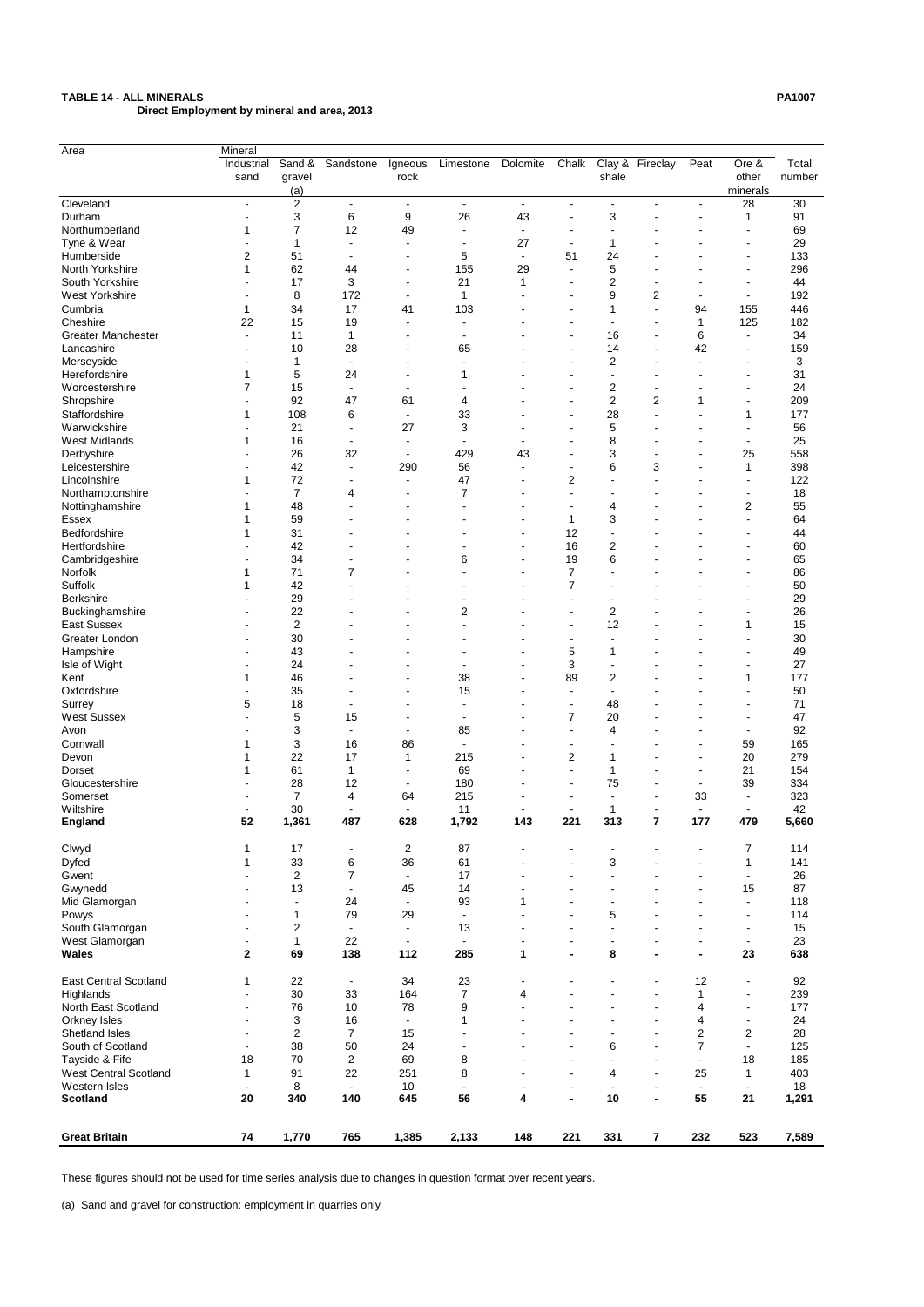# **TABLE 15 - ALL MINERALS PA1007 Contractors Employed by mineral and area, 2013**

| Area                      | Mineral                 |                          |                |                          |                                                                 |                          |                |                |   |                          |                          |              |
|---------------------------|-------------------------|--------------------------|----------------|--------------------------|-----------------------------------------------------------------|--------------------------|----------------|----------------|---|--------------------------|--------------------------|--------------|
|                           | Industrial              | Sand &                   |                |                          | Sandstone Igneous Limestone Dolomite Chalk Clay & Fireclay Peat |                          |                |                |   |                          | Ore &                    | Total        |
|                           | sand                    | gravel                   |                | rock                     |                                                                 |                          |                | shale          |   |                          | other                    | number       |
|                           |                         | (a)                      |                |                          |                                                                 |                          |                |                |   |                          | minerals                 |              |
| Cleveland                 | $\blacksquare$          |                          |                | $\blacksquare$           | $\blacksquare$                                                  | $\blacksquare$           | $\blacksquare$ | $\blacksquare$ |   | $\overline{\phantom{a}}$ | 47                       | 47           |
| Durham                    |                         |                          |                |                          |                                                                 | 10                       |                | 5              |   |                          |                          | 16           |
| Northumberland            |                         |                          | 6              | 4                        |                                                                 |                          |                |                |   |                          |                          | 11           |
| Tyne & Wear               |                         |                          |                |                          |                                                                 | 3                        |                | 2              |   |                          |                          | 5            |
| Humberside                | 2                       | 4                        |                |                          |                                                                 | $\overline{\phantom{a}}$ | 14             |                |   |                          | $\overline{\phantom{a}}$ | 20           |
| North Yorkshire           |                         | 807                      | 4              |                          | 15                                                              | 2                        |                |                |   |                          | $\overline{\phantom{0}}$ | 828          |
| South Yorkshire           |                         |                          |                |                          |                                                                 |                          |                |                |   |                          |                          |              |
|                           |                         | 766                      |                |                          |                                                                 |                          |                |                |   |                          | $\overline{\phantom{a}}$ | 774          |
| <b>West Yorkshire</b>     |                         | 4                        | 21             |                          |                                                                 |                          |                | 10             | 4 |                          |                          | 39           |
| Cumbria                   |                         | 387                      |                |                          | 41                                                              |                          |                |                |   | 4                        | $\overline{7}$           | 439          |
| Cheshire                  | 5                       | $\overline{2}$           |                |                          |                                                                 |                          |                |                |   | $\overline{2}$           | 20                       | 29           |
| <b>Greater Manchester</b> |                         | 4                        |                |                          |                                                                 |                          |                |                |   | 6                        |                          | 10           |
| Lancashire                |                         |                          |                |                          | 10                                                              |                          |                | $\overline{c}$ |   |                          |                          | 12           |
| Herefordshire             |                         |                          | 4              |                          |                                                                 |                          |                |                |   |                          |                          | 5            |
| Worcestershire            |                         | 3                        |                |                          |                                                                 |                          |                | 9              |   |                          |                          | 12           |
| Shropshire                |                         | 840                      | 13             |                          |                                                                 |                          |                |                |   |                          |                          | 855          |
| Staffordshire             |                         | 27                       |                |                          | 5                                                               |                          |                | 15             |   |                          |                          | 47           |
| Warwickshire              |                         |                          |                | 3                        |                                                                 |                          |                | 11             |   |                          |                          | 14           |
| <b>West Midlands</b>      |                         | 3                        |                |                          |                                                                 |                          |                | 3              |   |                          |                          | 6            |
| Derbyshire                |                         | $\overline{2}$           | 5              | $\overline{\phantom{a}}$ | 81                                                              | 8                        |                |                |   |                          | 12                       | 115          |
| Leicestershire            |                         | 12                       |                | 96                       | 4                                                               |                          |                | 10             |   |                          | $\overline{\phantom{a}}$ | 122          |
| Lincolnshire              |                         | 14                       |                | $\overline{\phantom{a}}$ | 13                                                              |                          |                |                |   |                          | $\overline{\phantom{a}}$ | 27           |
|                           |                         | 8                        |                |                          |                                                                 |                          |                | 6              |   |                          | 30                       | 44           |
| Nottinghamshire           |                         |                          | 1              |                          |                                                                 |                          |                |                |   |                          |                          |              |
| Northamptonshire          |                         |                          |                |                          |                                                                 |                          |                |                |   |                          |                          | 1            |
| <b>Essex</b>              |                         | 17                       |                |                          |                                                                 |                          |                |                |   |                          |                          | 17           |
| Bedfordshire              |                         | 8                        |                |                          |                                                                 |                          | 13             |                |   |                          | ٠                        | 21           |
| Cambridgeshire            |                         |                          |                |                          | 2                                                               |                          | 2              |                |   |                          |                          | 11           |
| Norfolk                   |                         | 15                       |                |                          |                                                                 |                          |                |                |   |                          |                          | 15           |
| Suffolk                   |                         | 8                        |                |                          |                                                                 |                          |                |                |   |                          |                          | 8            |
| Hertfordshire             |                         | 14                       |                |                          |                                                                 |                          | 4              |                |   |                          |                          | 18           |
| <b>Berkshire</b>          |                         | 5                        |                |                          |                                                                 |                          |                |                |   |                          | $\overline{\phantom{0}}$ | 5            |
| Buckinghamshire           |                         | 12                       |                |                          |                                                                 |                          |                |                |   |                          |                          | 12           |
| <b>East Sussex</b>        |                         | $\pmb{0}$                |                |                          |                                                                 |                          |                |                |   |                          |                          | $\pmb{0}$    |
| Greater London            |                         | 10                       |                |                          |                                                                 |                          |                |                |   |                          |                          | 10           |
| Hampshire                 |                         | 8                        |                |                          |                                                                 |                          |                |                |   |                          |                          | 8            |
| Isle of Wight             |                         | 17                       |                |                          |                                                                 |                          | 1              |                |   |                          |                          | 18           |
| Kent                      |                         | 12                       |                |                          |                                                                 |                          | $\overline{2}$ | 3              |   |                          |                          | 17           |
| Oxfordshire               |                         | $\sqrt{3}$               |                |                          | 4                                                               |                          |                |                |   |                          |                          | 7            |
|                           |                         | $\,6$                    |                |                          |                                                                 |                          |                |                |   |                          |                          | 7            |
| Surrey                    |                         |                          |                |                          |                                                                 |                          |                |                |   |                          |                          |              |
| <b>West Sussex</b>        |                         |                          |                |                          |                                                                 |                          |                | 4              |   |                          |                          | 4            |
| Avon                      |                         |                          |                | $\overline{\phantom{a}}$ | 26                                                              |                          |                |                |   |                          |                          | 26           |
| Cornwall                  |                         |                          | 1              | 183                      |                                                                 |                          |                |                |   |                          |                          | 184          |
| Devon                     |                         | 13                       | 49             |                          | 7                                                               |                          |                | 4              |   |                          | 4                        | 77           |
| <b>Dorset</b>             |                         | $\overline{\mathcal{A}}$ |                |                          | 8                                                               |                          |                | 4              |   |                          | $\overline{\mathcal{A}}$ | $20\,$       |
| Gloucestershire           |                         |                          |                | $\overline{\phantom{a}}$ | 20                                                              |                          |                |                |   |                          | 5                        | 25           |
| Somerset                  |                         |                          | $\overline{2}$ | 11                       | 92                                                              |                          |                |                |   | $\overline{2}$           |                          | 107          |
| Wiltshire                 |                         | $\overline{7}$           |                |                          | 3                                                               |                          |                |                |   | $\blacksquare$           |                          | 10           |
| <b>England</b>            | $\overline{\mathbf{r}}$ | 3,051                    | 106            | 297                      | 340                                                             | 23                       | 36             | 98             | 4 | 14                       | 129                      | 4,105        |
| Clwyd                     |                         | 3                        |                | 3                        | 11                                                              |                          |                |                |   |                          |                          | 17           |
| <b>Dyfed</b>              |                         | 8                        |                |                          | $\,6$                                                           |                          |                |                |   |                          |                          | 14           |
| Gwynedd                   |                         |                          |                | 4                        |                                                                 |                          |                |                |   |                          |                          | 4            |
| Mid Glamorgan             |                         |                          |                |                          | 131                                                             |                          |                |                |   |                          |                          | 132          |
|                           |                         |                          | 1              |                          |                                                                 |                          |                |                |   |                          |                          |              |
| Gwent                     |                         |                          |                |                          |                                                                 |                          |                |                |   |                          |                          | $\mathbf{1}$ |
| Powys                     |                         |                          | 18             |                          |                                                                 |                          |                |                |   |                          |                          | 18           |
| South Glamorgan           |                         |                          |                |                          | 3                                                               |                          |                |                |   |                          |                          | 3            |
| West Glamorgan            |                         |                          | 11             |                          |                                                                 |                          |                |                |   |                          |                          | 11           |

| <b>Wales</b>                 | 0 | 11    | 30     |                          | 151                      |    |                          |     |                          |                          |                          | 200   |
|------------------------------|---|-------|--------|--------------------------|--------------------------|----|--------------------------|-----|--------------------------|--------------------------|--------------------------|-------|
| <b>East Central Scotland</b> | - |       |        | 5                        |                          |    |                          |     |                          |                          |                          | 6     |
| Highlands                    |   | 5     | 2      |                          | -                        |    |                          |     |                          |                          |                          | O.    |
| North East Scotland          | - |       | $\sim$ | 4                        | $\overline{\phantom{0}}$ |    | $\overline{\phantom{0}}$ | -   |                          | 2                        | $\overline{\phantom{a}}$ |       |
| Orkney Isles                 | - |       |        | $\overline{\phantom{a}}$ | -                        |    | $\overline{\phantom{0}}$ | -   |                          | $\overline{\phantom{0}}$ | $\overline{\phantom{0}}$ |       |
| Shetland Isles               |   |       |        |                          |                          |    |                          |     |                          |                          |                          |       |
| South of Scotland            |   | 10    |        |                          |                          |    | $\,$                     | 2   |                          |                          |                          | 14    |
| Tayside & Fife               | າ | 6     |        |                          |                          |    | $\overline{\phantom{0}}$ | -   | $\overline{\phantom{0}}$ |                          |                          | 11    |
| <b>West Central Scotland</b> |   | 22    |        | 30                       |                          |    |                          |     | $\overline{\phantom{0}}$ | 15                       |                          | 70    |
| Western Isles                |   |       |        |                          |                          |    | $\overline{\phantom{0}}$ |     |                          |                          |                          |       |
| <b>Scotland</b>              |   | 47    | 5.     | 43                       | 2                        |    | $\blacksquare$           |     |                          | 17                       | 2                        | 121   |
| <b>Great Britain</b>         | 9 | 3,109 | 141    | 347                      | 493                      | 24 | 36                       | 101 | 4                        | 31                       | 131                      | 4,426 |

These figures should not be used for time series analysis due to changes in question format over recent years.